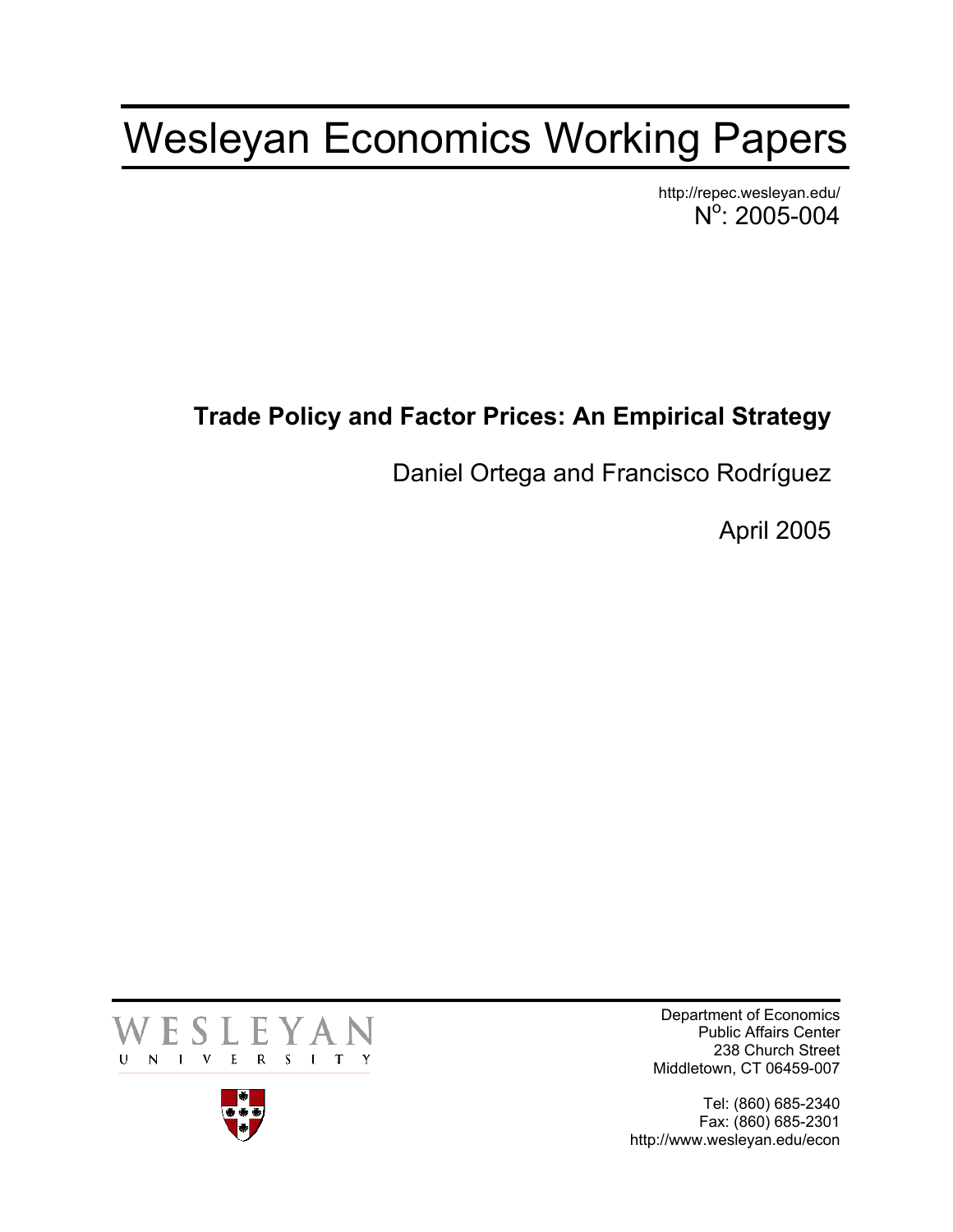## Trade Policy and Factor Prices: An Empirical Strategy

Daniel Ortega and Francisco Rodríguez<sup>∗</sup>

(April 2005)

#### Abstract

This paper presents a new empirical strategy for estimating the effects of trade policy on domestic factor prices when policy endogeneity is suspected. Absent income effects on factor supplies or domestic prices, the coefficient on the terms of trade can provide an unbiased estimator of the effect of trade barriers on the factor distribution of income for a small economy. In the more general case where income effects are allowed for, we provide a means to quantify and control for the possible bias. We implement our strategy on a cross-national data set of trade policies and income shares of capital and labor. We find little evidence of the existence of Stolper-Samuelson effects, both for the sample as a whole as well as within cones of diversification. Consistent with a model of wage bargaining, we find that the effect of openness on capital shares is greater for countries with higher unionization rates.

#### JEL Classification: F13, F16.

Keywords: Factor prices, trade policy, Stolper-Samuelson theorem, wage bargaining.

<sup>∗</sup>Ortega: Center for Finance, Instituto de Estudios Superiores de Administración. Rodríguez: Department of Economics, Wesleyan University and Kellogg Institute for International Studies, University of Notre Dame (e-mails: daniel.ortega@iesa.edu.ve and frodrig1@nd.edu)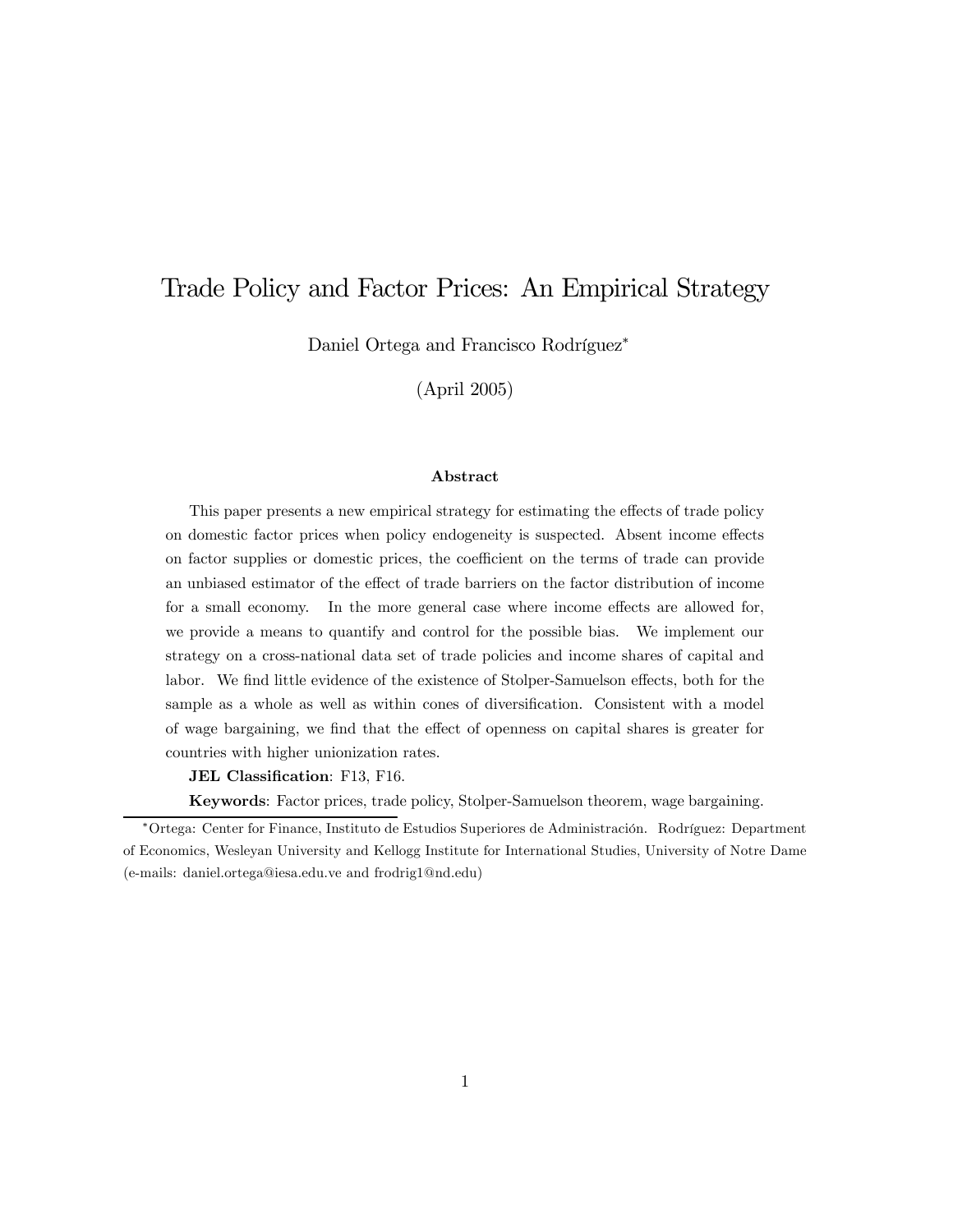## 1 Introduction

The possible existence of distributive effects of policies leading to greater economic integration is one of the topics of major interest today in academic and policy circles. In the past few years, a massive array of empirical and theoretical tools has been used to attempt to understand the effects of openness to international trade on the returns to different factors of production in both developing and developed countries. At the same time, a contentious policy debate has formed around the benefits and costs of greater liberalization in developing and developed economies, with the potential distributive impact of greater openness commonly appealed to by both sides.<sup>1</sup>

The issue of whether protection harms or helps different factors of production has been around for quite a while. It was precisely the discussion between Frank Taussig (1927), who believed that labor's greater mobility helped insulate it from potential losses from international trade, and Bertil Ohlin (1933), who held the view that labor's scarcity implied that it would benefit from protection, that inspired the seminal work of Stolper and Samuelson  $(1941)^2$ . These debates were not purely academic, either. As Irwin  $(2000)$  has noted, the major political justification for the US high import tariffs during the late nineteenth and early twentieth century was the view that it protected high American wages against the low wages of its European competitors.

The estimation of the effects of trade policy on the domestic distribution of income poses the formidable empirical problem of disentangling the causal effects that openness can have on factor prices from the impact that these prices have on the politico-economic equilibrium that generates policies. Indeed, a considerable part of the literature concerned with the

<sup>2</sup>See Samuelson, 1994.

 $1<sup>1</sup>$ An interesting example of how differing views on the same issue can be used to support contrasting policy stances comes from the ongoing debate on the formation of the Free Trade Area of the Americas (FTAA). Global Exchange, an international NGO that is actively involved in the anti-globalization movement, lists the fact that "the agreement will increase poverty and inequality "among its "Top Ten Reasons to oppose the FTAA" (Global Exchange, 2003) In contrast, when discussing the prospects for the FTAA before a meeting of the Americas Business Forum in Miami, Secretary of Commerce Donald Evans stated the administration's position as follows: "President Bush believes that free trade offers hope, opportunity, and expanded freedom to people in the grip of poverty" (Department of State, 2003)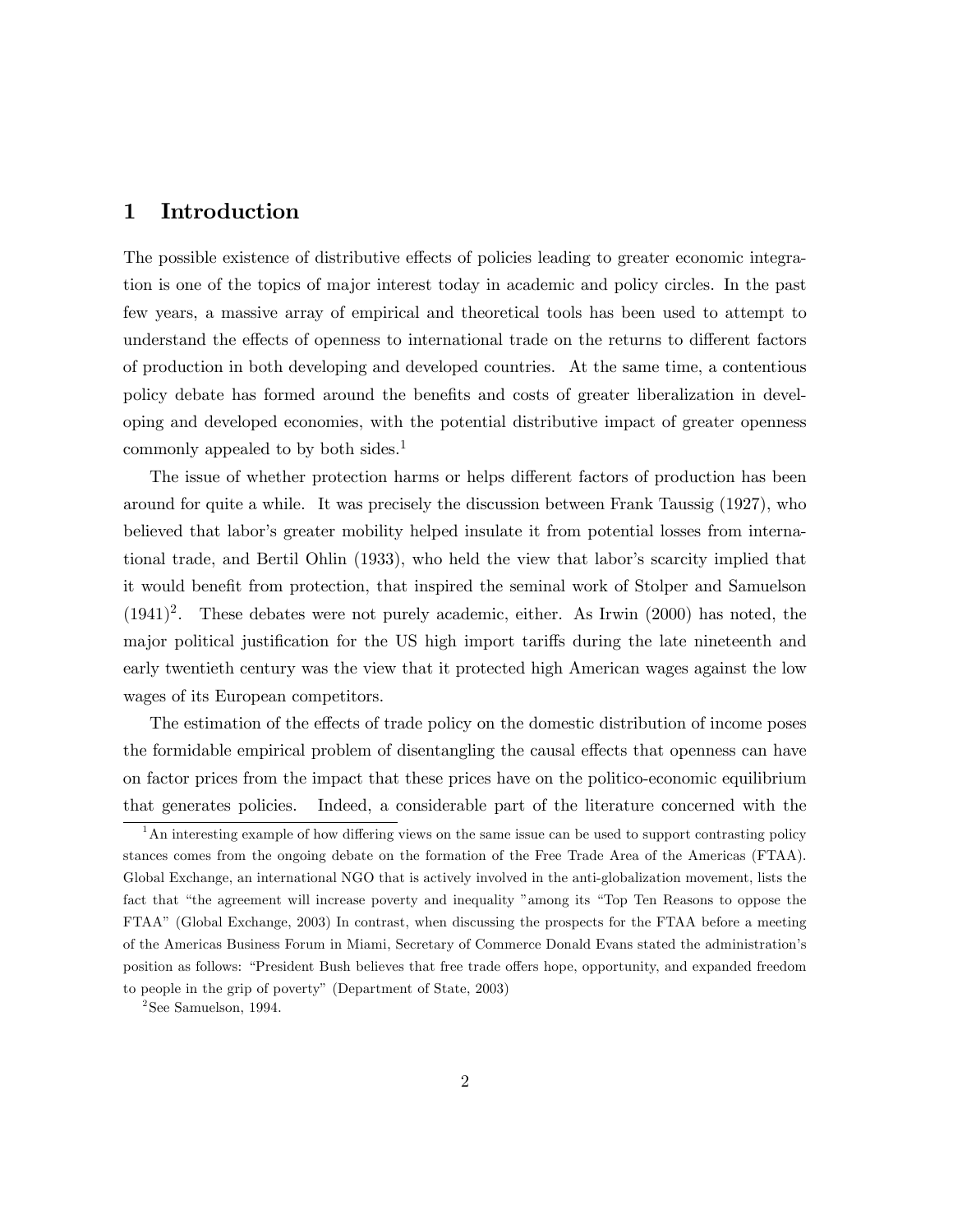relationship between trade policies and income distribution postulates that domestic income distribution affects policy determination (see Magee (1980), Rogowski (1987) and Beaulieu (2002) for some examples). The common approach of using instrumental variables to resolve this problem has several pitfalls, among which are the lack of an abundant supply of sources of exogenous variation, the possible independent effect that instruments may have on the variable of interest, and the small-sample bias of instrumental variables estimators<sup>3</sup>.

This paper presents an alternative empirical strategy for estimating the effects of trade policies on domestic income distribution. Our strategy relies on the result that in a broad class of models of international trade, the elasticity of the return of a factor of production with respect to tariffs should be equal to its elasticity with respect to the prices of importables. Therefore, the coefficient on import prices in a regression with factor prices as a dependent variable enables us to estimate the effect of trade policies on domestic income distribution. If the economy in question is sufficiently small so as to rule out its impact on international prices, then we can obtain a consistent estimate of the coefficient of interest (the coefficient on the policy variable) by using the estimate on the exogenous variable (the price variable).

Figure 1 illustrates the basis of our strategy. In it we show the effect that changes in prices and tariffs have on the derivation of labor demand. Labor demand is derived in a competitive market by tracing out the desired use of labor by competitive firms at different wage rates. An increase in prices from  $P_1$  to  $P_2$  leads to a shift outwards of the value of the marginal product of labor and thus an increase in the desired level of employment at a given wage rate  $w^0$  from  $L_1^D(w^0)$  to  $L_2^D(w^0)$ . But this is exactly the same effect that will be generated by an increase of the tariff rate from  $t_1$  to  $t_2$ , where  $\frac{t_2}{t_1} = \frac{P_2}{P_1}$ <sup>4</sup>. As the labor demand schedule that is generated by  $t_2$  (given  $P_1$ ) is the same as that which is generated by  $P_2$  (given  $t_1$ ) then so will be the equilibrium factor prices. Figure 1 suggests that if we are doubtful of our capacity to estimate the effect of t on domestic factor prices because of possible simultaneity problems, we think of estimating the effect of P.

Figure 1 also makes evident two potential pitfalls of this strategy. One comes from the possible endogeneity of  $P$  itself. If  $P$  is endogenous, then the effect of  $P$  on factor prices will

 $3$ See Rigobón and Rodrik (2004) for a discussion of these problems as well as a new approach based on identification through heteroskedasticity.

<sup>&</sup>lt;sup>4</sup>For convenience, we define t as one plus the ad-valorem tariff rate on importables.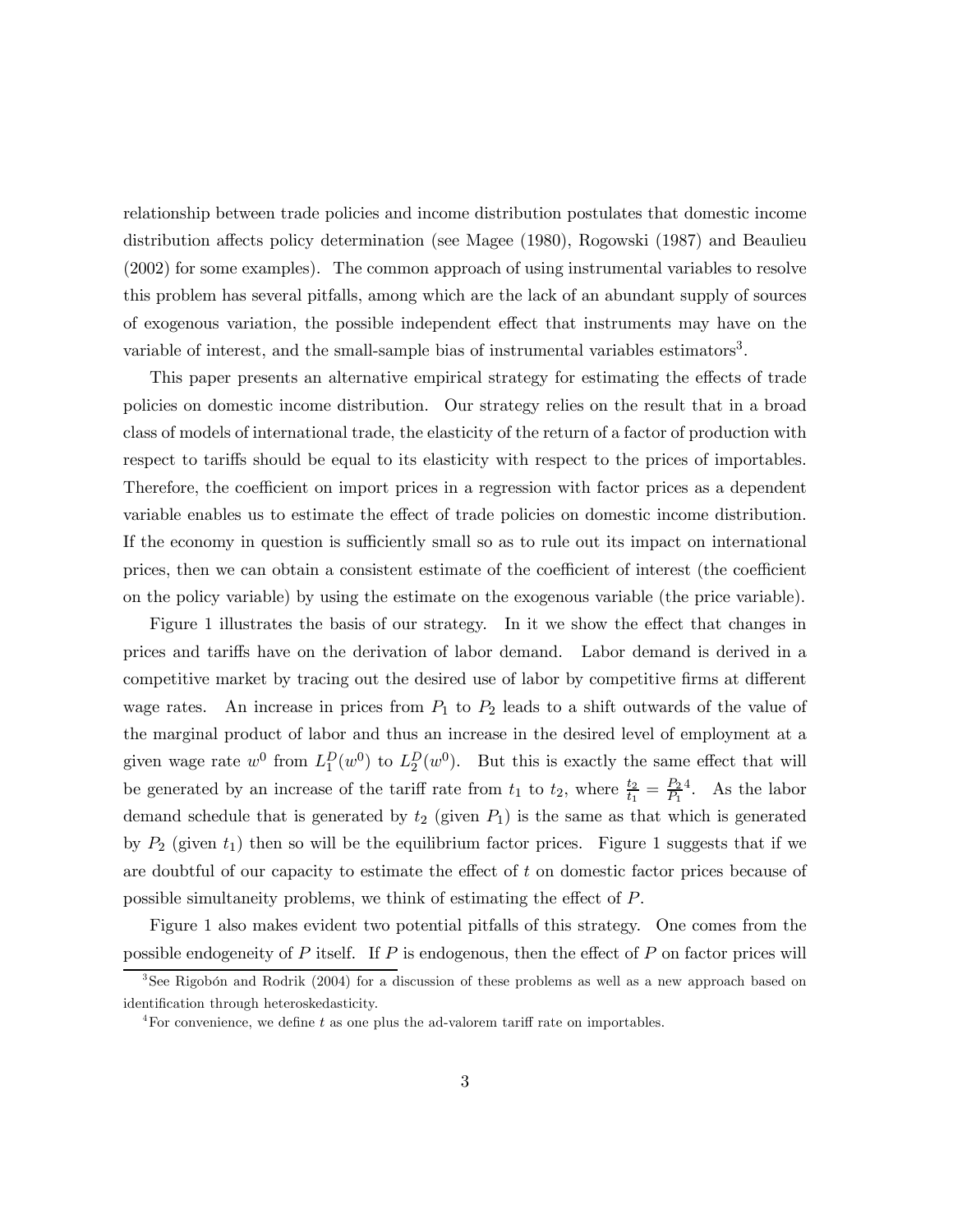be no easier to estimate than that of  $t$ , leaving little value added to our approach. We will adress this problem by restricting the estimation to small countries, for which the assumption of exogenous terms of trade is quite appealing. A second pitfall comes form the possibility that P may cause subsequent shifts in t. If t moves in tandem with  $P$ , then it will be econometrically difficult to disentangle their effects. However, as long as we believe that exogeneity of  $P$  is a tenable assumption, it will be easy to verify whether this correlation exists in practice, and whether the necessary conditions for our estimation approach are validated.

Additional complications can arise if factor supplies are income-elastic or if some goods are non-traded. The reason is that tariffs and international prices do have non-symmetric effects on aggregate income, so that any type of income effects wil introduce a wedge between the price elasticity and the tariff elasticity of factor returns. However, as we show below, it is possible to quantify this bias and to ascertain the magnitude of the difference between the two coefficients, preserving the validity of our estimation strategy.

We illustrate our approach through empirical tests of competing theories of the relationship between trade and factor prices using data on factor shares of capital and labor in 109 economies for the period between 1960 and 1999 from the United Nations' System of National Accounts. Using data on multilateral trade flows, we are able to distinguish between countries that control a significant share of the market for their exports or imports and those that do not. For the latter group, our identification assumption enables us to use the coefficient on a country's terms of trade to estimate the effect of trade restrictions on domestic income distribution.

Our results do not support the predictions of neoclassical trade theory. We find that the coefficient on international prices in poor economies is statistically undistinguishable from that in rich economies, so that the data do not indicate the existence of a distinction between the effect of trade that varies with a country's capital abundance, as implied by the Stolper-Samuelson theorem. These results hold both in the complete data set as well as in Gollin's (2002) income shares corrected for self-employment, which are available for 25 of the economies in our sample. On the other hand, our data offers suggestive evidence in favor of the existence of an interaction between economic integration and the wage bargaining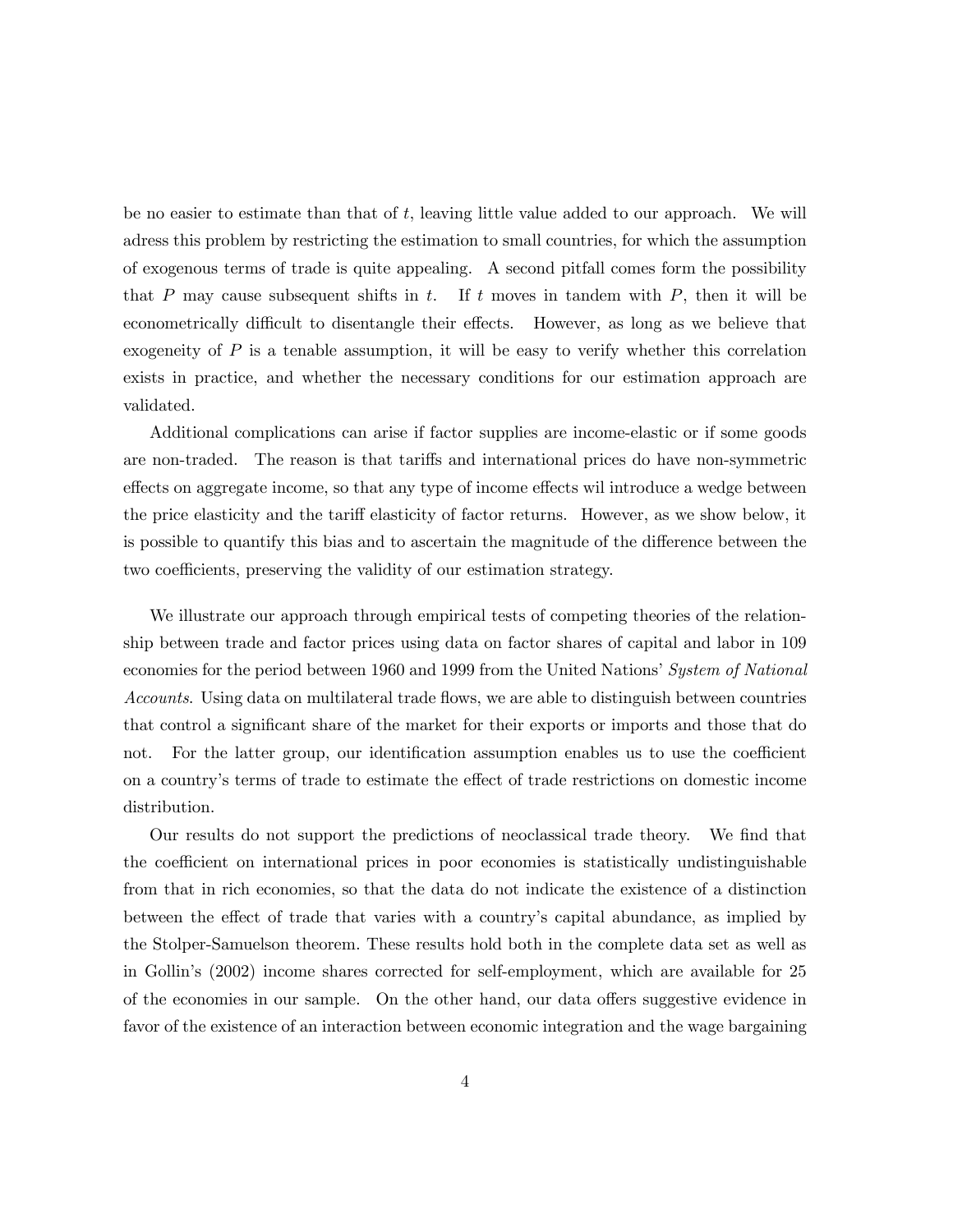process: we find that countries are more likely to see capital shares increase with openness when their labor force is highly unionized, a result that is consistent with the predictions of a wage-bargaining model of relative factor returns.

The rest of the paper proceeds as follows. Section 2 presents our key theoretical results, establishing the conditions under which the elasticities of factor returns with respect to the terms of trade are identical to those with respect to the terms of trade, and quantifying the potential bias when those conditions do not hold. Section 3 develops our empirical strategy and presents our empirical results. Section 5 concludes.

## 2 Trade and factor prices: theoretical links

The relationship between trade and factor prices in trade-theoretic models forms an extensive body of literature that is aptly surveyed, among others, by Dixit and Norman (1980), Jones and Neary(1984), Ethier (1984) and Feenstra (2004). We appeal to some well-known results of this literature to establish the conditions under which our identification assumption - that the price and tariff elasticities of factor returns are equal - holds. As we will show, these two elasticities will be equal whenever all goods are traded and factor supplies do not depend on income levels. When we allow for non-traded goods and income-responsive factor supplies, the equality will break down; however, we will derive conditions which will help us to quantify and control for the difference between these two coefficients.

Let there be M factors of production and I goods. Let  $\mathbf{w} = \{w_1...w_M\}^{\prime}$  denote the vector of factor returns for each of the M factors of production. Likewise, let the use of each of the M factors by industry i be captured by the vector  $\mathbf{B}_i = \{B_{1i}...B_{Mi}\}^{\prime}$ . Production is given by the vector of production functions  $\mathbf{q} = \{F_1(\mathbf{B}_1)...F_I(\mathbf{B}_I)\}'$ , and price levels in the vector  $\mathbf{p} = \{p_1...p_I\}'$ . Factor supplies are given by  $\mathbf{B}^s = \{B_1^s,...B_M^s\}'$ . Firms are price-takers and profit-maximizers, and perfect competition implies free entry and zero profits. The unit cost function for industry i will be  $c_i(w) = \min_{B_i \geq 0} \mathbf{w}' \mathbf{B}_i$  subject to  $F_i(B_i) = 1$ . Let  $\mathbf{c} = \{c_1(\mathbf{w})...c_I(\mathbf{w})\}'$ .  $\mathbf{p}^* = \{p_1^*, \ldots, p_I^*\}'$  is the vector of international prices and  $\mathbf{T} = diag\{\mathbf{t}\}\$ is an  $I \times I$  diagonal matrix with one plus the ad-valorem tariff rate for good i,  $t_i$  on the *i*-th term of the diagonal. Thus the  $I \times 1$  vector  $\mathbf{Tp}^*$  will give us the tariff-inclusive price of imported goods. If good i is exported in equilibrium, then  $t_i > 0$  should be taken to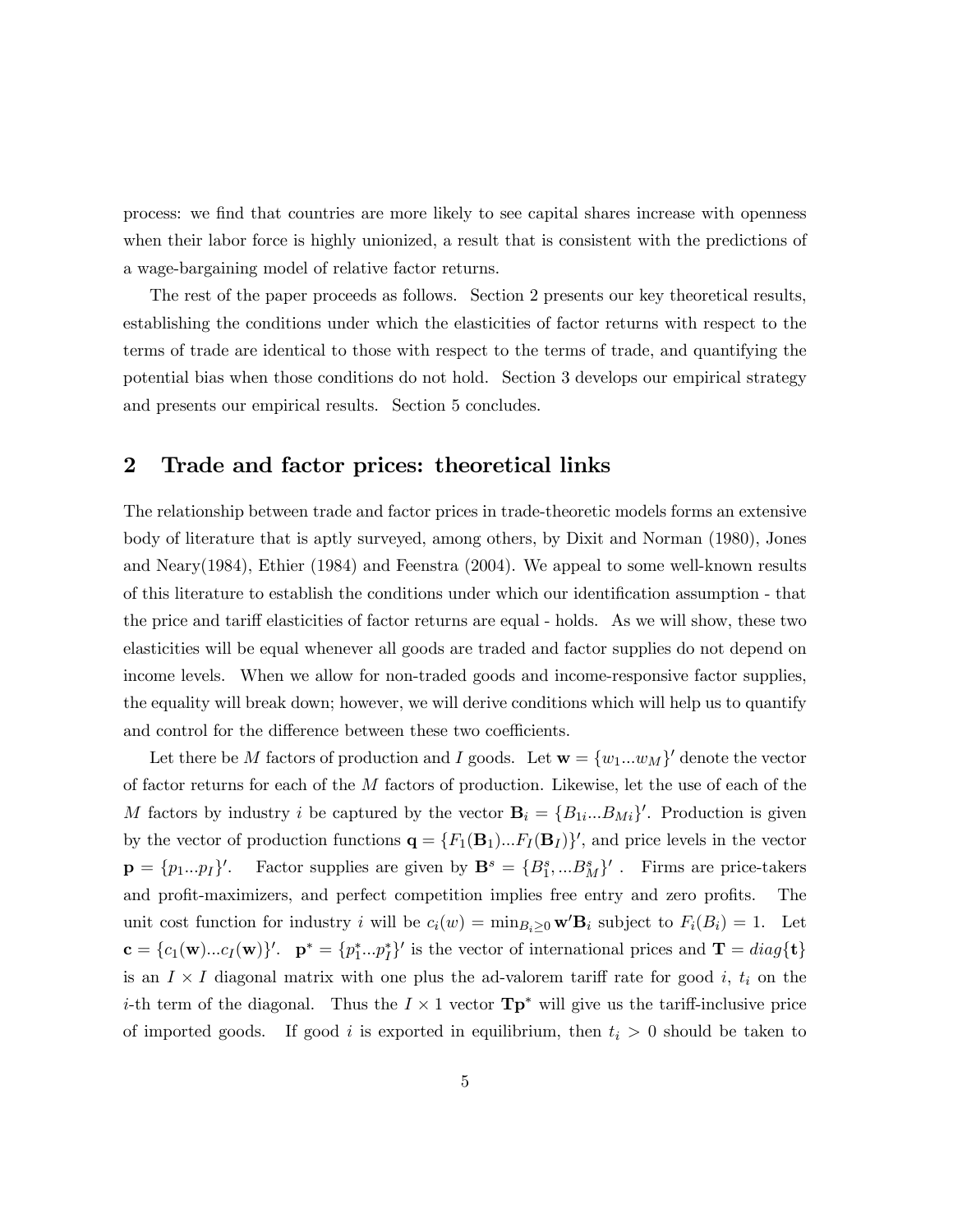indicate an export subsidy. Equilibrium will be given by the  $w$  and  $q$  vectors that satisfy the I zero-profit conditions and the  $M$  factor market equilibrium conditions:

$$
\mathbf{p} = \mathbf{c}(\mathbf{w}) \tag{1}
$$

$$
\mathbf{A}(\mathbf{w})\mathbf{q} = \mathbf{B}^s, \tag{2}
$$

where A is the  $M \times I$  matrix with component  $a_{ij}(\mathbf{w}) = \frac{\partial c_j}{\partial w_i}$  in the *i*-th row and *j*-th column. (1) and (2) provide a system of  $M + I$  equations in the  $M + I$  variables w and  $q<sup>5</sup>$ 

#### 2.1 No income effects

We start out by considering the case in which all goods are tradable and factor supplies are given. In this case  $\mathbf{B}^s = {\overline{B}_1, \dots, \overline{B}_M}$ , a vector of fixed factor supplies, and  $\mathbf{p} = \mathbf{T}\mathbf{p}$ .

Let us first look at the case of "even" technologies, where  $I = M$  so that there are as many goods as factors. Equation (1) now defines a system of I equations in  $M = I$  variables. The implicit function theorem implies that, if  $c_1(\mathbf{w})...c_I(\mathbf{w})$  are  $C^k$ -functions in  $R^I$  and  $det|\mathbf{A}'| \neq 0$  at a solution  $\{\mathbf{p}^0, \mathbf{w}^0\}$  then (1) defines **w** as a  $C^k$ -function of **p** and:

$$
\frac{\partial \mathbf{w}}{\partial \mathbf{p}} = (A')^{-1}.
$$

Let  $\varepsilon_{xy}$  denote the elasticity of x with respect to y. Then the chain rule implies that  $\varepsilon_{w_jy} = \varepsilon_{w_jp_i}\varepsilon_{p_iy}$  for  $y = \{p_i^*, t_i\}$ . As  $p_i = t_i p_i^*$ , then  $\varepsilon_{p_i p_i^*} = \varepsilon_{p_i t_i} = 1$ , allowing us to establish our result<sup>6</sup>:

$$
\varepsilon_{w_j p_i^*} = \varepsilon_{w_j t_i},\tag{3}
$$

that is, the elasticity of wages with respect to trade restrictions will be the same as its elasticity with respect to international prices. In the case of two factors of production (call

<sup>&</sup>lt;sup>5</sup>Economies of scale can be accommodated by writing the unit cost function as  $c(w, q)$ . The reasoning presented for the  $I \neq M$  case would hold, although the sense of an equation such as (1) might be thrown into question. Section 2.3 presents a special case in which (1) need not hold.

<sup>&</sup>lt;sup>6</sup>Note that we have simply assumed det  $|\mathbf{A}'| \neq 0$  instead of the more restrictive Nikaido (1972) conditions. The reason is that for our result to hold we do not require uniqueness of  $w$ ; even if there is more than one wage vector consistent with a given price vector, equation (3) will be true for small changes in the price level at a particular equilibrium.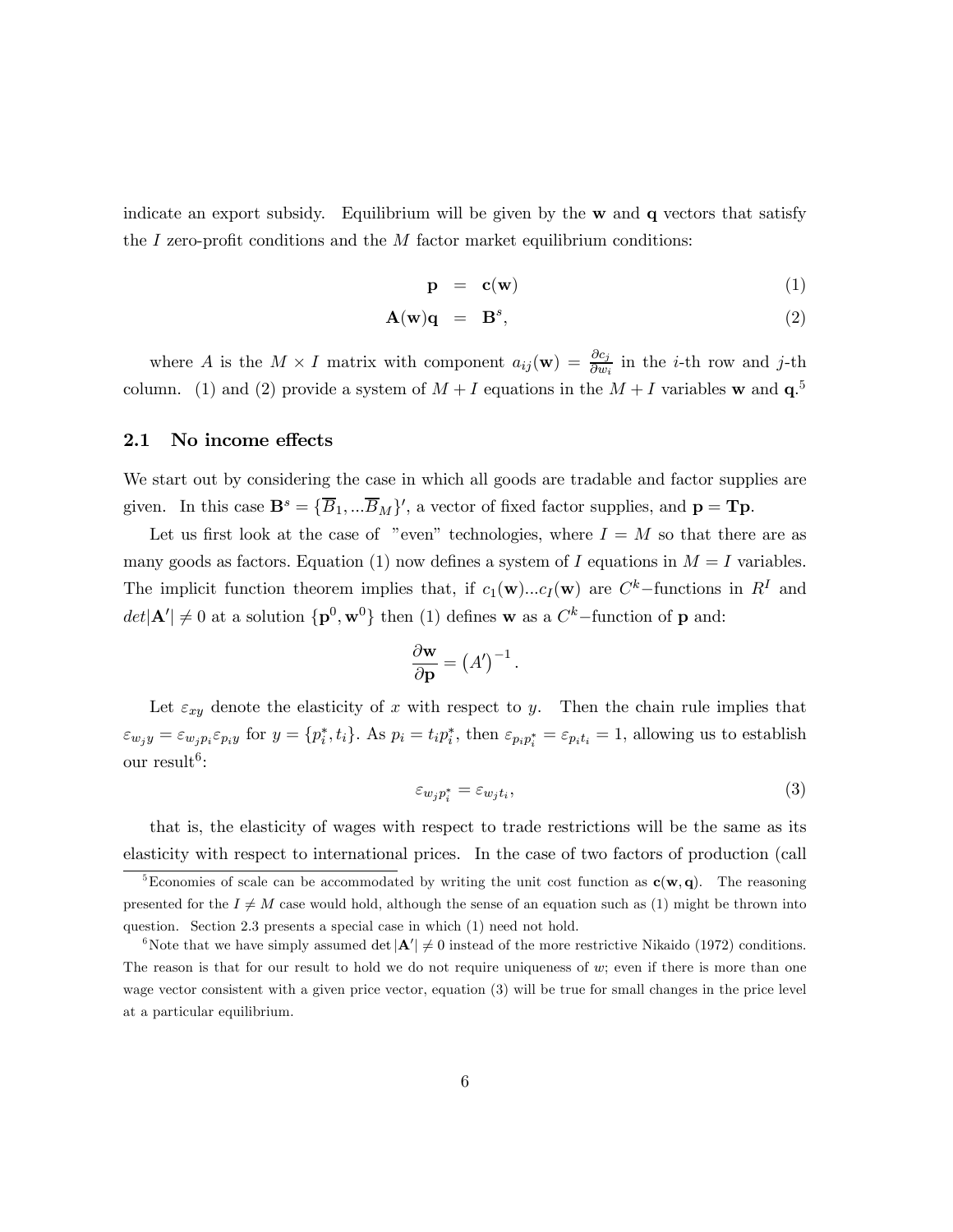them  $k$  and  $l$ ), we can derive the expression:

$$
\frac{dw_k}{w_k} - \frac{dw_l}{w_l} = \frac{1}{\alpha_1 - \alpha_2} \frac{d(p_1^* t_1)}{p_1^* t_1},\tag{4}
$$

which restates the familiar Stolper-Samuelson result.<sup>7</sup> Note that (4) implies an exact linear functional form for estimation in the Cobb-Douglas case. To see this, define capital's share of national income as:

$$
\alpha = \frac{w_k B_k}{w_l B_l + r_k B_k}.\tag{5}
$$

Integrate out (4) and substitute in (5) to get:

$$
h(\alpha) = \ln \frac{\alpha}{1 - \alpha} \equiv c_0 + \frac{1}{\alpha_1 - \alpha_2} \ln p_1^* t + \ln \left( \frac{B_k}{B_l} \right). \tag{6}
$$

Since in the Cobb-Douglas case  $\frac{1}{\alpha_1-\alpha_2}$  is fixed,(6) can be estimated by linear methods, takng into account that the sign of the coefficient changes according to whether the country imports or exports good 1.

As is well known, technologies in which the number of goods differs from the number of factors have non-trivial implications for many results in international trade. Nevertheless, equation (3) will continue to characterize the relationship between wages, trade restrictions and international prices when  $N \neq I$  at any equilibrium in which  $\varepsilon_{w_j t_i}$  and  $\varepsilon_{w_j p_i^*}$  are welldefined. The reason is simple: when the technology is odd, (1) and (2) still provide a system of  $M + I$  equations that can be solved for **w** and **q**. As  $p_i^*$  and  $t_i$  only enter multiplicatively in this system, then if there is a solution to **w**, it can be expressed as  $w = w(\mathbf{B}^s, \mathbf{p})$ . As  $\varepsilon_{p_i p_i^*} = \varepsilon_{p_i t_i} = 1$ , if it is possible to calculate  $\varepsilon_{w_j p_i}$ , then the chain rule can be applied to establish that  $\varepsilon_{w_j p_i^*} = \varepsilon_{w_j t_i}$ .

This reasoning applies equally to the case of complete specialization. When the economy is outside of the FPE set, some goods will not be produced. The zero-profit conditions for those goods now need not hold<sup>8</sup>, and **w** and **q** must now solve a system of  $M + I - I_0$ equations, where  $I_0$  is the set of goods that is not produced in equilibrium. There will now be  $M + I - I_0$  unknowns:  $I - I_0$  production levels and M prices. If there is a solution for **w**, it can again be expressed as  $\mathbf{w}(\mathbf{B}^s, \mathbf{p})$ , with  $\varepsilon_{w_j t_i} = \varepsilon_{w_j p_i^*}$ .

<sup>&</sup>lt;sup>7</sup>Since both sectors face the same factor prices,  $\alpha_1 > \alpha_2$  if and only if the more familiar factor intensity condition  $\frac{K_1}{L_1} > \frac{K_2}{L_2}$  holds.<br><sup>8</sup>They are replaced by inequalities of the form  $p_i \le c_i(w)$ .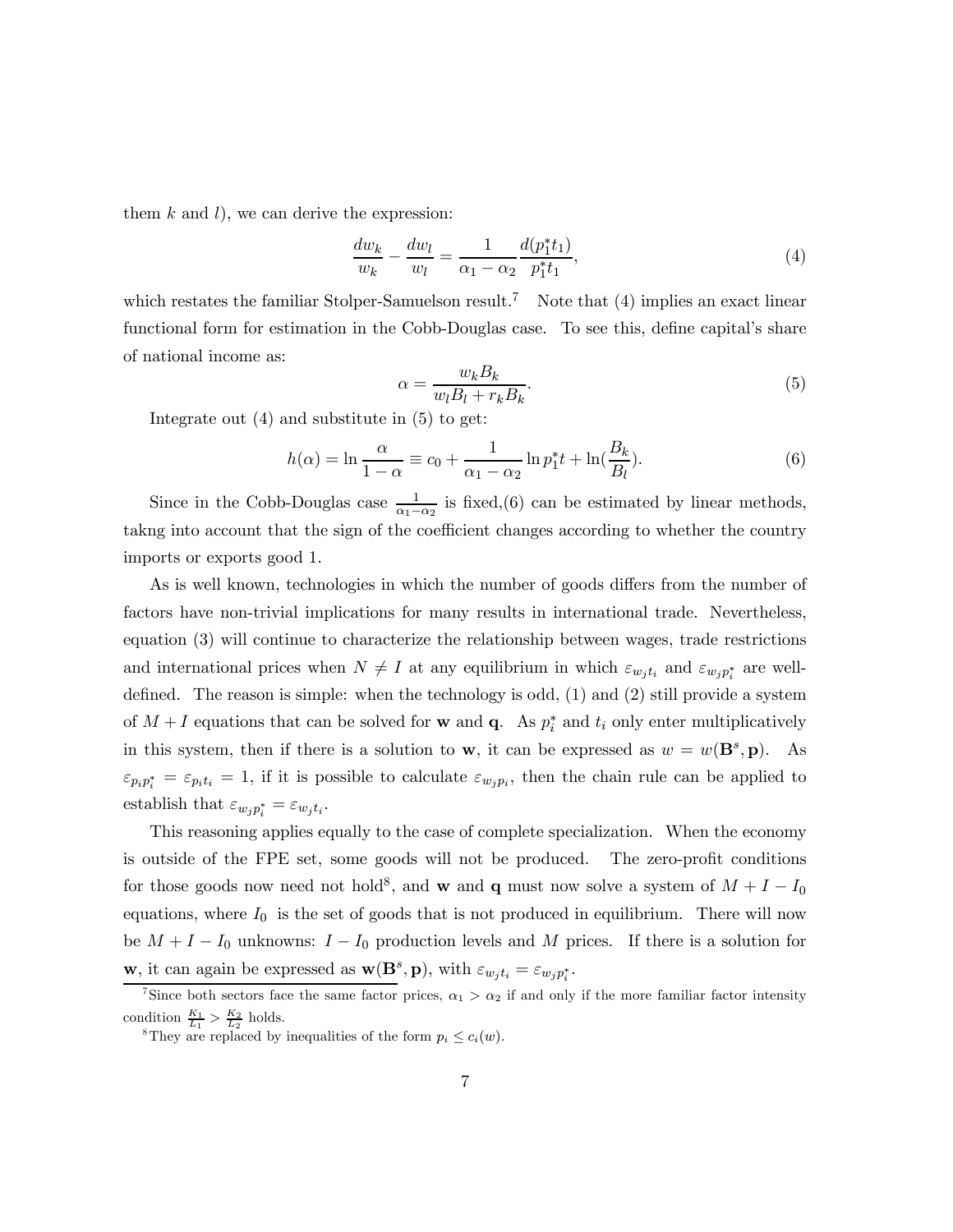It may well be the case, however, that it is not possible to find a solution to the system defined by (1) and (2). This will generally be the case when  $I > M$ , as then (1) provides a system of I equations in M variables, which have no solution except for very special price vectors. Obviously, our result cannot be derived in such a case, not because  $\varepsilon_{w_j t_i}$  and  $\varepsilon_{w_j p_i^*}$ are different, but because they do not exist. However, some authors have argued that in this case of inexistence of equilibrium, international prices will adjust to levels consistent with positive production of all goods (see Dixit and Norman, 1980). In such a case,  $I - M$  zero profit conditions become redundant and the remaining M conditions can be solved as before. Even though production levels will be indeterminate, factor prices will not, and the equality between  $\varepsilon_{w_j t_i}$  and  $\varepsilon_{w_j p_i^*}$  will be maintained.

We summarize our results in the following Proposition

**Proposition 1** Let all goods be traded and factor supplies be given. Then if there is a solution for w in the system of equations given by (1) and (2) and at that equilibrium  $\varepsilon_{w_i p_i}$ exists, then  $\varepsilon_{w_j p_i^*} = \varepsilon_{w_j t_i}$ .

#### 2.2 Income effects

The equivalence between  $\varepsilon_{w_j t_i}$  and  $\varepsilon_{w_j p_i^*}$  can be broken if income levels are allowed to affect domestic wages. The reason is that international prices and tariff rates affect income differently: an increase in the terms of trade can shift a country's consumption possibilities set outwards, but an increase in tariffs cannot. In other words, the one equation in which international prices and tariffs do not enter multiplicatively is that pertaining to the determination of aggregate GDP:

#### $Y = \mathbf{w}' \mathbf{B} \imath + \imath' \mathbf{\Pi} \mathbf{M}$

where **B** is an  $N \times I$  matrix whose columns are the factor use vectors  $\mathbf{B}_i$ , is an  $I \times I$ 1 vector of ones,  $\Pi$  is a diagonal matrix with  $p_i(t_i - 1)$  in each of the i diagonal terms, and  $\mathbf{M} = \mathbf{D}(Y, \mathbf{p}) - \mathbf{q}$  a vector of import levels, where  $\mathbf{D}(Y, \mathbf{p})$  denotes aggregate economy demand for good i.

Let us first think about the income effects that operate through factor supplies. Let  $\mathbf{B}^s = \mathbf{B}^s(\mathbf{w}, \mathbf{p}, Y)$ . Note first that whenever (1) can be solved for **w** then  $\mathbf{B}^s$  has no effect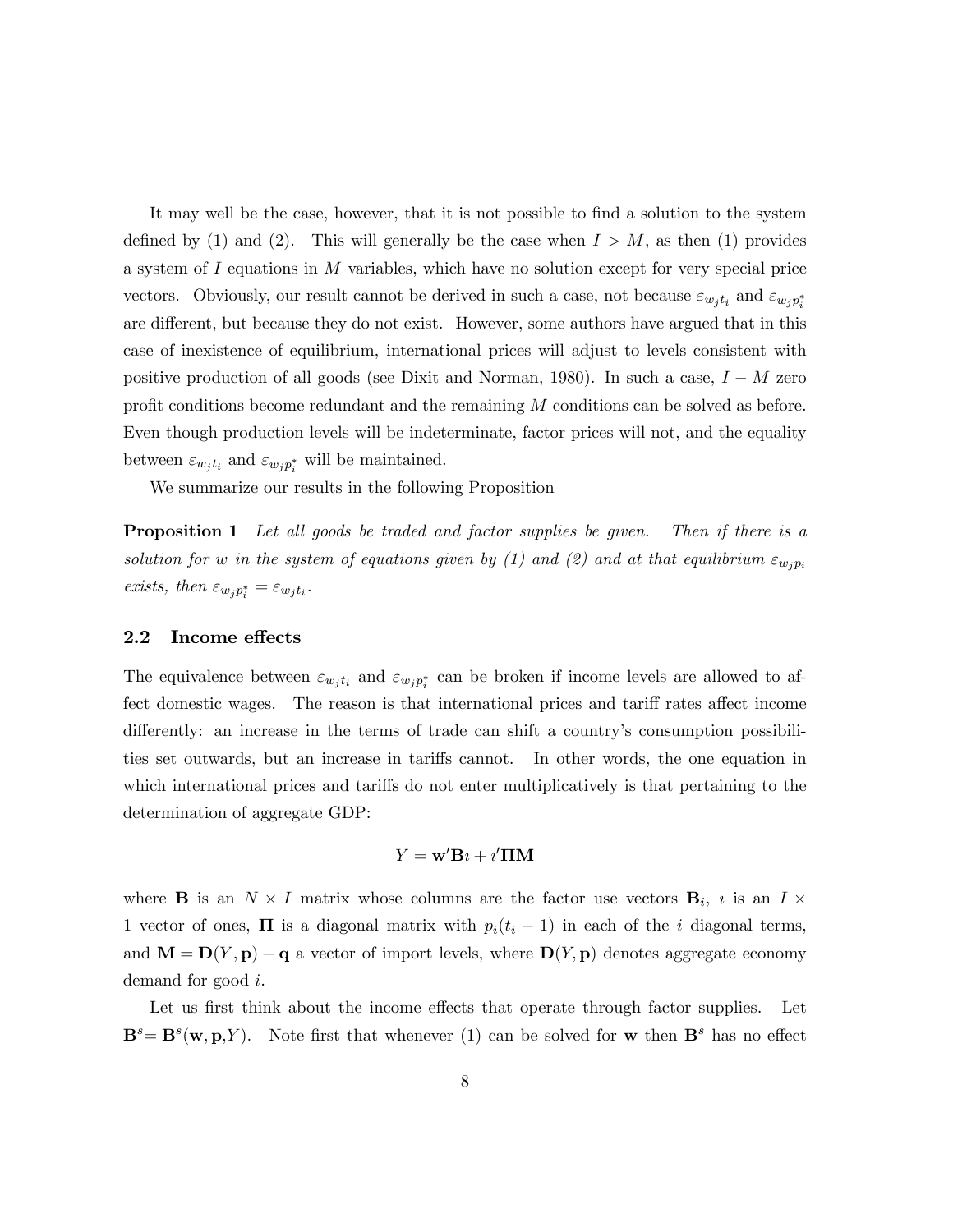whatsoever on factor prices, and whether it depends on  $Y$  or not is irrelevant. Therefore, if  $I = M$  and the conditions necessary for the implicit function theorem to be applied hold, then  $\varepsilon_{w_j t_i} = \varepsilon_{w_j p_i^*}.$ 

This will also be true when  $I > M$  if it is the case that international prices are such that there is positive production of all goods in the home country, as then the number of linearly independent zero-profit conditions reduces to  $M$ . It cannot, however, be applied when  $I < M$ . In such a case, equilibrium **w**, **q** and Y must solve:

$$
\mathbf{Tp}^* = \mathbf{c}(\mathbf{w}) \tag{7}
$$

$$
\mathbf{A}(\mathbf{w})\mathbf{q} = \mathbf{B}^s(\mathbf{w}, \mathbf{T}\mathbf{p}^*, \mathbf{Y}) \tag{8}
$$

$$
Y = \mathbf{w}' \mathbf{B} \imath + \imath' \mathbf{\Pi} \mathbf{M}.
$$
 (9)

Note that if there exists a solution to this system, there also must be a solution to the subsystem formed by the first  $I + M$  equations for w and q as a function of  $\mathbf{Tp}^*$  and Y. Therefore, it must be the case that

$$
\varepsilon_{w_j p_i^*} - \varepsilon_{w_j t_i} = \varepsilon_{w_j Y} \left( \varepsilon_{Y p_i^*} - \varepsilon_{Y t_i} \right). \tag{10}
$$

Letting  $FI(\mathbf{Tp}^*, Y) = \mathbf{w}(\mathbf{Tp}^*, Y)'\mathbf{B}$  denote domestic factor income gives us an implicit solution for the equilibrium Y as a function of  $p_i^*$  and  $t_i$  (provided of course that the conditions of the implicit function theorem are satisfied):

$$
Y = FI(\mathbf{Tp}^*, Y) + \sum_{i} p_i^*(t_i - 1)M_i(\mathbf{Tp}^*, Y). \tag{11}
$$

Taking derivatives with respect to  $p_i^*$  and  $t_i$ , subtracting, reorganizing and substituting in (10) gives us:

$$
\varepsilon_{w_j p_i^*} = \varepsilon_{w_j t_i} - \varepsilon_{w_j Y} \frac{1}{1 - FI_Y - \sum_j P_j^*(t_j - 1) M_Y^j} m_i.
$$
\n(12)

where  $m_i = P_i^* M_i / Y$  is the ratio of industry i imports to GDP at world prices. (12) will be extremely important in our estimation strategy, as it allows us to quantify the potential bias that can arise from using  $\varepsilon_{w_k p_i^*}$  as an estimator of  $\varepsilon_{w_k t_i} - \varepsilon_{w_l t_i}$ .

We turn now to the case of income effects that operate through the demand for nontradables. When some goods are not traded internationally, their prices become endogenous,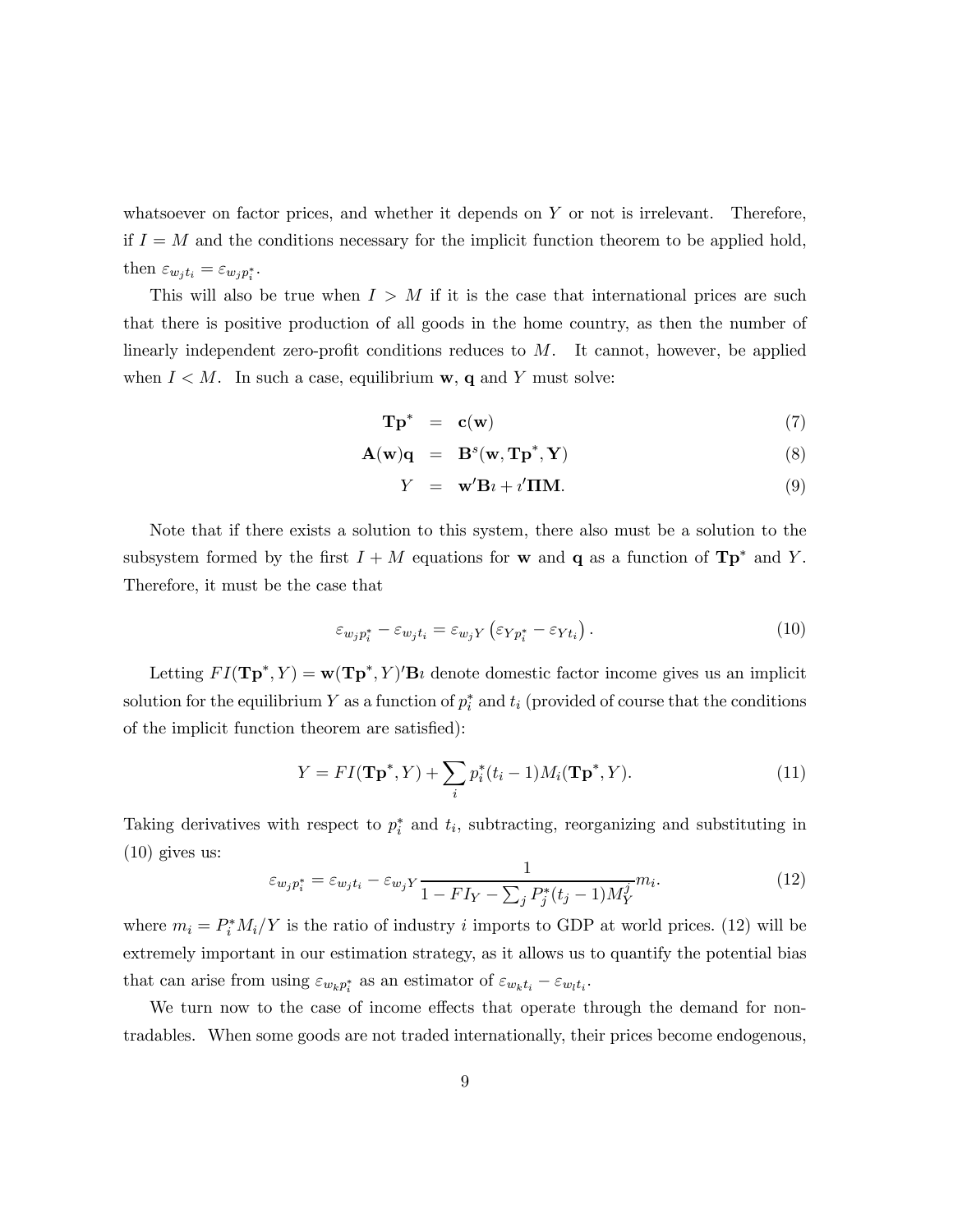and must be determined by clearing of the domestic market. (7) now becomes:

$$
p_i = c_i(\mathbf{w}) \text{ for } i \in NT
$$
  
\n
$$
p_i^* t_i = c_i(\mathbf{w}) \text{ for } i \in T,
$$
\n(13)

with  $(8)$  and  $(9)$  as above, but with a new set of NT additional market clearing conditions:

$$
D_i(\mathbf{p}, Y) = Q_i \text{ for } i \in NT.
$$
\n<sup>(14)</sup>

 $(8)(9)(9)$ ,  $(13)$  and  $(14)$  now form a system of  $M+I+NT+1$  equations that can be solved for the  $M$  factor returns, I production levels,  $NT$  domestic prices and income Y. As before, the first  $M + I + NT$  equations can be solved for  $\mathbf{w} = \mathbf{w}(\mathbf{Tp}^*, Y), \mathbf{q} = \mathbf{q}(\mathbf{Tp}^*, Y)$  and  $\mathbf{p} = \mathbf{p}(\mathbf{Tp}^*, Y)$ . The above reasoning can now be applied to derive (12). The results are summarized in

**Proposition 2** Assume that some goods are non-traded, with their domestic demand given by  $\mathbf{D}(Y, \mathbf{p})$ , and that factor supplies depend on income according to the factor supply function  $\mathbf{B}^s(\mathbf{w}, \mathbf{Tp}^*, \mathbf{Y})$ . Then if there is a solution for w in the system of equations given by (8),(9), (13) and (14) and at that equilibrium  $\varepsilon_{w_jp_i}$  and  $\varepsilon_{w_jY}$  exist, then  $\varepsilon_{w_jp_i^*} = \varepsilon_{w_jt_i}$  –  $\varepsilon_{w_j} Y \frac{1}{1 - F I_{Y} - \sum_{l} P_{l}}$  $\frac{1}{1-FI_Y-\sum_j P_j^*(t_j-1)M_Y^j}m_i.$ 

#### 2.3 Wage bargaining

Although the model presented above is quite general, it may not encompass some cases that can be highly relevant for the study of the relationship between factor prices and international trade. Recent contributions to the literature have emphasized the importance of the process of intra-firm bargaining for relative price determination (see, for example, Rodrik (1997), Panagariya (1999), Mezetti and Dinopoulos (1991), Reddy and Dube (2000) and Skillman (2000)). The latter three papers, for example, derive the effect of trade on the solution to a bargaining problem when an import-competing industry receives rents. However, the solution to a Nash bargaining problem over factor returns and output levels will generally not satisfy the assumption of cost minimization, as firm objectives will put a positive weight on factor returns, and thus cannot be embodied in the models presented in sections 2.1 and 2.2.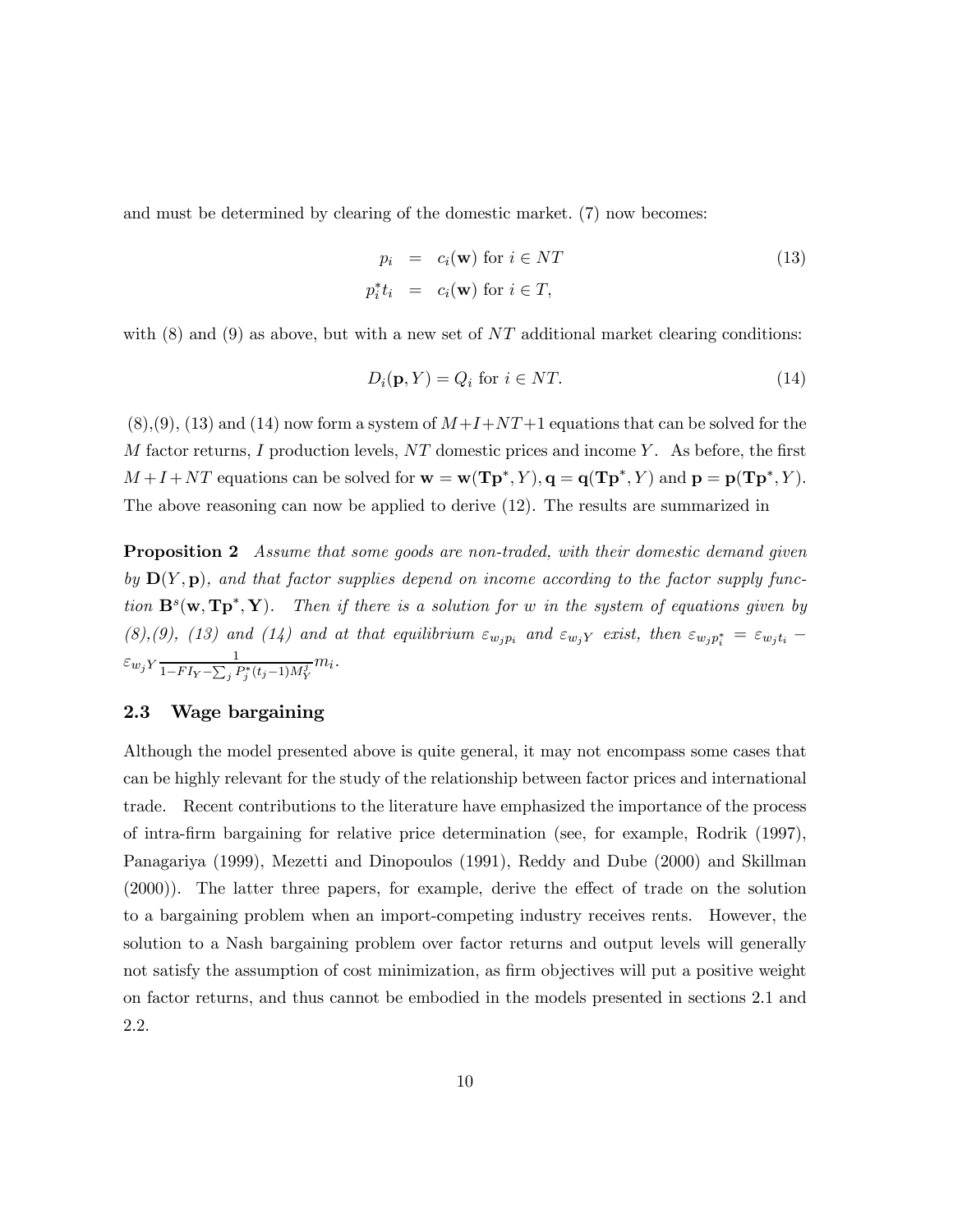A general characterization of wage determination under non-cost minimization objectives is outside the scope of this paper. In this discussion, we concentrate on wage-setting processes that can be described as the result of:

$$
\underset{\mathbf{B}_i, \mathbf{w}_i}{Max} G(\pi_i, \mathbf{w}_i, \mathbf{B}_i)
$$
\n(15)

subject to

$$
\mathbf{B}_i \ge 0\tag{16}
$$

$$
\mathbf{w}_i \ge \overline{w} \tag{17}
$$

$$
p_i(Q_i, Y) \le p_i^* t_i \tag{18}
$$

where  $\mathbf{w}_i = \{w_{i1},...w_{iM}\}\$ is an industry-specific wage vector and  $\overline{w}$  is a vector of reservation wages. This schematic description subsumes a number of bargaining solution such as the Generalized Nash Bargaining Solution, the Kalai-Smorodinski Solution and the Utilitarian Solution, as long as firm and union preferences can be described as functions of  $\pi_i$ ,  $w_i$  and  $B_i$ . The basic assumption is that the wage-setting process is now internal to the industry and that different industries can have different wage levels. We model the firm as having market power, as it makes little sense to think about bargaining over the distribution of rents when there is perfect competition. Neither the zero-profit condition nor the labor-market clearing conditions are relevant any longer: it is assumed that profits are greater than zero and that the wage levels set through bargaining are high enough so as to generate equilibrium unemployment. In this case, industry wage and employment levels are simply those that solve  $(15)$  subject to  $(16)-(18)$ . Let us first look at the solutions where  $(18)$  is binding. In these cases the solution for factor returns takes the form  $\mathbf{w}_i = \mathbf{w}_i(\overline{w}, p_i^* t_i)$ , so that:

$$
\varepsilon_{w_{ij}t_i} = \varepsilon_{w_{ij}p_i^*}.
$$

Note that factor returns for industry  $i$  in this case depend only on international prices and tariffs for industry *i*, and thus  $\varepsilon_{w_{ij}t_k} = \varepsilon_{w_{ij}p_k^*} = 0$  when  $k \neq i$ . If, on the other hand, (18) is not binding in equilibrium, then  $p_i^* t_i$  does not enter into the arguments for determination of wages or factor use of any industry, so that

$$
\varepsilon_{w_{ij}t_i} = \varepsilon_{w_{ij}p_i^*} = 0.
$$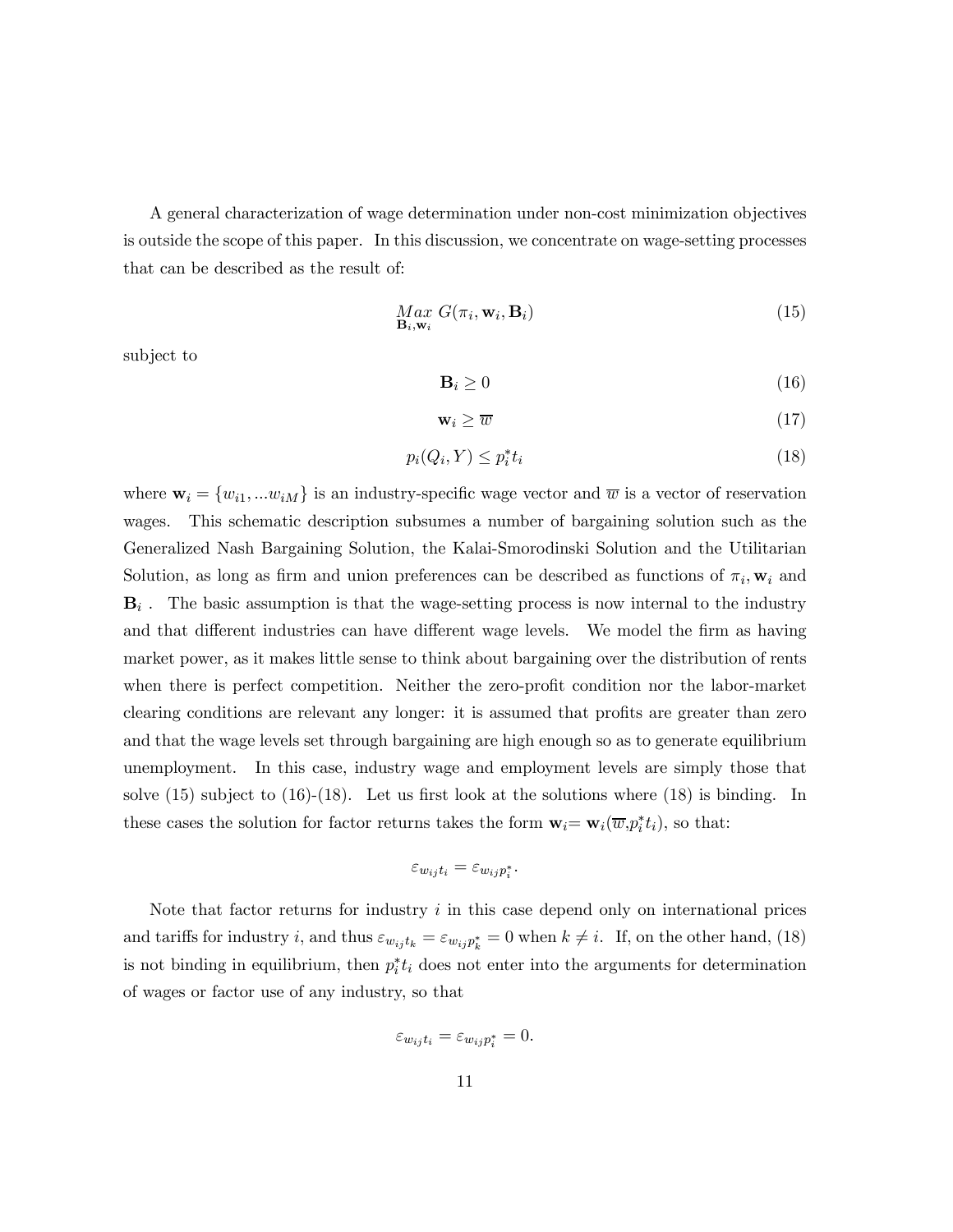However, there may still be income effects arising from the impact that tariffs on other industries can have on income levels  $Y$  and thus on demand for industry  $i$ 's good, so that:

$$
\varepsilon_{w_{ij}p_k^*} = \varepsilon_{w_{ij}t_k} - \varepsilon_{w_{ij}Y} \frac{1}{1 - FI_Y - \sum_l P_l^*(t_l - 1)M_Y^l} m_k \text{ for } k \neq i.
$$
 (19)

The results related to the general wage bargaining problem are summarized in

**Proposition 3** Let wage-setting in industry i be defined by the solution to (15)-(18). At any solution to this problem:

(i) if  $\varepsilon_{w_{ij}p_k}$  exists and(18) is binding then  $\varepsilon_{w_{ij}t_k} = \varepsilon_{w_{ij}p_k^*}$  for all i, j. Furthermore, $\varepsilon_{w_{ij}t_k} =$  $\varepsilon_{w_{ij}p_k^*} = 0$  when  $k \neq i$ .

(ii) If  $\varepsilon_{w_{ij}p_k}$  and  $\varepsilon_{w_{ij}Y}$  exist and (18) is not binding, then  $\varepsilon_{w_{ij}t_k} = \varepsilon_{w_{ij}p_k^*} = 0$  when  $k = i$ . Furthermore,  $\varepsilon_{w_{ij}p_k^*} = \varepsilon_{w_{ij}t_k} - \varepsilon_{w_{ij}Y} \frac{1}{1 - FI_Y - \sum_l P_l^*(t_l - 1)M_Y^l} m_k$  when  $k \neq i$ .

#### 2.3.1 A simple example

The above model of wage bargaining is too general to allow us to draw testable empirical implications. In order to get an idea of the basic mechanisms at work in the wage bargaining framework, we specialize to a simple two factor model  $(j = \{l, k\})$  in which the production technology is Leontieff and income effects on factor supply are absent. Firm profits are:

$$
\pi_i = (p_i(q_i) - w_{li} - \overline{w_r})B_{li},
$$

where  $\overline{w}_r$  is the market interest rate. We assume that  $p_i^* t_i - \overline{w}_r > \overline{w}_l$ , so that there effectively exist rents over which to bargain. Bargaining takes place between the firm and a domestic union which seeks to maximize:

$$
U_i = (w_{li} - \overline{w}_l)^{\delta} B_{li}.
$$

The equilibrium will be given by the solution of the Generalized Nash Bargaining problem:

$$
Max_{l_i,w_i} \ln \left[ (p_i(B_{li}) - w_{li} - \overline{w}_r) B_{li} \right] + (1 - a) \ln \left[ (w_{li} - \overline{w}_l)^{\delta} B_{li} \right]
$$

subject to

 $p(B_{li}) \leq p_i^* t_i, w_{li} \geq \overline{w}_l.$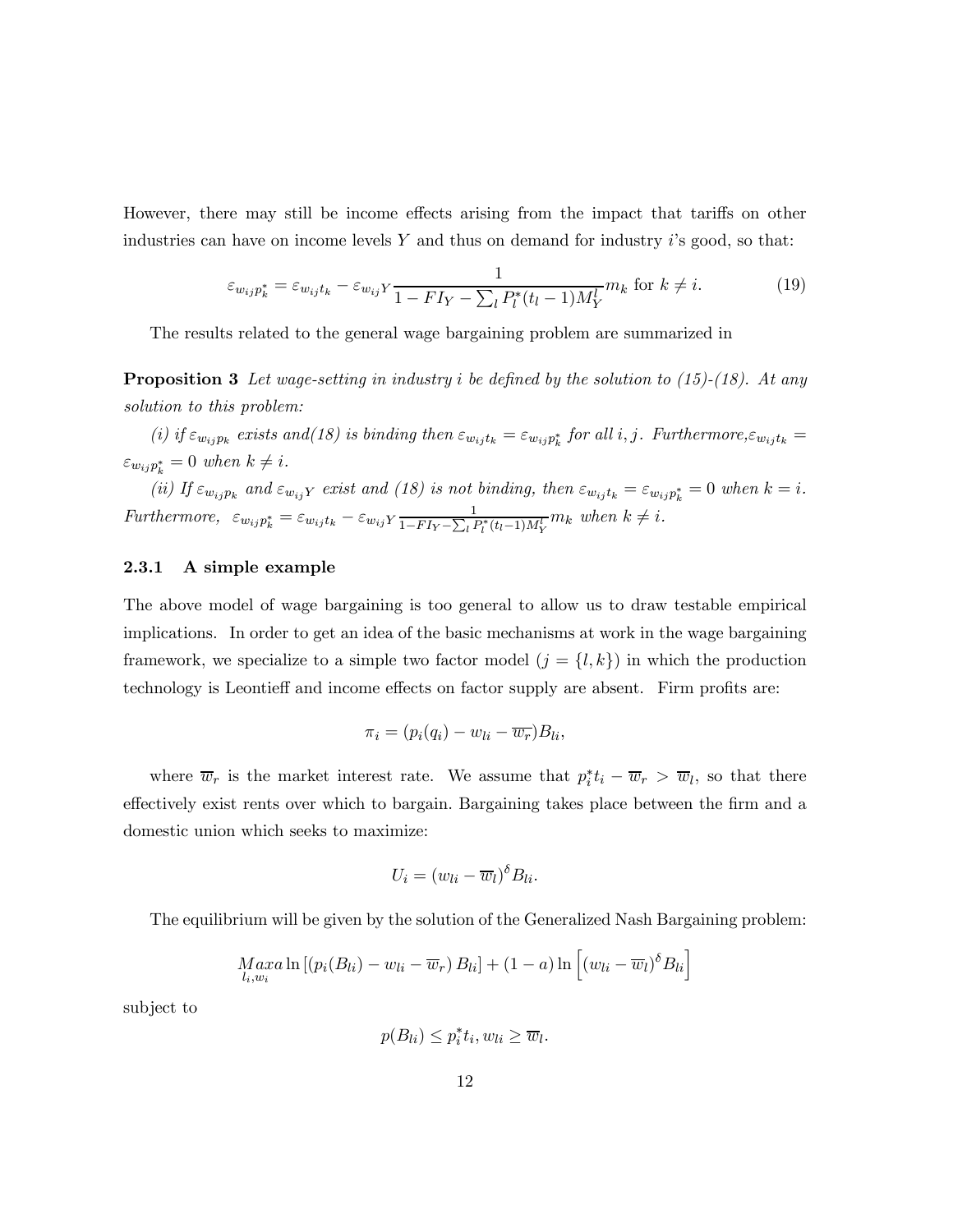The first-order conditions will be:

$$
\frac{1}{B_{l_i}} + \frac{a}{p(B_{li}) - w_{li} - \overline{w}_r} p'(B_{li}) + \lambda_{l_i} = 0
$$
\n(20)

$$
-\frac{a}{p(B_{li}) - w_{li} - \overline{w}_r} + \frac{(1-a)\delta}{w_{li} - \overline{w}_l} + \lambda_{w_{li}} = 0
$$
\n(21)

$$
\lambda_{l_i} \left( B_{li} - p^{-1} (p_i^* t_i) \right) = 0 \tag{22}
$$

$$
\lambda_{w_{li}}(w_{li} - \overline{w}_l) = 0 \tag{23}
$$

First we look at the case where  $\lambda_{l_i} = 0$ . As long as  $p'(B_{li}) < 0$ ,  $p(B_{li}) > \overline{w}_r + \overline{w}_l$  is ensured, so that there exists a  $w_{li} > \overline{w}_l$  such that  $\lambda_{w_{li}} = 0$ . The solution will be given by

$$
\begin{array}{rcl}\n|\varepsilon_{pi}| & = & \frac{a}{\theta} \\
w_{li} & = & (1 - \gamma) \left( p(B_{li}) - \overline{w}_r \right) + \gamma \overline{w}_l.\n\end{array}
$$

where  $\theta = \frac{p - w_{li} - \overline{w_r}}{p} \le 1$  denotes the markup and  $\gamma = \frac{a}{a + (1 - a)\delta}$ . is increasing in a and decreasing in  $\delta$ , so it forms a combined measure of the bargaining power of capital and the relevance of employment for the union. Note that neither  $p_i^*$  nor  $t_i$  enter into this system of equations, so that changes in trade restrictions (or in the terms of trade) will have no effect on internal equilibrium  $(\varepsilon_{w_jit_i} = \varepsilon_{w_jip_i^*} = 0)$ .

Now look at the solutions in which  $\lambda_{l_i} > 0$ , so that  $p(B_{li}) = p_i^* t_i$ . In that case  $p_i^* t_i - \overline{w}_r >$  $\overline{w}_l$  ensures that there is a  $w_{li} > \overline{w}_l$  that solves (21) with  $\lambda_{w_{li}}$ , with the solutions now given by:

$$
B_{li} = p^{-1}(p_i^* t_i)
$$
  
\n
$$
w_{li} = (1 - \gamma) (p_i^* t_i - \overline{w}_r) + \gamma \overline{w}_l.
$$

Given that  $w_{ki} = p_i^* t_i - w_{li}$ , a few steps of algebra help establish that:

$$
\varepsilon_{w_{ki}t_i} - \varepsilon_{w_{li}t_i} = \varepsilon_{w_{ri}p_i^*} - \varepsilon_{w_{li}p_i^*} = \frac{p_i^*t_i}{w_{li}w_{ki}} \left( \gamma \overline{w}_l - (1 - \gamma) \overline{w}_k \right). \tag{24}
$$

This term will be positive when  $\gamma > \gamma^0 = \frac{\overline{w}_k}{\overline{w}_l + \overline{w}_k}$ , and negative otherwise. In other words, if the bargaining power of capital is high or the disagreement between the union and the capitalists's objectives is low, then protection will increase the return to capital relative to labor; otherwise it will enhance the relative return to labor. Equation (24) thus suggests a pair of intersting testable implications that will be evaluated in our empirical section.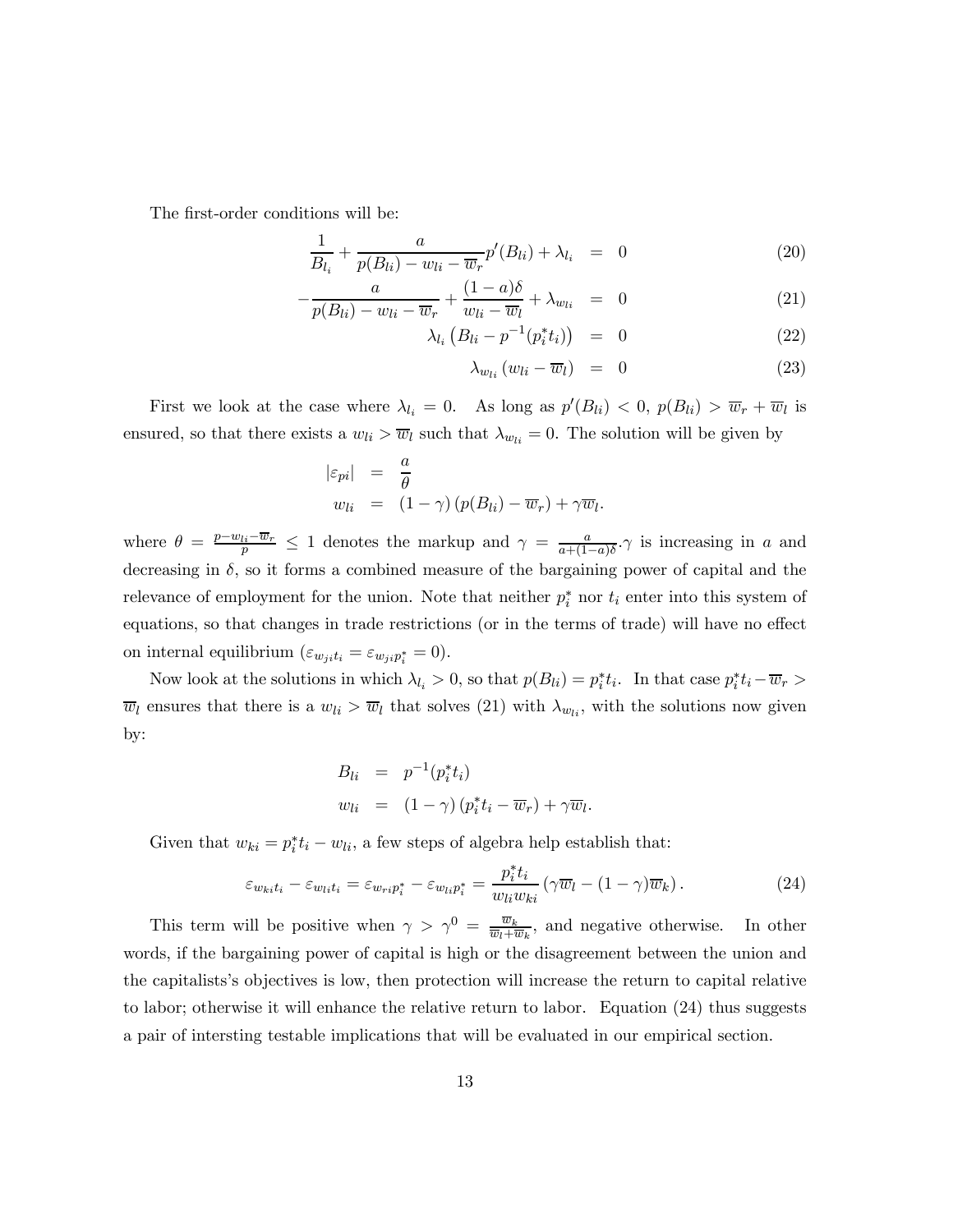## 3 Estimation

In this section we will provide an illustration of our empirical method using data on the shares of labor and capital income in aggregate factor income taken from United Nations (2000), which compiles national accounts statistics elaborated according to its System of National Accounts for 117 countries. Data on import duties, export taxes and trade/GDP ratios come from World Bank (2002). The terms of trade variable is constructed as the quotient of the GDP deflators for export and import prices from the national accounts data. Depending on the specification, our baseline regressions cover between 88 and 103 countries. The data are divided into five-year averages for the 1960-1999 period, in order to diminish the possible contamination from business cycle effects. We use import and export volume data for every country at the 2-digit level from the COMTRADE database (United Nations, 2004) to construct an index of international market power by country. This index is simply the weighted average of the country's export (import) share in world exports (imports) by product, where the weights are the product's share in the country's exports (imports). We define a country as large of it has a value greater than 0.1 in either the export-based or the import-based index. The resulting list of large countries includes 7 economies: USA, Japan, Germany, Saudi Arabia, Colombia, UK and Canada.<sup>9</sup>

Section 2 has described the links between international prices, trade restrictions and domestic factor prices that arise in the general case of many commodities and goods. The data that we will use in our paper refer to the shares in national income accounts of two factors of production, which, following convention, we call capital  $(k)$  and labor  $(l)$ . The first necessary step in order to set up our estimation strategy is to transform our results into testable implications regarding the shares of these two factors in aggregate income.

 $9\text{An eight economy (South Africa) also appears as large in this index because it accounts for 60% of world.}$ exports and 29% of world imports of commodity class S2-93 "Special transactions, commodity not classified according to class. " This is an artifact of the large level of unclassified trade occurring in the South African Customs Union and is not indicative of any significant level of market power. We tried other specifications (with and without South Africa and using other thresholds for market power), with none of them yielding significant differences from the specification reported.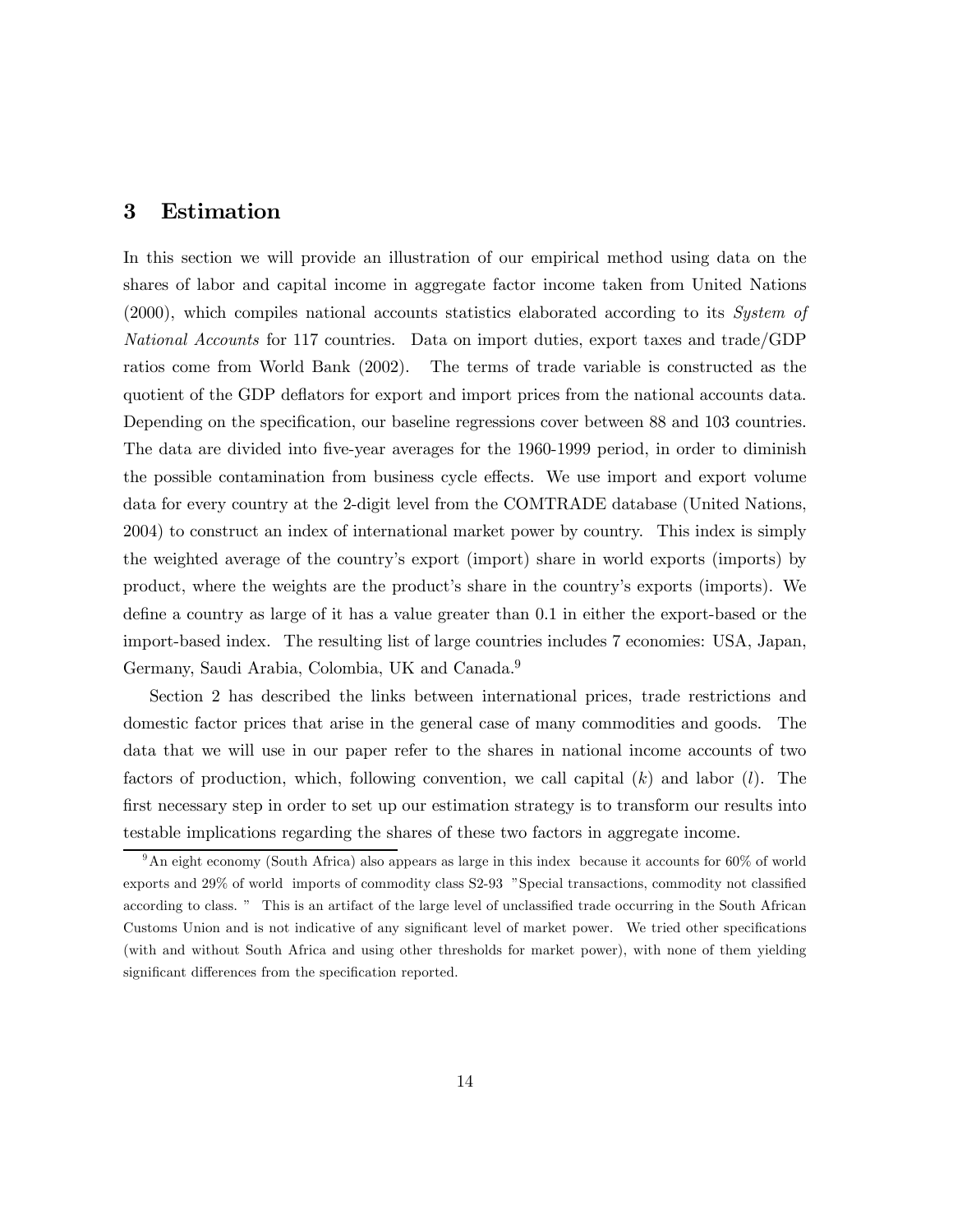We start from the national accounting identity:

$$
\alpha \equiv \frac{w_k B_k}{w_k B_k + w_l B_l}.\tag{25}
$$

Taking natural logs and reorganizing gives:

$$
g(\alpha) = \ln \frac{\alpha}{1 - \alpha} = \ln \left( \frac{w_k}{w_l} \right) + \ln \left( \frac{B_k}{B_l} \right)
$$
 (26)

Proposition 1 implies that if all goods are traded and the income elasticity of factor supplies is zero:

$$
\frac{dg(\alpha)}{d\ln t_i} = \varepsilon_{w_k t_i} - \varepsilon_{w_l t_i} + \frac{d\ln\left(\frac{B_k}{B_l}\right)}{d\ln t_i} = \left(\varepsilon_{w_k p_i^*} - \varepsilon_{w_l p_i^*}\right) + \frac{d\ln\left(\frac{B_k}{B_l}\right)}{d\ln t_i} \tag{27}
$$

Propositions 2 and 3 imply that in the presence of income effects we will have the more general result:

$$
\frac{dg(\alpha)}{d\ln t_i} = \varepsilon_{w_k t_i} - \varepsilon_{w_l t_i} + \frac{d\ln\left(\frac{B_k}{B_l}\right)}{d\ln t_i} = \left(\varepsilon_{w_k p_i^*} - \varepsilon_{w_l p_i^*}\right) + \frac{d\ln\left(\frac{B_k}{B_l}\right)}{d\ln t_i} + b_{kli} \tag{28}
$$

where  $b_{kli} = \frac{1}{1 - FI_Y - \sum_j P_j^*(t_j-1)M_Y^j} (\varepsilon_{w_kY} - \varepsilon_{w_lY}) m_i$  denotes the difference between  $\varepsilon_{w_kt_i}$  –  $\varepsilon_{w_l t_i}$  and  $\varepsilon_{w_k p_i^*} - \varepsilon_{w_l p_i^*}$ .

Equations (27) and (28) lead us to the following estimation specification:

$$
g(\alpha_{rt}) = \beta_0 + \beta_1 \ln p_{rt} + \beta_2 \ln \tau_{rt} + \beta_3 \ln k_{rt} + \beta_4 \ln b_{rt} + \theta_r + \lambda_t + \varepsilon_{rt},\tag{29}
$$

where  $r = 1, 2, ..., R$  denotes countries and  $t = 1, 2, ..., T$  time periods.  $\theta_r$  and  $\lambda_t$  are country and period fixed effects,  $p_{rt}$  is a terms of trade measure (the ratio of export to import prices),  $\tau_{rt}$  is the ratio of import to export duties,  $k_{rt} = B_{krt}/B_{lrt}$  is the relative endowment of capital,  $b_{rt}$  is a time-varying country-specific control designed to capture the potential bias arising from income and  $\varepsilon_{rt} \sim \text{iid}(0, \sigma_{\varepsilon}^2)$ . We prefer this specification over the alternative of constructing measures of factor prices using factor shares and factor endowment data, as measurement error in  $\ln B_k/B_l$  would bias any effect of trade restrictions on factor prices towards zero. For a similar measurement problem in the context of an earnings equation see Bound et. al. (1994).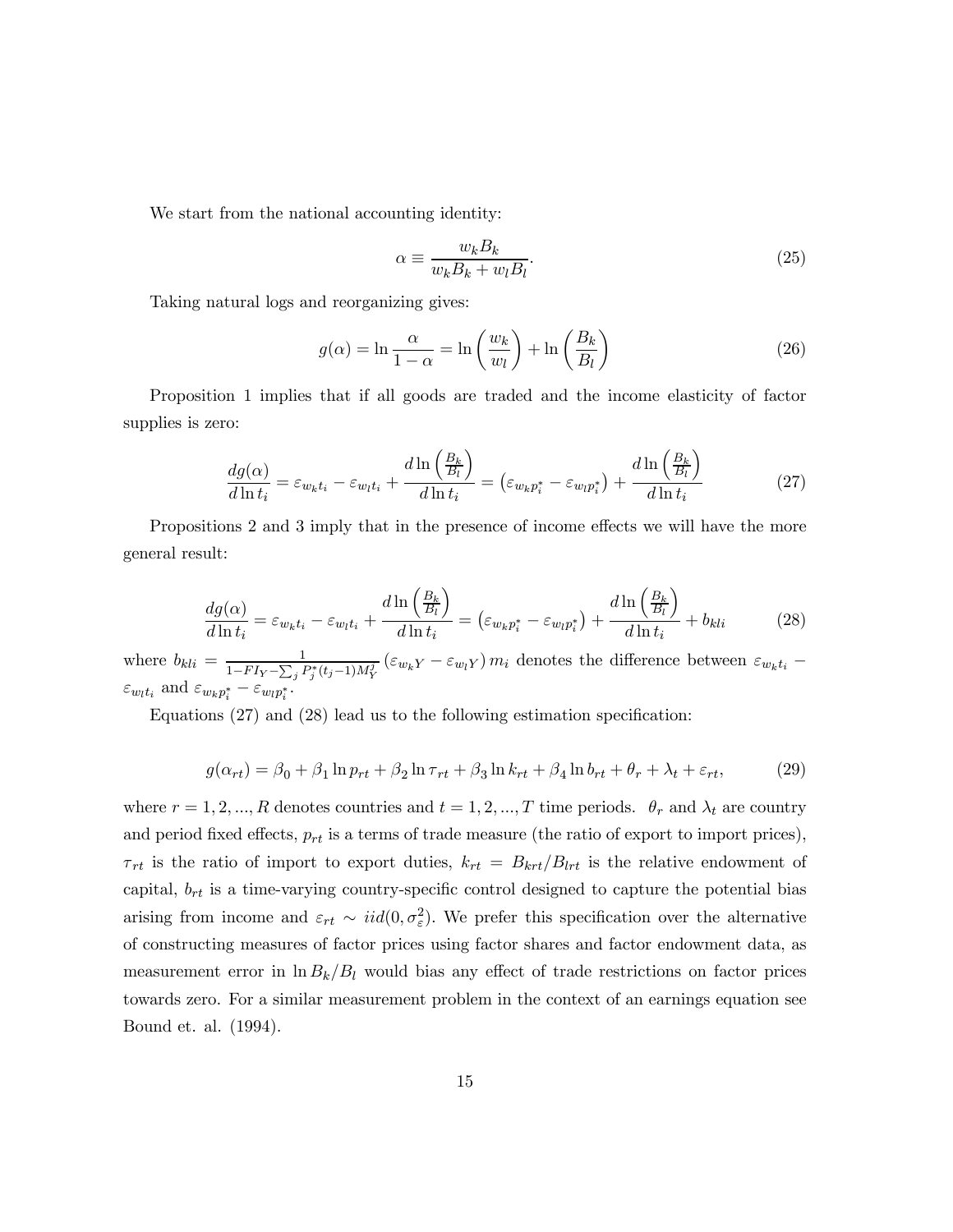Several points are worth noting with respect to this specification. The first one is that our preferred functional form for estimation uses the logarithmic transformation  $g(\alpha) = \ln \left( \frac{\alpha}{1-\alpha} \right)$ ´ as the dependent variable. This functional form is derived above from the accounting identity (25) and has the implication that the coefficients of  $\ln p_{it}$  and  $\ln \tau_{it}$  will be equal to the elasticities that Proposition 1-3 refer to, regardless of the functional forms taken by the unit cost and factor supply functions. A more common approach in the literature is to derive the equation to be estimated form the translog specification for the GDP function (see Kohli, 1990, 1991). This specification can cause severe consistency problems if the translog functional form is incorrect. The reason is that by definition factor shares are bounded between 0 and 1, and when estimating an equation like (29), standard assumptions about the disturbance  $\varepsilon_{rt}$  (such as normality) require an unbounded support, something that is in contradiction with the dependent variable being restricted to the unit interval. The logit transform of the dependent variable (as suggested by Davidson and MacKinnon, 1993) allows it to take on values anywhere on the real line. Although this fact is well understood in the context of linear probability models with unbounded explanatory variables, it is often disregarded in other applied settings (for an exception, see Emmons and Schmid, 2000). The choice of specification, however, is not crucial to our results, and we provide below estimates for the more common tranlog GDP function functional form.

A second point that we wish to call attention to is that our terms of trade indicator is by definition country-specific, as it is built using prices of exports and imports taken from national income accounts. Therefore these indexes are not comparable across countries, making the cross-sectional variation among them meaningless. This is the reason for which we do not present random effect estimates in our results<sup>10</sup>.

In the third place, the results of Propositions 1-3 form the backbone of our identification strategy. In particular, we assume that  $\varepsilon_{w_k p_i^*} - \varepsilon_{w_l p_i^*}$  provides a reasonable estimate of  $\varepsilon_{w_k t_i} - \varepsilon_{w_l t_i}$ , as long as the potential bias arising from income effects is appropriately controlled for. The theoretical results support the argument that this is a reasonable assumption for a broad subset of theories of international trade that subsumes the theories that we want to evaluate, such as Stolper-Samuelson and wage bargaining. In this sense, our approach of

 $10$  Hausmann specification tests without the price variable also favor the fixed effects specification.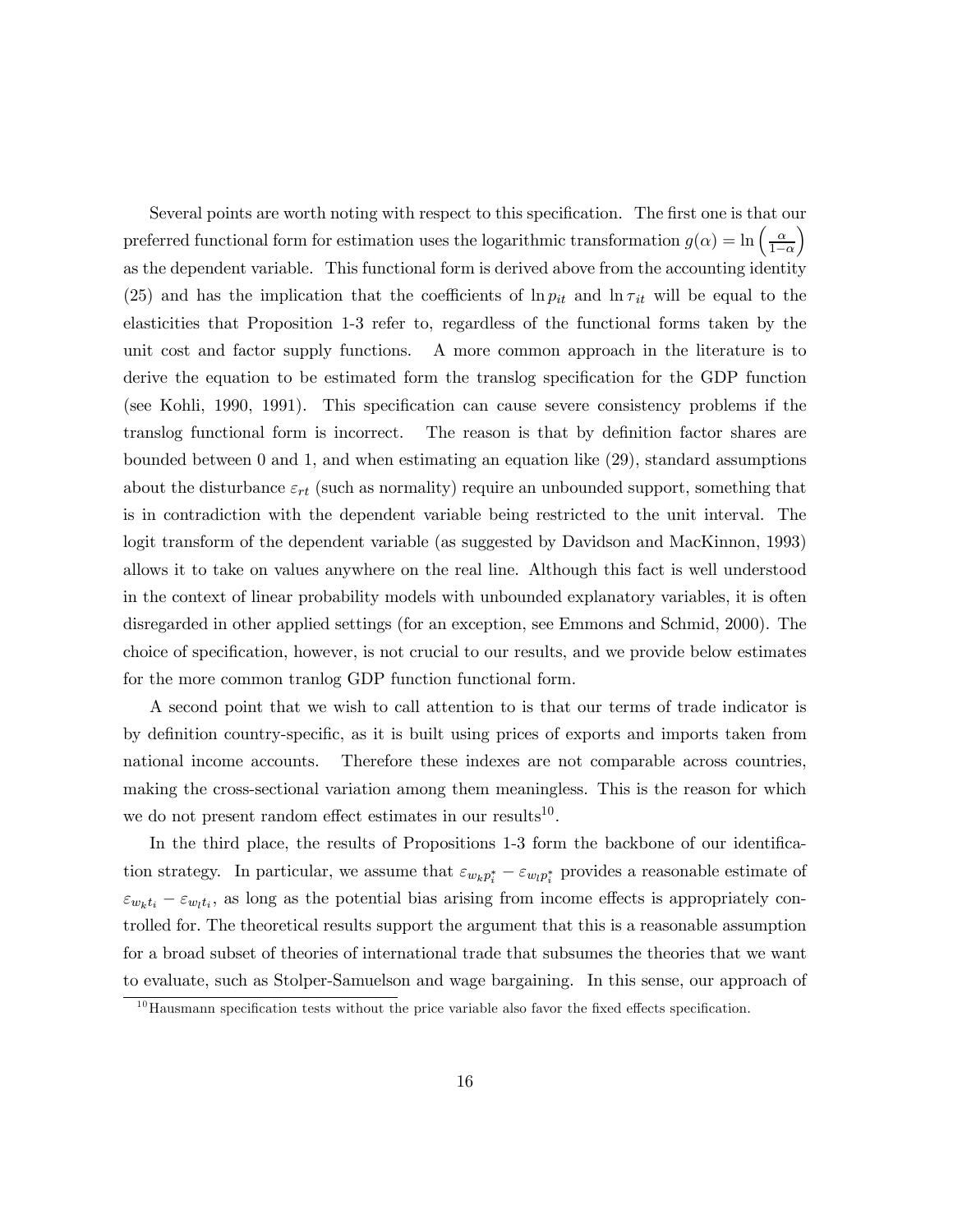identification through theory is similar to that of authors like Levitt and Porter (2001), who impose reasonable restrictions on observed behavior of individual agents in order to derive identification assumptions, and contrasts with the use of instrumental variables with exogenous instruments common in cross-country empirical studies and perhaps best exemplified by contributions such as those of Frankel and Romer (2000) and Acemoglu, Johnson and Robinson (2001).

Notice that we do not impose the restriction that  $\beta_1 = -\beta_2$  in our model, which is what our identification assumption may be taken to imply. The reason is that if  $\tau_{rt}$  is endogenous,  $\beta_2$  will be difficult to estimate empirically and imposing such a restriction will bias our estimate of  $\beta_1$ . Instead, we know that as long as we restrict ourselves to the case of small countries, shocks to  $p_{rt}$  will be exogenous to the process determining income shares within an economy, so  $E[p_{rt}\varepsilon_{rt}] = 0$ , guaranteeing identification of  $\beta_1$  even if  $E[\tau_{rt}\varepsilon_{rt}] \neq 0$ , provided appropriate controls for  $\ln(B_k/B_l)$  and  $b_{rt}$  are included<sup>11</sup>.

The endogeneity of  $\tau_{rt}$  may still cause difficulties for our approach if it is also correlated with the exogenous terms of trade measure. In that case, the endogeneity  $\tau_{rt}$  contaminates the coefficient estimate of  $\ln p_{rt}$  in (29) despite the fact that  $E[p_{rt}\varepsilon_{rt}]=0$ . As an illustration, suppose there exists a relationship between the trade policy variable and the terms of trade of the form  $\ln \tau_{rt} = \alpha_0 + \alpha_1 \ln p_{rt} + \alpha_2 \kappa_{rt} + \delta_r + \nu_{rt}$ , where the error term in equation (29) is related to  $\kappa_{rt}$  by  $\varepsilon_{rt} = \gamma \kappa_{rt} + u_{rt}$  with  $u_{rt} \sim iid(0, \sigma^2)$ . These expressions describe the endogeneity of trade restriccions through the ommited variable  $\kappa_{rt}$ . After the appropriate substitutions, equation (29) becomes:

$$
g(\alpha_{rt}) = \left[ \beta_0 - \frac{\gamma \alpha_0}{\alpha_2} \right] + \left[ \beta_1 - \frac{\gamma \alpha_1}{\alpha_2} \right] \ln p_{rt} + \left[ \beta_2 + \frac{\gamma}{\alpha_2} \right] \ln \tau_{rt} + \beta_3 \ln k_{rt} \qquad (30)
$$

$$
+ \beta_4 \ln b_{rt} + \left[ \theta_r - \frac{\gamma}{\alpha_2} \delta_r \right] + \lambda_t - \frac{\gamma}{\alpha_2} \nu_{rt} + u_{rt}.
$$

Estimating (30) would yield a biased and inconsistent estimate of  $\beta_1$  if  $\alpha_1 \neq 0$ . This implies that for the estimation procedure to identify the effect of the policy variable on income shares,

 $11$  For obvious reasons, we restrict ourselves to addressing and solving the problems for estimation that could be caused by endogeneity of the trade policy variable. We therefore assume that all the other controls in equation (29) are uncorrelated with the error term.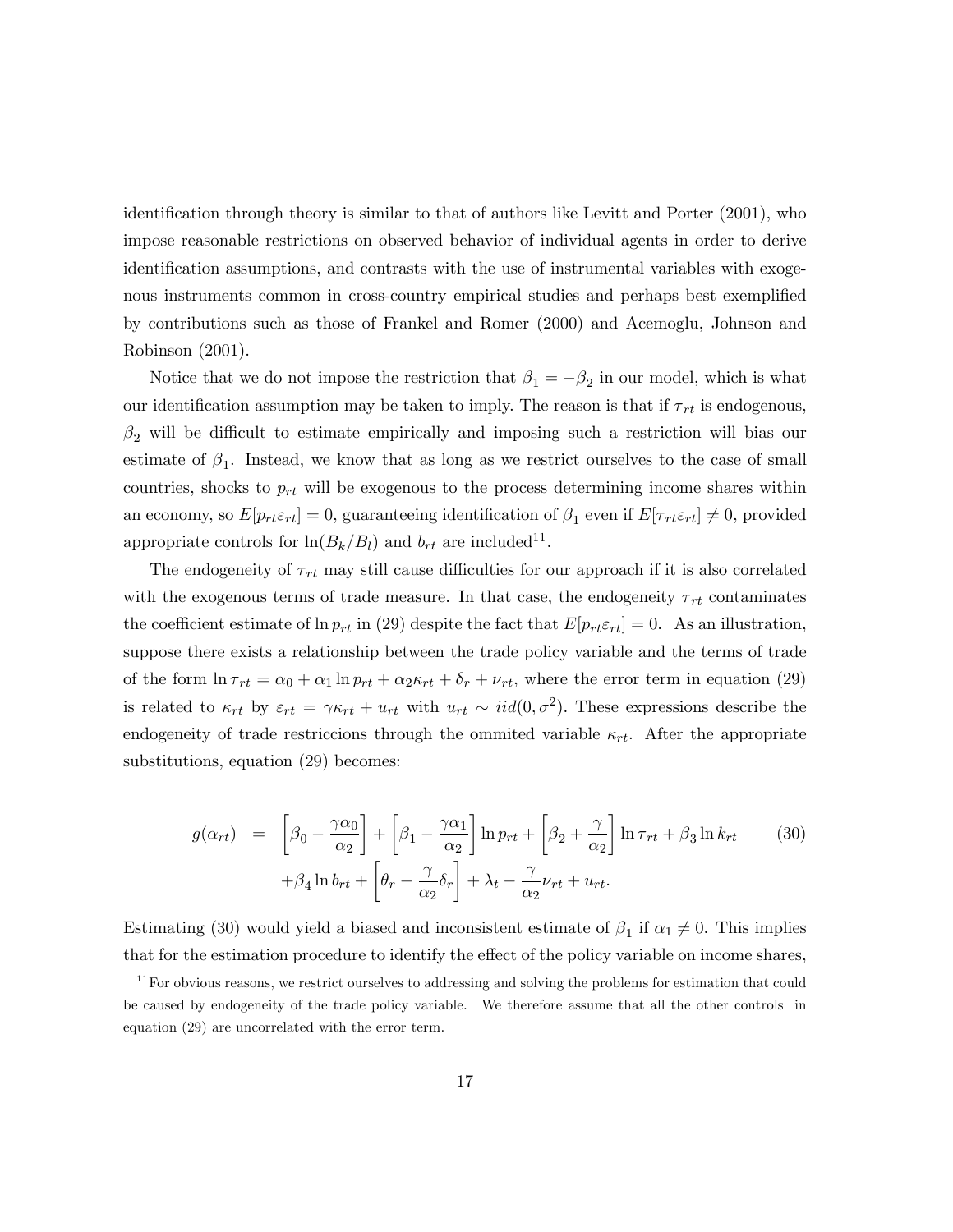it is important that the exogenous variable be uncorrelated with the endogenous variable of interest.

Fortunately, whether this is the fact or not can be verified by running a regression of  $\ln \tau_{rt}$  on  $\ln p_{rt}$ ,  $\kappa_{rt}$  and a set of country fixed effects. Since we can safely assume exogeneity of  $\ln p_{rt}$ , such a regression allows us to accurately estimate  $\alpha_1$  as long as the relevant  $\kappa_{rt}$  are controlled for. This regression would be analogous to the first-stage regressions common in implementations of instrumental variables techniques. But unlike conventional first-stage regressions, the necessary condition for the validity of our approach would be established by failing to find a significant coefficient for  $\ln p_{rt}$ . It is only in this way that we can be certain that the coefficient estimate on  $\ln p_{rt}$  in (30) will not be contaminated by the potential endogeneity of (30) (i.e., that  $\alpha_1 = 0$ )

Such a set of regressions is reported in Table 1. We report equations for the whole sample and for sample splits distinguishing poor and rich countries, as well as with and without a full set of controls. Both the criteria for splitting the sample and the list of controls parallel those used in the estimates of (30) reported below. The results confirm a lack of association between the terms of trade indicator and the trade policy variable: the coefficient on  $\ln p_{rt}$ is never significant, and the lowest p-value it attains is 0.303.

It is worth noting that one advantage of our approach over the IV approach is that it allows us to get away from the small-sample bias of instrumental variables estimators. As is well-know, instrumental variables estimators are consistent, but they are also biased (see Davidson and Mackinnon, 1993). Cross country datasets are naturally of limited size, so inference based on IV estimates is weak at best. Our approach, in contrast, provides an estimate that is both consistent and unbiased under the aforementioned models. This makes inference about the effects of a policy variable such as trade policy much more reliable.

A fourth point refers to the appropriate way to control for  $b_{rt}$ , the bias arising from the possible existence of income effects. It will be noted that equations like (12) show a highly non-linear term in all parameters of the system, presenting a formidable estimation problem given its generality. There are, however, two simple ways in which we can control for this bias. One possibility comes from noting that equation (10) allows us to rewrite the bias as:

$$
-\left(\varepsilon_{w_k Y} - \varepsilon_{w_l Y}\right)\left(\varepsilon_{Y p_i} - \varepsilon_{Y t_i}\right),\tag{31}
$$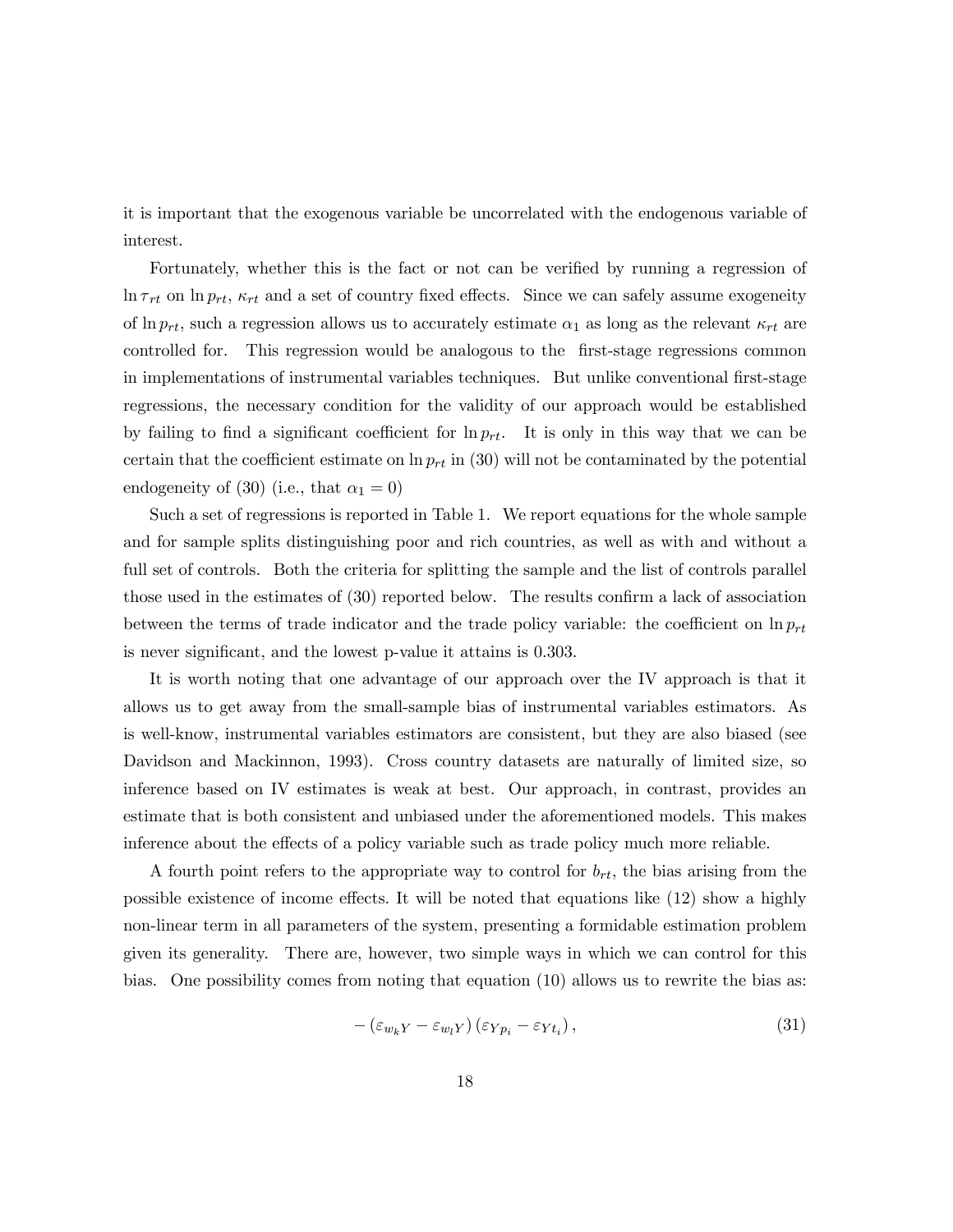which shows that the bias is caused by the indirect effect that tariffs and external prices have on relative factor returns through  $Y$ . These effects are due to fact that the only place in the system of equations determining w where  $p_i^*$  and  $t_i$  do not enter multiplicatively is in the equation for  $Y$ , (9). (31) therefore suggests controlling for Y when we estimate a regression of  $g(\alpha)$  on  $p_i^*$ . An alternative comes from taking a first-order Taylor approximation of (12) around  $m_i = 0$ , which reduces us:

$$
b_{kli} \cong \frac{1}{1 - FI_Y^0} \left(\varepsilon_{w_k Y}^0 - \varepsilon_{w_l Y}^0\right) m_i,\tag{32}
$$

an expression which is proportional to  $m_i$ . (32) implies that an appropriate way to control for the bias is to introduce an interaction term between  $\ln p_{it}$  and  $m_i$  in the regresion. Given that when  $m_i < 0$ ,  $t_i$  corresponds to an export subsidy, the appropriate empirical counterpart of  $m_i$  is the share of exports plus imports in GDP.

One last point that we wish to emphasize is that the nature of our data naturally limits its ability to deal with the effects of trade policy on the distribution of income when there are more than two factors of production. The results that follow should be read as a comparative evaluation of the explanatory power of two-factor models of international trade. Despite this limitation, there is nothing in our empirical strategy that impedes its application to multifactor contexts, and we view our exercise as illustrative of the possibilities inherent in our approach rather than as a definitive evaluation of existing theories.

#### 3.1 Results

Table 2 displays the results of our first attempt to test for the existence of Stolper-Samuelson effects in the data. Recall that the coefficient of interest is the one on the terms of trade variable, which should be positive for capital abundant economies and negative for laborabundant economies. In this table, we use per capita GDP as our indicator of capitalabundance; we explore other measures below. According to (31), controlling for per capita GDP also allows us to take care of income effects. We estimate the coefficient through two specifications: in the first one (columns 1 and 2) we split the sample into labor-abundant and capital-abundant countries,<sup>12</sup> while in the second one (column 3) we introduce an interaction

 $12A$  country is labor (capital) abundant if its per capita GDP is below (above) world per capita GDP.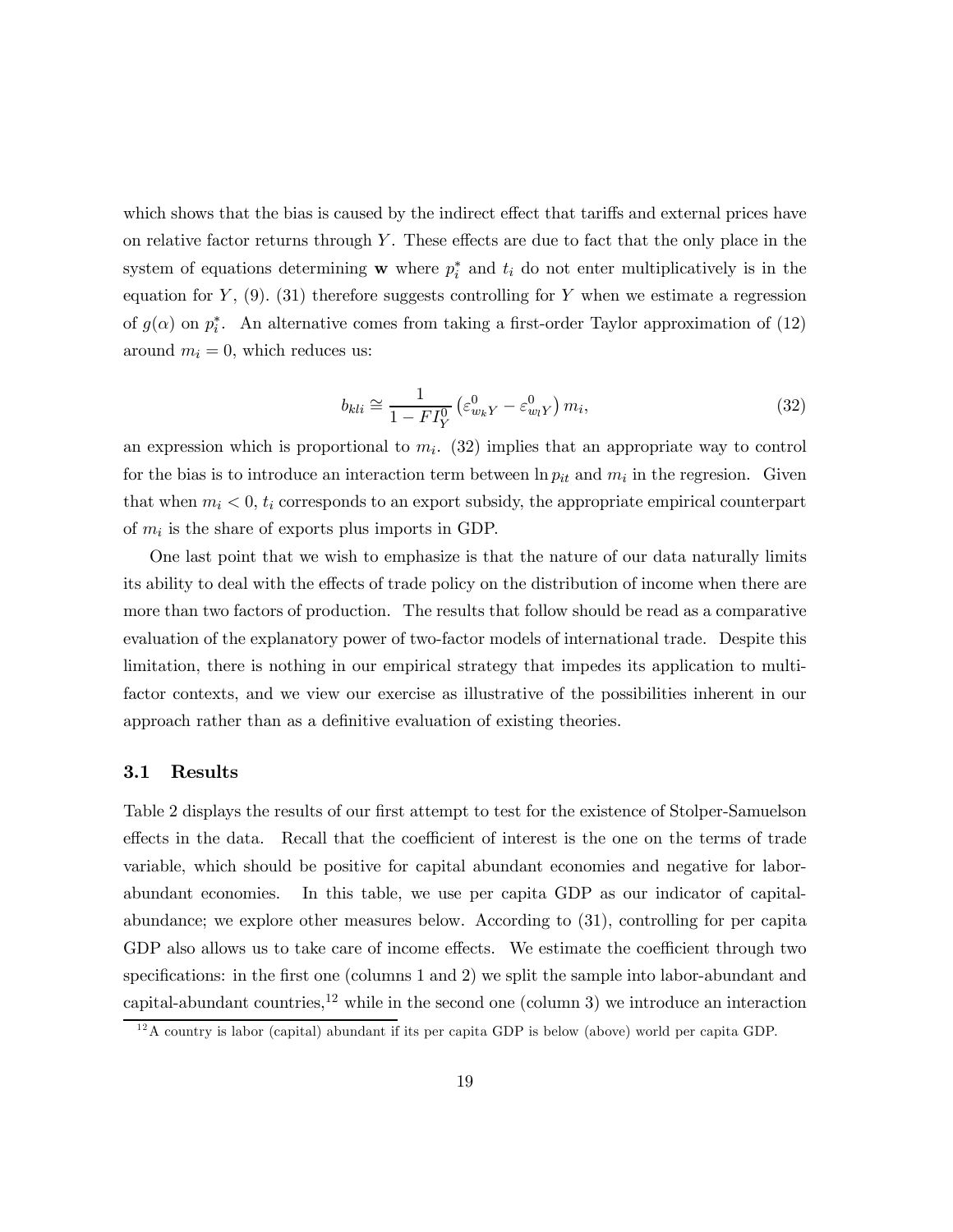term between the capital abundance indicator and the terms of trade variable. Columns 4-6 repeat these regressions but with an additional direct control for the bias term  $b_{kl}$ , which is an interaction term between the trade share and the terms of trade variable, as suggested by (28). These first results should be disappointing for Stolper-Samuelson advocates. The coefficient on the terms of trade variable is insignificant and has the wrong sign for labor-abundant countries regardless of whether the direct control for  $b_{kl}$  is introduced or not. For capitalabundant countries, there is a positive and significant coefficient, as expected by theory, in column 2, but it disappears and becomes negative though not significant as soon as the bias control term is introduced, with that term being strongly significant. As to the interaction term between terms of trade and capital abundance, it is insignificant and the sign becomes negative when the bias control is introduced.

Table 3 confirms the results of Table 2 using the conventional translog-GDP function approach, which has the capital share (instead of the logit transform) as the dependent variable. The results are very similar in terms of sign and statistical significance of the coefficients on the terms of trade, with the only substantial difference being that the sign of the terms of trade variable in the regression for capital-abundant countries with the bias control now becomes significantly negative, in contradiction to the expected positive coefficient.

In a recent paper, Gollin (2002) has argued that standard national accounting significantly misrepresents income shares by classifying income from self-employment as capital income. Therefore some countries may falsely appear to have high capital shares due to the existence of a large informal sector. Gollin produces a set of adjustments to income shares for a reduced subset of economies for which data on the income from unincorporated enterprises is available. In order to make sure that our results are not due to the bias arising from this misclassification of self-employment, we repeat our tests of Tables 2 and 3 on the Gollin  $data<sup>13</sup>$  None of the six coefficients reported in this table are significantly different from zero. Some comfort may be taken from the fact that all but one of the coefficients have the sign indicated by theory; on the other hand the coefficients are very far from conventional

<sup>&</sup>lt;sup>13</sup>We use Gollin's first adjustment, which imputes all income from unincorporated enterprises as labor income. Results are similar if one uses his second adjustment (impute same labor share as the rest of the economy); his third adjustment (which imputes a wage for proprietors and self-employed individuals), however, yields insufficient observations for our estimation.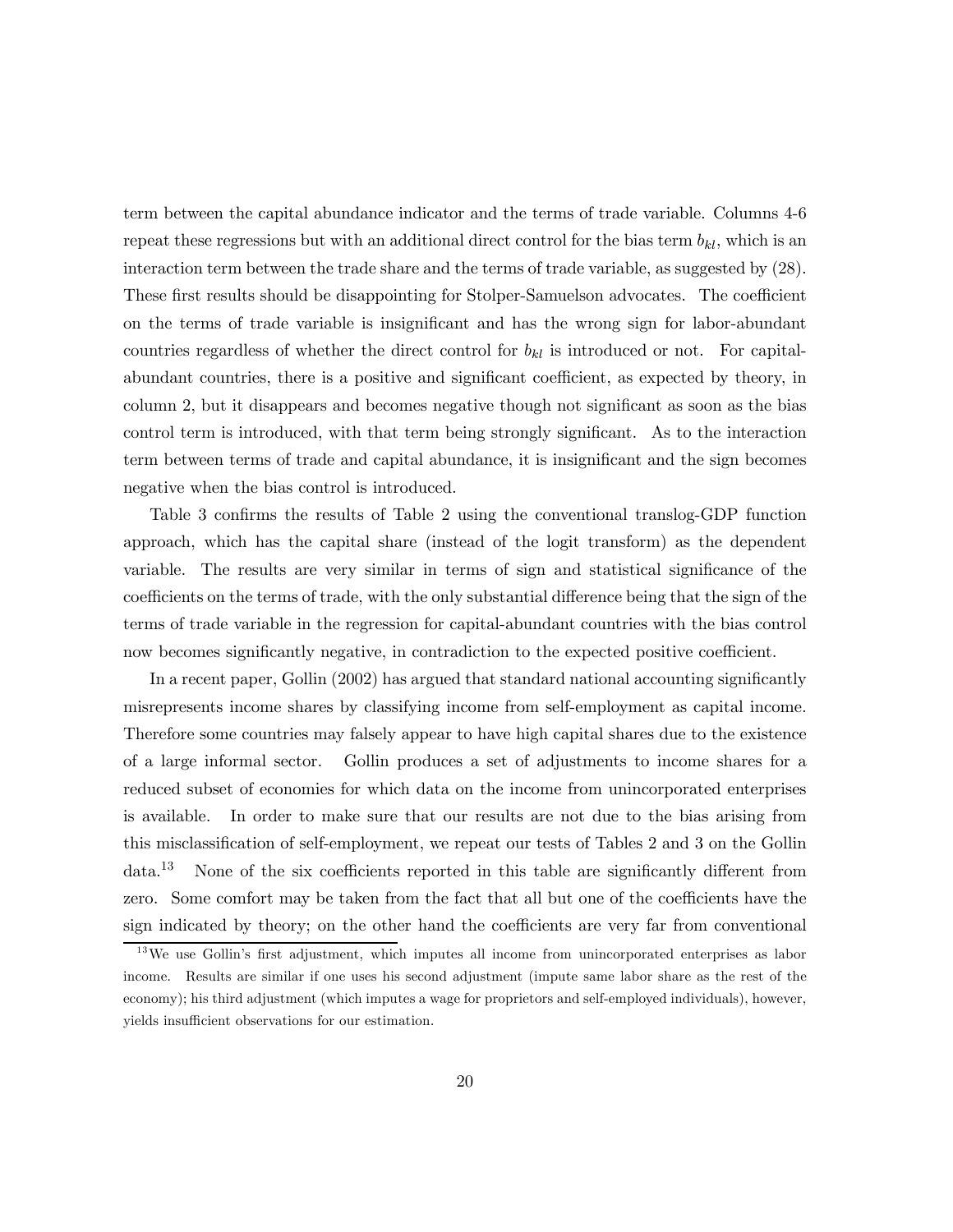significance levels (the average p-value for the six coefficients of interest is 0.67).

One possible explanation for these results is that some countries may be completely specialized in a subset of goods, invalidating the assumption of factor price equalization that is the backbone of the Stolper-Samuelson model. Fortunately, factor price equalization is not a necessary condition for our identification assumptions to be valid, allowing us to apply to modified versions of the Stolper-Samuelson theorem that apply in a setting of multiple cones of diversification. As shown by Davis (1996) and Xu (2000), among others, what is relevant in a world of multiple cones of diversification is a country's level of capital abundance relative to its cone of diversification. Table 5 makes a first attempt to address this issue: in it we split the sample further into two groups, corresponding respectively to above and below world per-capita GDP. This would correspond with the existence of two symmetrically distributed cones of diversification. Within each cone, we run the same six regressions as in Tables 2-4. For the capital-abundant cone, four of the six coefficients have the wrong sign, one of them being significant, while for the labor-abundant cone, none of the coefficients are significant and two have the wrong sign.

A potential problem with this test is that it assumes the existence of two cones of diversification, while theory offers no guide as to the number of cones of diversification nor to the dividing points between them. One way to address this issue is by trying to find whether there is evidence of a cone of diversification of any size at each extreme of the distribution of capital abundance. Figures 2 and 3 show our attempt to do so. Figure 2 graphs the coefficient and t-statistics on the interaction between the log of the terms of trade and the log of per capita GDP taken from a regression identical to that reported in columns 6 and 12 of Table 5, but run for all possible definitions of the cone of diversification corresponding to the highest range of capital-abundance. This means running 168 regressions, ranging from the most restrictive definition of the capital-abundant cone (the one with the minimum number of observations for which the regression can be run) to the most inclusive one (the whole sample). Figure 3 does the same thing, but ranging from the most to least restrictive definition for the labor-abundant cone. Recall that this interaction term should be positive if the Stolper-Samuelson theorem holds. Figure 2 shows a striking fact: the coefficient on the interaction is never significant and positive for any possible definition of the highest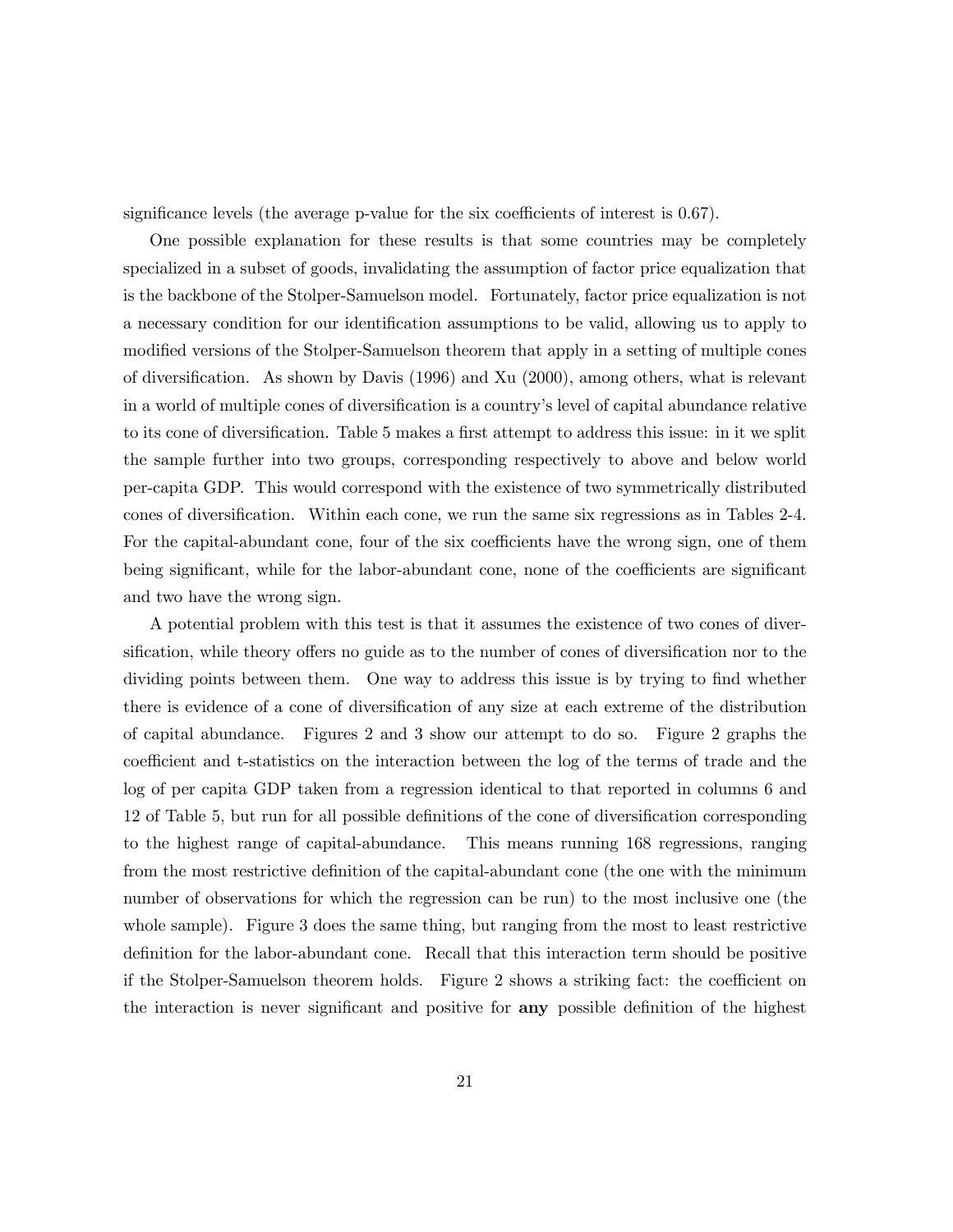capital-abundant cone of diversification. In the range in which the interaction is significant (a range corresponding to 16-18 economies) the coefficient is actually negative, indicating that the effect of trade on returns to capital decreases as capital intensity increases within the cone. Figure 3 shows a similar fact for the lowest range of capital-abundance: with the not very relevant exception of the first regression (which has one degree of freedom), no other regression in this figure displays a significant coefficient, be it of the correct or incorrect sign. Additional tests (not reported) replicate these results when we split each cone between its capital-abundant and labor-abundant countries: for no definition of the most and least capital-abundant cones of diversification is there a regression in which both coefficients are significant and of the right sign.

In Table 6 we address some logical questions that might arise about our specification. In the first place, we have used per capita GDP above as a control for capital abundance. This is an admittedly rough measure of capital abundance. The first three columns of Table 6 repeat our regressions using the Summers-Heston (1992) estimates of the capital stock with the bias control term. Note that as these are unavailable in the latest version of the Penn World Tables and are only compiled for a reduced number of countries, we lose a significant number of observations when using this indicator: the number of countries in the labor-abundant group fall from 42 to 20 and those in the capital-abundant group from 46 to 21. None of the three coefficients are significant and two have the wrong sign. The rest of the columns experiment with additional specifications: columns 4-6 use Barro and Lee's (2004) measure of terms of trade instead of our national accounts based data; columns 7-9 use the share of imports and exports in GDP as our policy indicator, while columns 10-12 return to our baseline specification but add a set of alternative controls: for the level of human capital (measured by the average years of secondary and higher schooling, the level of political liberties and the right to bargain collectively. None of these additional specifications particularly seem to favor Stolper-Samuelson: only two out of the nine specifications in columns 4-12 have the right sign, and none of them are significant.

Given the disappointing performance of the Stolper-Samuelson hypothesis on our data, we turn in Table 7 to identifying whether there is evidence of an effect of trade on domestic factor prices that operates through the wage bargaining channel. As we showed in Section 2.3, the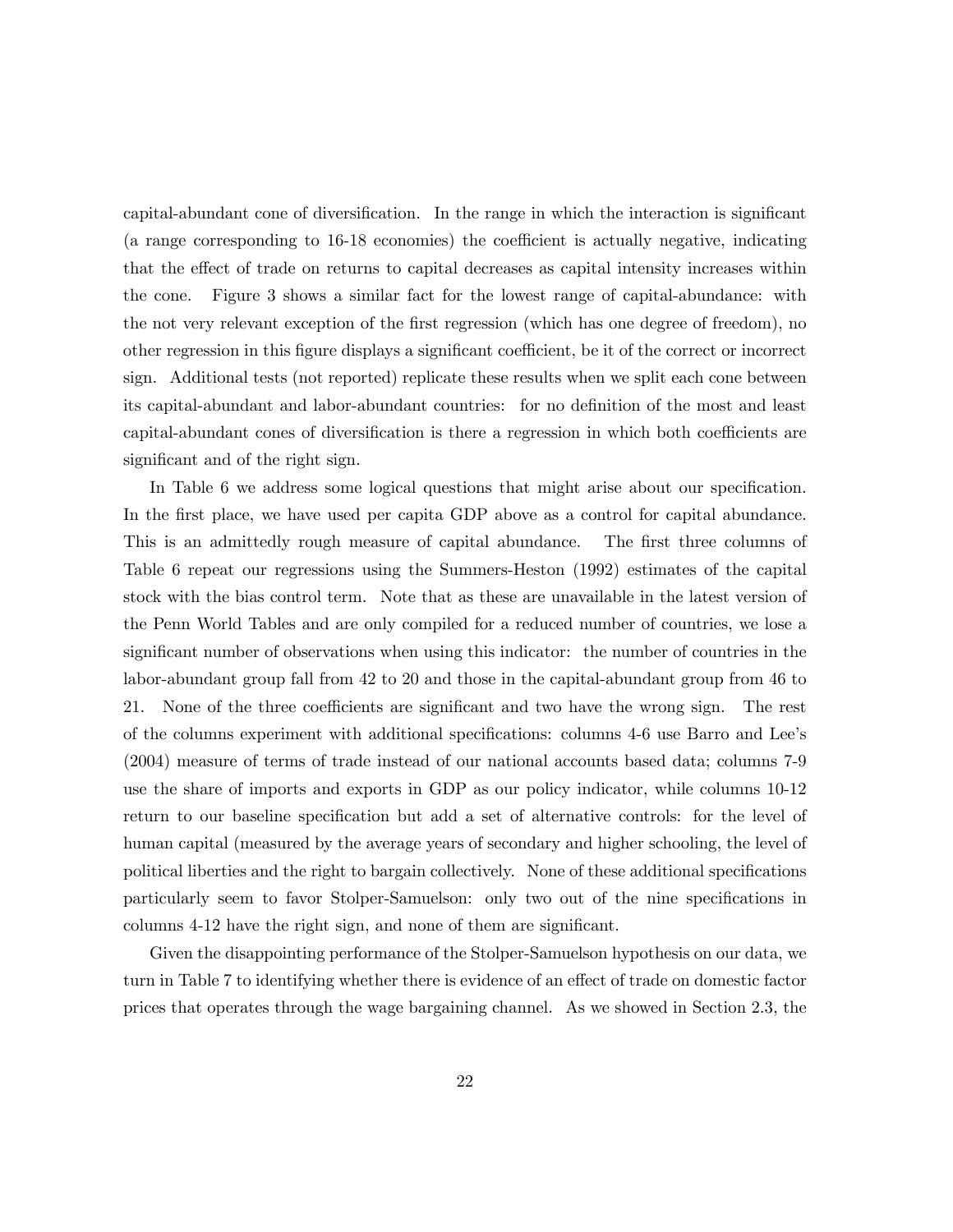effect of trade restrictions on factor shares should vary according to the relative bargaining power of capital and labor. Therefore, we should expect to see trade increasing capital shares in countries where labor organization is strong, whereas the opposite would happen where it is weak. We use unionization rates from Rama and Artecona (2000) as our measure of the degree of labor organization. Thus we introduce into the specification an interaction between unionization levels and the log of the terms of trade variable. Since we are interested in testing the wage bargaining model on its own (as opposed to a combination of it and the Stolper-Samuelson model), the specification in Table 7 assumes that the coefficient on terms of trade is the same for poor and rich countries<sup>14</sup>. We present six possible specifications in this regression, corresponding to the three dependent variables in Tables 2-4, with and without alternative controls. All of the estimates are positive, with three of them significant at 5%. Even the non-significant coefficients are reasonably close to statistical significance (p-values of .11, .29 and .14). The estimated effects are economically very significant: the coefficient on the interaction term in equation 2, for example, implies that a country with a unionization rate of 25.7% (the average of the sample) that raised tariffs from their free trade level to an average level of 50% would see an increase of 5.9 percent of GDP in labor's share relative to a country with no unions.

These results suggest that there may be something to the wage bargaining story. Certainly, if viewed as a horse race between Stolper-Samuelson and wage bargaining theories, wage bargaining has managed to leave Stolper-Samuelson behind, though partly thanks to Stolper-Samuelson not running very fast (or, actually, that it seemed to be running in the wrong direction). A fuller analysis of the empirical implications of the wage bargaining hypothesis is beyond the scope of our paper. It is possible of course that unionization be proxying for other variables that affect the trade-income distribution link. There may also be problems of selection bias in the reporting of unionization data<sup>15</sup>. However, the fact that a simple wage-bargaining theory does much better than neoclassical trade theory in this initial horse race suggests that much of the effort directed at understanding the causes of

 $14$ Tests allowing for different coefficients accoding to levels of income and capital intensity generate similar results. Details are available upon request.

<sup>&</sup>lt;sup>15</sup>A simple selection model using real per capita GDP as the selection variable for non-missing values yields similar results.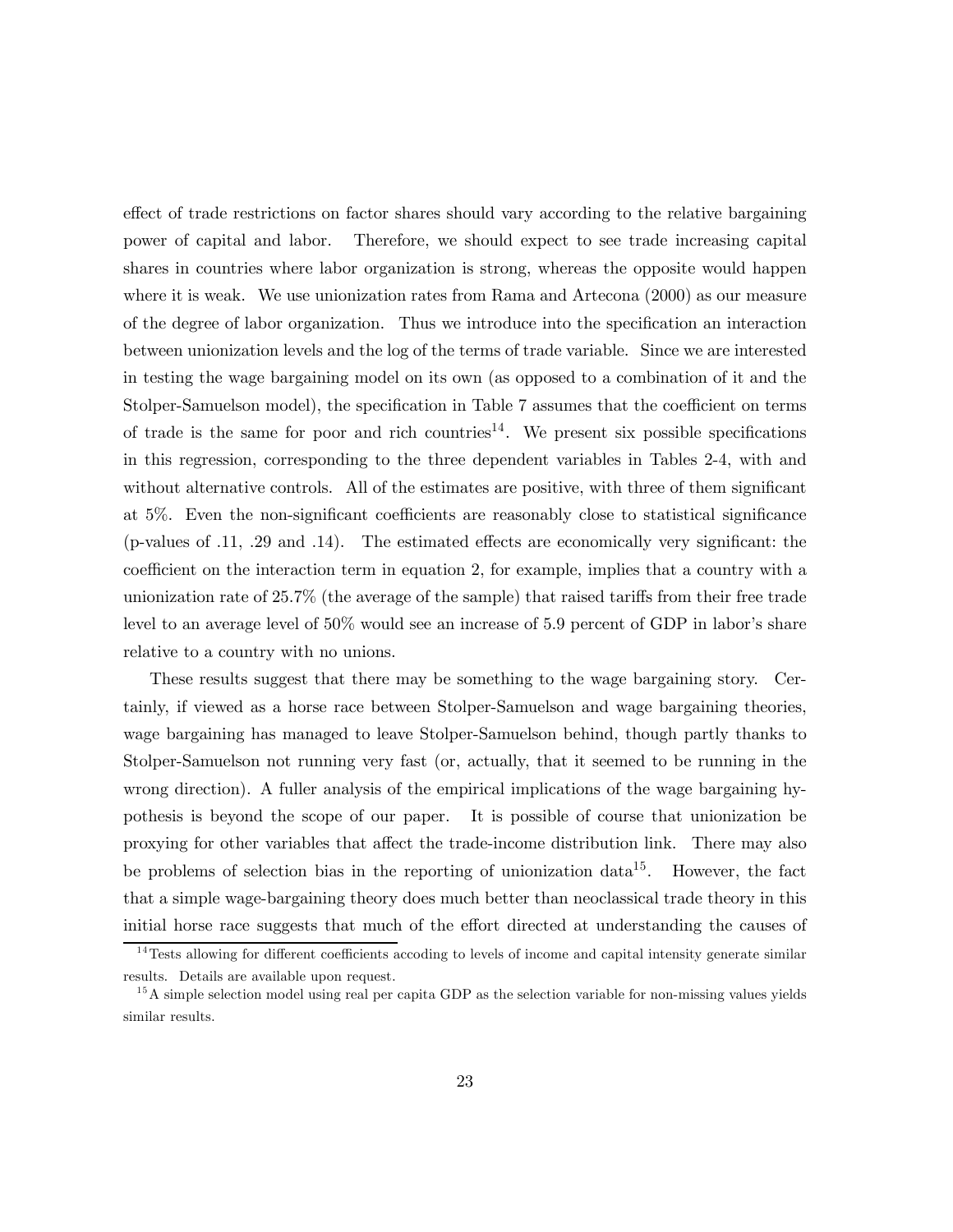factor price movements may have been misplaced.

## 4 Concluding Remarks

This paper has proposed a simple strategy for identifying the effect of trade restrictions on relative factor prices. In contrast to the common approach in the cross-national empirical literature, which addresses problems of identification by instrumenting on sources of exogenous variation in policy variables, we derive our identification assumptions directly from theory. As we have shown, a broad class of trade theories implies that the elasticity of factor returns with respect to a tariff on good  $i$  should be identical to that with respect to an increase in the price of good  $i$ . Even when these elasticities are not the same, theory suggests a way in which we can quantify and control for the bias that could arise when we estimate the former using the latter. The plausibility of the assumption of exogeneity of terms of trade changes when the sample is restricted to small economies and the empirically verifiable fact that trade policy and terms of trade are not correlated give us an opportunity to estimate the effect of a policy variable using information on an exogenous variable, while at the same time avoiding the small-sample bias of instrumental variables.

We have implemented our strategy on a cross-national panel of data on factor shares and trade policy for more than one hundred economies. Our results are not supportive of the Stolper-Samuelson theorem. As we have shown, Stolper-Samuelson effects are very hard to find in the data, regardless of whether we look for them at the world level or at the level of specific cones of diversification. In contrast, we do find evidence in the data that confirms the predictions of wage-bargaining models whereby economic integration weakens the bargaining power of unions.

Our results are naturally limited by the nature of our data, which reports income distribution for only two factors of production. One explanation for the disappointing results could be that they are due to the incapacity of two-factor models for understanding the reaction of factor prices to international trade. Indeed, our results can be seen as confirming the extensive empirical literature that has systematically failed to confirm the empirical predictions of the Heckscher-Ohlin-Vanek model. The methodology presented in this paper, however,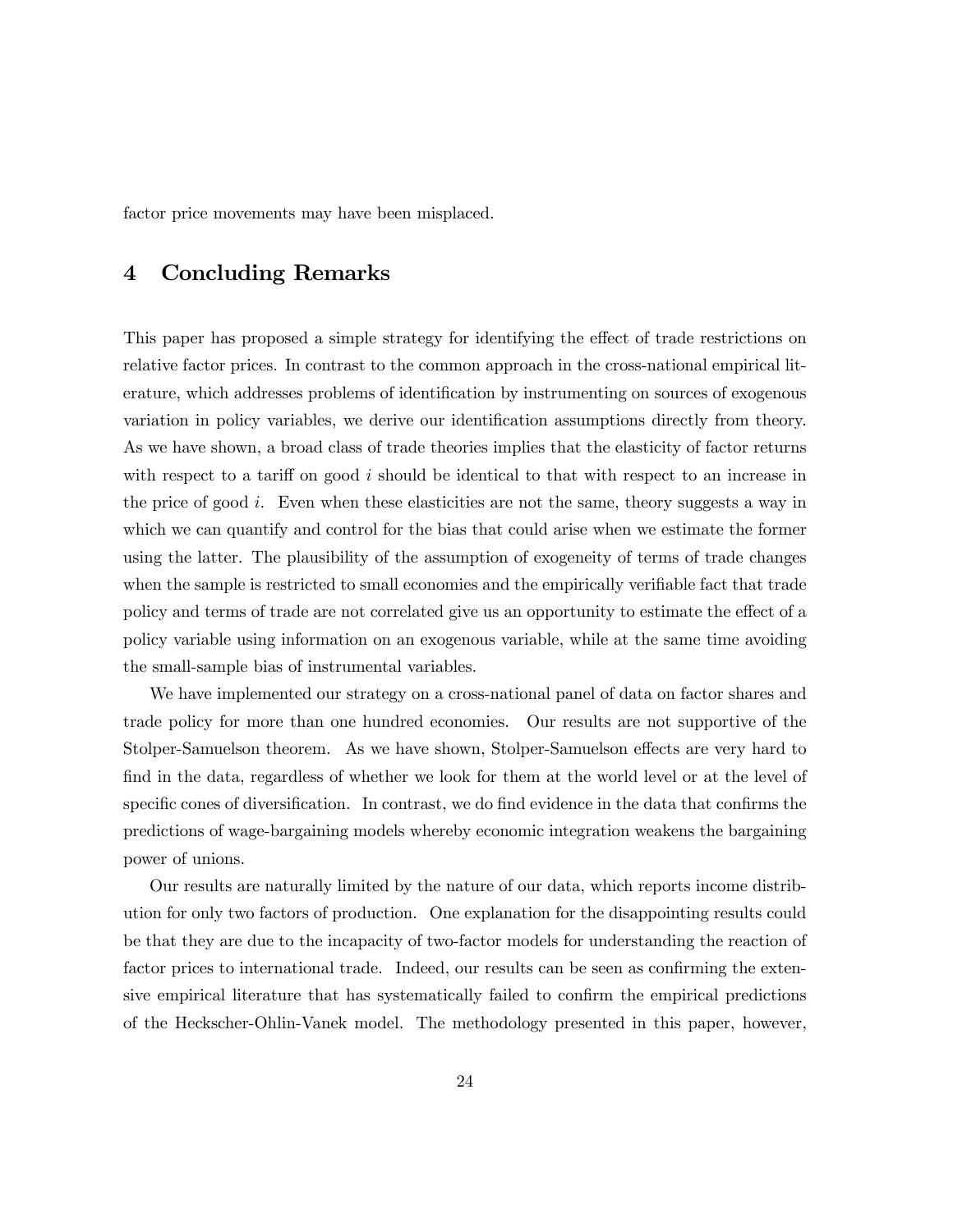is applicable to multi-factor, multi-good contexts, suggesting a natural direction for future research.

## References

- [1] Acemoglu,Daron, Simon Johnson and James A. Robinson (2001). "The Colonial Origins of Comparative Development: An Empirical Investigation," American Economic Review, American Economic Association, vol. 91(5), pages 1369-1401, December.
- [2] Angrist Joshua. and Alan Krueger (2001) "Instrumental Variables and the Search for Identification: From Supply and Demand to Natural Experiments." Journal of Economic Perspectives Vol. 15 No. 4.
- [3] Bound, John, Charles Brown, Greg Duncan and Willard Rodgers (1994)."Evidence on the Validity of Cross-sectional and Longitudinal Labor Market Data" Journal of Labor Economics, vol. 12, no. 3, 345-368.
- [4] Beaulieu, Eugene (2002) "Factor or Industry Cleavages in Trade Policy? An Empirical Analysis of the Stolper-Samuelson Theorem, " Economics and Politics, 14(2): 99-131.
- [5] Davidson, R., and J. MacKinnon. (1993). "Estimation and Inference in Econometrics". Oxford University Press.
- [6] Davis, Donald (1996) "Trade Liberalization and Income Distribution. " NBER Working Paper 5693. Cambridge: National Bureau of Economic Research.
- [7] Department of State (2003) "Commerce Secretary Says Free Trade Opens Doors to Opportunity." Press Release No. EPF418, Nov. 20, 2003. (http://usinfo.org/wfarchive/2003/031120/epf418.htm).
- [8] Dixit, Avinash and Victor Norman (1980) Theory of International Trade: A dual, general equilibrium approach. Cambridge: Cambridge University Press.
- [9] Emmons, William and Frank Schmid. "Banks vs. Credit Unions: Dynamic Competition in Local Markets." Federal Reserve Bank of St. Louis, Working Paper 2000-006A, February 2000.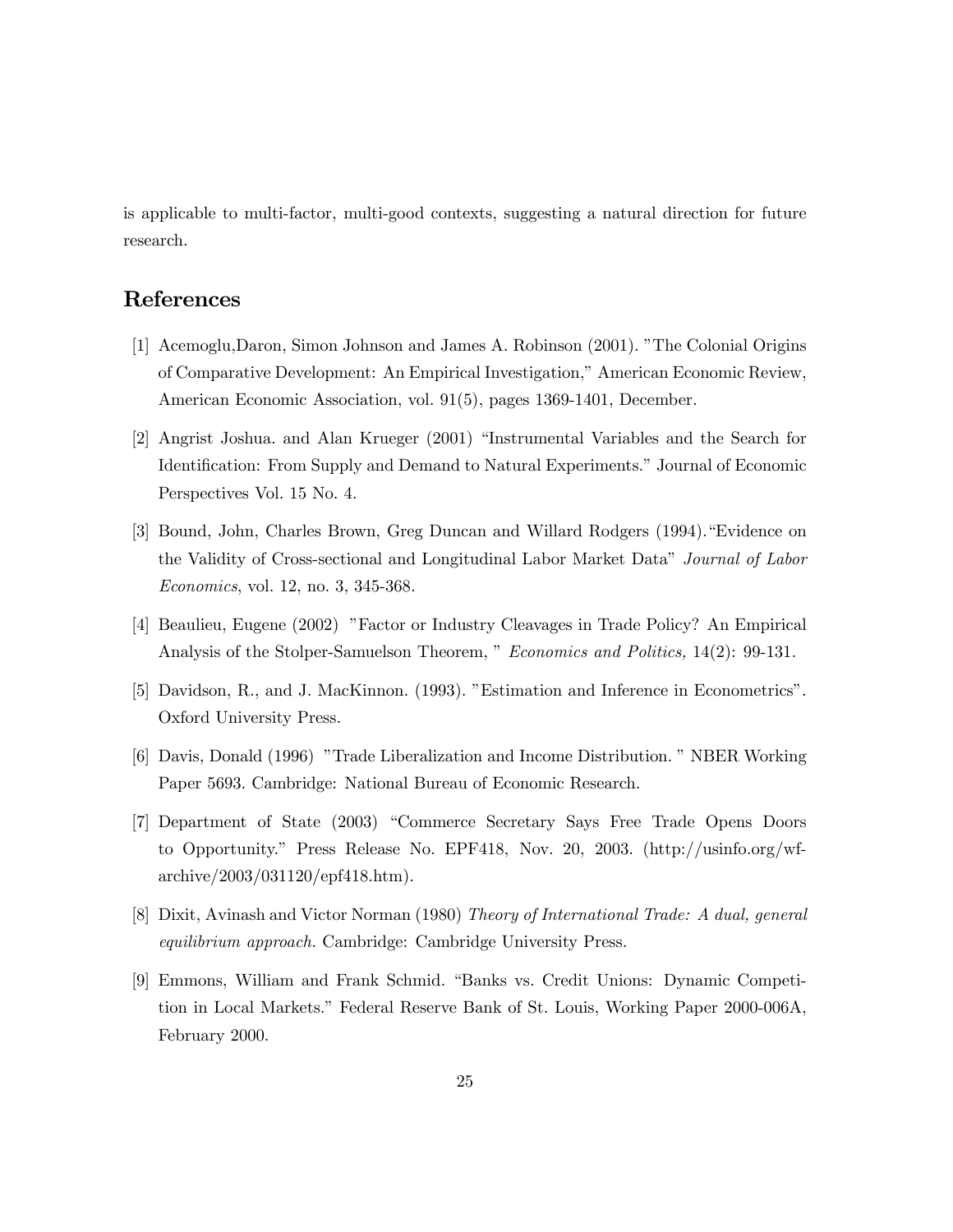- [10] Ethier, Wilfred E. "Higher Dimensional Issues in Trade Theory, " in Jones, Ronald W. Jones and Peter B. Keenen, eds (1984) Handbook of International Economics, Vol. I. Amsterdam: North-Holland.
- [11] Feenstra, Robert C. (2004) Advanced International Trade: Theory and Evidence. Princeton: Princeton University Press.
- [12] Frankel, Jeffrey and David Romer (1999) "Does Trade Cause Growth? " American Economic Review 89(3): 379-399.
- [13] Global Exchange (2003) "Top Ten Reasons to Oppose the Free Trade Area of the Americas". Reproduced. San Francisco, CA: Global Exchange.
- [14] Gollin, Douglas (2002) "Getting Income Shares Right. " Journal of Political Economy.
- [15] Hanson, Gordon H. and Chong Xiang (2004) "The Home-Market Effect and Bilateral Trade Patterns. " American Economic Review, 94:1108-1129.
- [16] Hoekman, Bernard, Hiau Looi Kee and Marcelo Olarreaga (2004) "Tariffs, Entry Regulation and Markups: Country Size Matters." Contributions to Macroeconomics, 4:1-22.
- [17] Irwin, Douglas (2000) "Ohlin versus Stolper-Samuelson." NBER Working Paper 7641. Cambridge: National Bureau of Economic Research.
- [18] Jones, Ronald W. and J. Peter Neary (1984) "The Positive Theory of International Trade, " in Jones, Ronald W. Jones and Peter B. Keenen, eds (1984) Handbook of International Economics, Vol. I. Amsterdam: North-Holland.
- [19] Haskel, J. and Matthew J. Slaughter (2001) "Trade, technology and the UK wage inequality. " The Economic Journal, 111: 163-87.
- [20] Heston, Alan and Robert Summers (1992) "The Penn World Table (Mark 5): An Expanded Set of International Comparisons, 1950-1988. " Quarterly Journal of Economics, May, pp.327—368.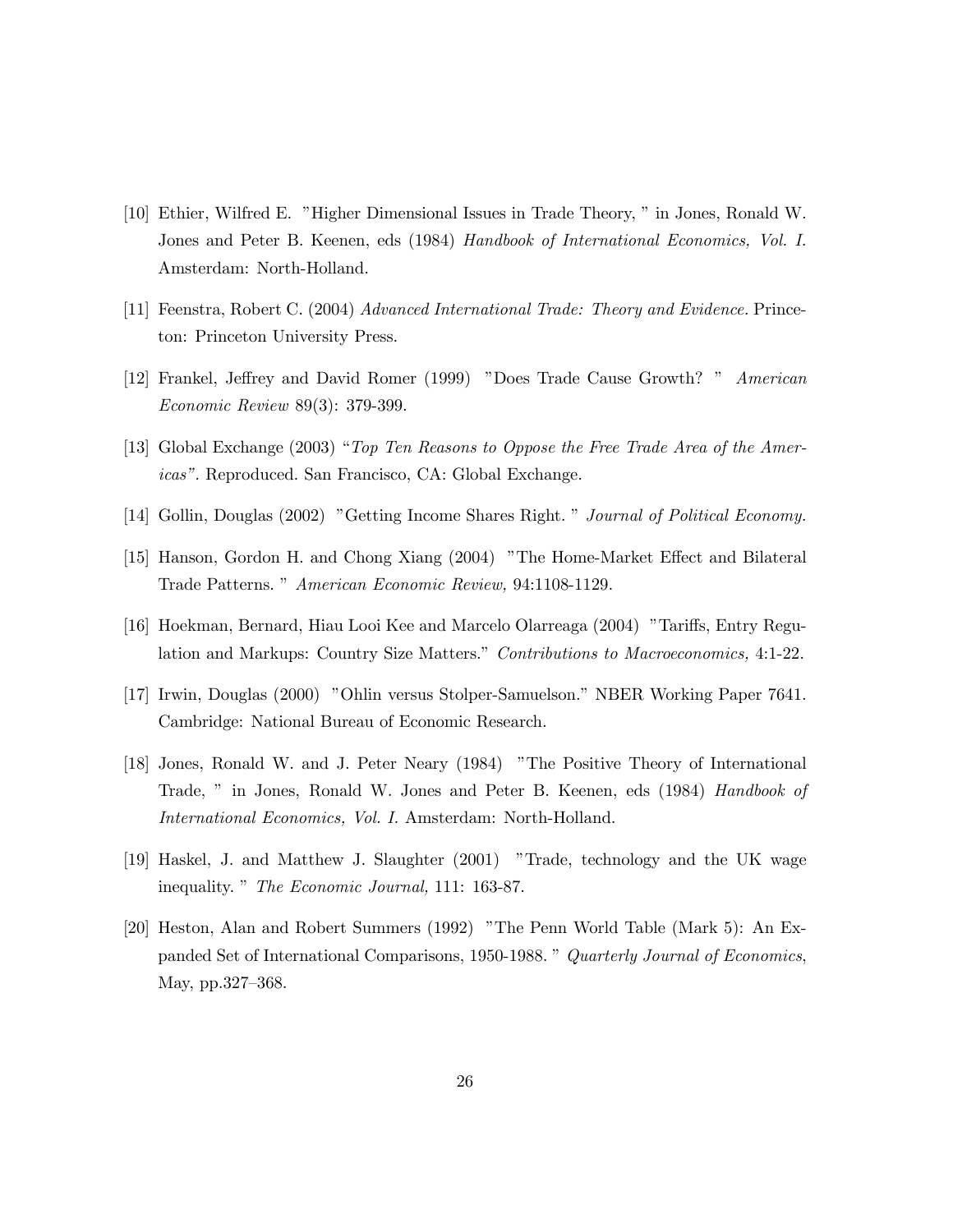- [21] Heston, Alan, Robert Summers and Bettina Aten (2002) Penn World Table Version 6.1, Center for International Comparisons at the University of Pennsylvania (CICUP), October 2002
- [22] Kohli, Ulrich (1991) Technology, Duality and Foreign Trade: The GNP Function Approach to Modeling Imports and Exports. Ann Arbor: University of Michigan Press.
- [23] Levitt, Stephen and Jack Porter (2001) "How Dangerous are Drinking Drivers?" Journal of Political Economy, v109 (6): 1198-1237.
- [24] Magee, S. P (1980) "Three simple tests of the Stolper-Samuelson theorem," in Oppenheimer, P. (Ed.) Issues in International Economics, pp. 138-51. Oriel Press, Stocksfield, London.
- [25] Mezzetti, Claudio and Elias Dinopoulos (1991) "Domestic unionization and import competition. " Journal of International Economics,31: 79-100.
- [26] Nikaido, H. (1972) "Relative shares and factor price equalization, " Journal of International Economics 2: 257-264.
- [27] Ohlin, Bertil (1933) Interregional and International Trade. Cambridge: Harvard University Press.
- [28] Panagariya, Arvind (1999) "Trade Openness: Consequences for the Elasticity of Demand for Labor and Wage Outcomes, " reproduced, Department of Economics, University of Maryland at College Park.
- [29] Rama, Martín and Raquel Artecona (2000). "A Database of Labor Market Indicators across Countries." World Bank, Development Research Group, Washington, D.C.
- [30] Reddy, Sanjay and Arindrajit Dube, 2000. "Liberalization, Income Distribution and Political Economy: The Bargaining Channel and Its Implications." Reproduced, Columbia University.
- [31] Rodrik, Dani (1997) Has Globalization Gone Too Far? Washington, DC: Institute for International Economics.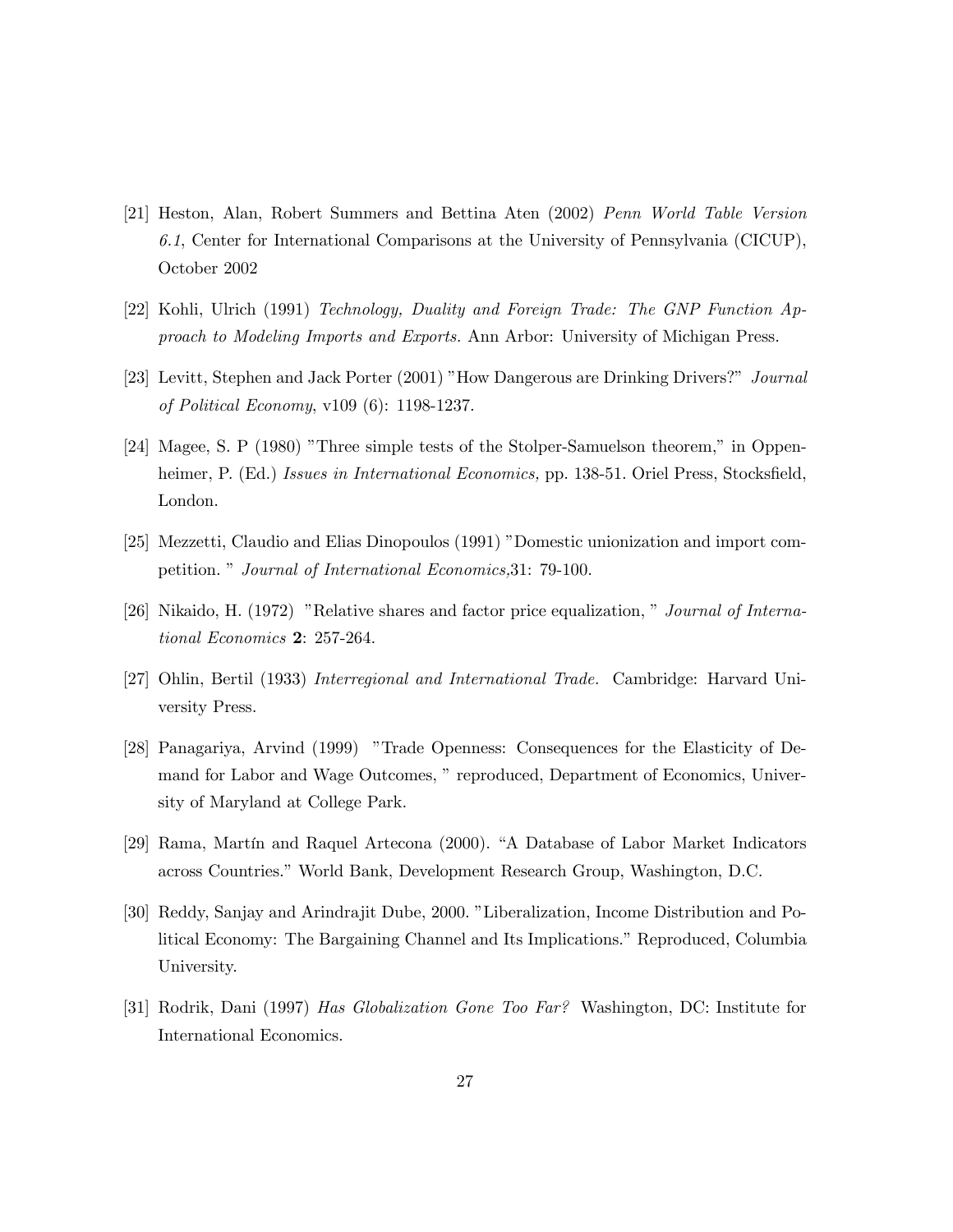- [32] Rogowski, Ronald (1987) "Political cleavages and changing exposure to trade, " American Political Science Review, 81:1121-1137.
- [33] Samuelson, Paul. (1994) "Ohlin was Right." Scandinavian Journal of Economics, 73, pp. 365-84.
- [34] Skillman, Gibert L. (2000) "The Impact of Wage Liberalization on Wage Levels: Considerations raised by Strategic Bargaining Analysis. " Reproduced: Wesleyan University.
- [35] Stolper, W. and Paul A. Samuelson (1941) "Protection and real wages," Review of Economic Studies, 9(1): 58-73.
- [36] Taussig, Frank (1927) International Trade. New York: Macmillan.
- [37] United Nations (2000) National Accounts Main Aggregates Database. Electronic File. New York: United Nations Statistical Division.
- [38] United Nations (2004) Commodity Trade Statistics Database. Electronic File. New York: United Nations Statistical Division.
- [39] World Bank (2002) World Development Indicators Database. Washington, DC: The World Bank.
- [40] Xu, B. (2000). "Trade Liberalization, Wage Inequality and Endogenously Determined Nontraded Goods". Journal of International Economics, Volume 60, Issue 2, August 2003, 417-431.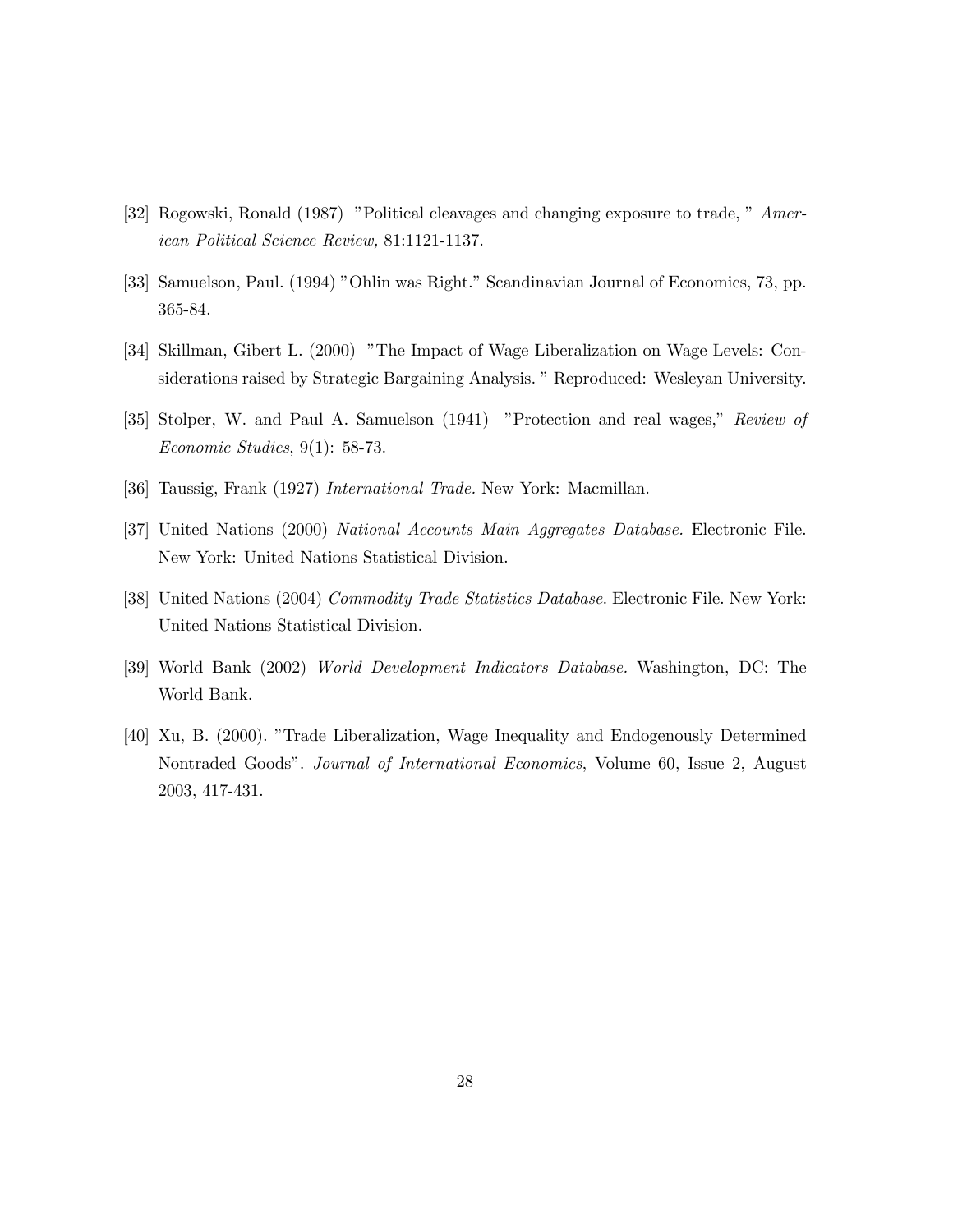## **Table 1. "First Stage" Regressions**

|                                       |                     | $\overline{2}$ | 3          | 4                   | 5         | 6           |
|---------------------------------------|---------------------|----------------|------------|---------------------|-----------|-------------|
|                                       | <b>Whole Sample</b> | Poor           | Rich       | <b>Whole Sample</b> | Poor      | <b>Rich</b> |
| Ln(Terms of Trade)                    | $-0.006$            | 0.001          | 0.022      | 0.022               | 0.036     | 0.080       |
|                                       | (0.019)             | (0.028)        | (0.021)    | (0.055)             | (0.102)   | (0.120)     |
| Ln(Terms of Trade)*(High Union Dummy) |                     |                |            | $0.003*$            | 0.001     | $-0.001$    |
|                                       |                     |                |            | (0.002)             | (0.003)   | (0.003)     |
| <b>High Union Dummy</b>               |                     |                |            | $0.000*$            | 0.002     | $-0.000$    |
|                                       |                     |                |            | (0.001)             | (0.001)   | (0.000)     |
| Ln(Per capita GDP)                    |                     |                |            | $-0.024$            | $-0.040$  | 0.006       |
|                                       |                     |                |            | (0.030)             | (0.063)   | (0.036)     |
| Ln(Terms of Trade)*(Trade Share)      |                     |                |            | $-0.001*$           | $-0.001$  | $-0.000$    |
|                                       |                     |                |            | (0.001)             | (0.002)   | (0.001)     |
| <b>Political Rights</b>               |                     |                |            | $-0.013***$         | $-0.022*$ | $-0.008*$   |
|                                       |                     |                |            | (0.005)             | (0.012)   | (0.005)     |
| <b>Secondary Schooling</b>            |                     |                |            | $-0.000$            | 0.100     | $-0.008$    |
|                                       |                     |                |            | (0.012)             | (0.098)   | (0.008)     |
| <b>Higher Level Schooling</b>         |                     |                |            | $-0.001$            | $-0.12$   | 0.037       |
|                                       |                     |                |            | (0.083)             | (0.223)   | (0.070)     |
| <b>Bargaining Rights</b>              |                     |                |            | 0.073               | 0.293     | 0.037       |
|                                       |                     |                |            | (0.068)             | (0.206)   | (0.051)     |
| N. Observations                       | 482                 | 265            | 201        | 199                 | 92        | 107         |
| Countries                             | 124                 | 77             | 56         | 69                  | 38        | 36          |
| F-Test                                | F(123, 352)         | F(76, 182)     | F(55, 139) | F(68, 117)          | F(37, 41) | F(35, 58)   |
|                                       | 13.3                | 7.29           | 17.68      | 6.15                | 4.27      | 7.36        |
| H0: (All coefficients are zero)       | Reject              | Reject         | Reject     | Reject              | Reject    | Reject      |

Note: Large Countries (excluded from the sample) are USA, Japan, Germany, Saudi Arabia, Colombia, UK and Canada

Standard errors are in parentheses.\*,\*\* and \*\*\* indicate the coefficient is significant at the 10%, 5%,

and 1% levels, respectively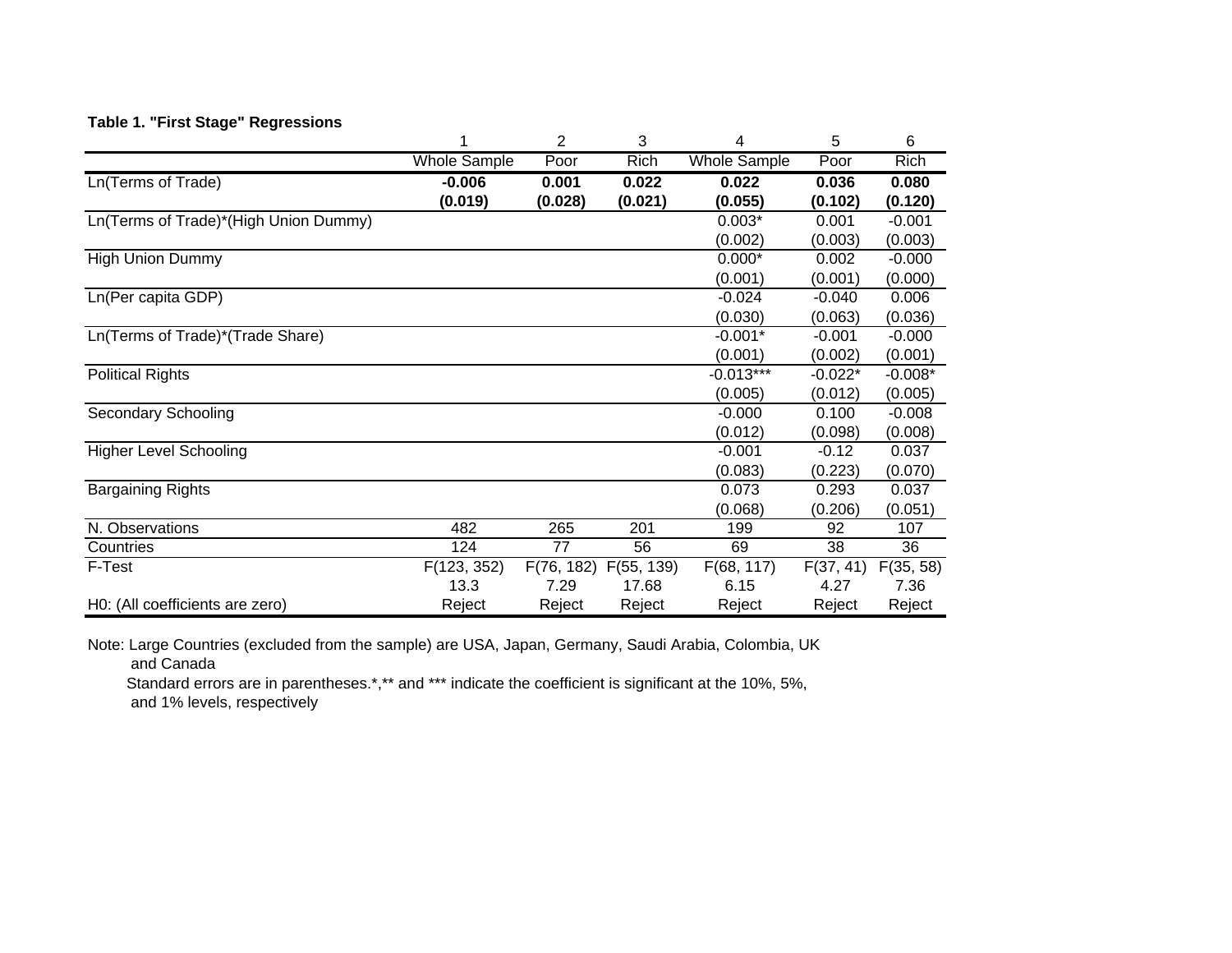#### **Table 2. Baseline Specification**

|                                     |            | 2         | 3                   | 4         | 5          | 6                   |
|-------------------------------------|------------|-----------|---------------------|-----------|------------|---------------------|
|                                     | Poor       | Rich      | <b>Whole Sample</b> | Poor      | Rich       | <b>Whole Sample</b> |
| Ln(Terms of Trade)                  | 0.182      | $0.300**$ | $-0.148$            | 0.607     | $-0.483$   | 0.147               |
|                                     | (0.160)    | (0.143)   | (0.886)             | 0.368     | (0.324)    | (0.910)             |
| Import Duties / Export Duties       | $-0.995*$  | 0.801     | $-2.928$            | $-0.789$  | 0.932      | $-1.146$            |
|                                     | (0.522)    | (0.667)   | (2.682)             | (0.531)   | (0.649)    | (2.757)             |
| Ln(Per capita GDP)                  | $-0.445**$ | 0.076     | $-0.302***$         | $-0.378*$ | 0.000      | $-0.276**$          |
|                                     | (0.195)    | (0.157)   | (0.114)             | (0.196)   | (0.155)    | (0.114)             |
| Ln(Per capita GDP)*(ImpDut/ExpDut)  |            |           | 0.339               |           |            | 0.136               |
|                                     |            |           | (0.332)             |           |            | (0.340)             |
| Ln(Per capita GDP)*(Terms of Trade) |            |           | 0.046               |           |            | $-0.010$            |
|                                     |            |           | (0.106)             |           |            | (0.107)             |
| Ln(Terms of Trade)*(Trade Share)    |            |           |                     | $-0.006$  | $0.013***$ | 0.003               |
|                                     |            |           |                     | (0.006)   | (0.005)    | (0.004)             |
| N. Observations                     | 107        | 153       | 260                 | 104       | 153        | 257                 |
| Countries                           | 42         | 46        | 78                  | 42        | 46         | 78                  |
| F-Test                              | F(8,57)    | F(8,99)   | F(10, 172)          | F(9,53)   | F(9,98)    | F(11,168)           |
|                                     | 2.14       | 1.22      | 1.99                | 1.61      | 1.95       | 1.71                |
| H0: (All coefficients are zero)     | Reject     |           | Reject              |           | Reject     | Reject              |

Note: Large Countries (excluded from the sample) are USA, Japan, Germany, Saudi Arabia, Colombia, UK and Canada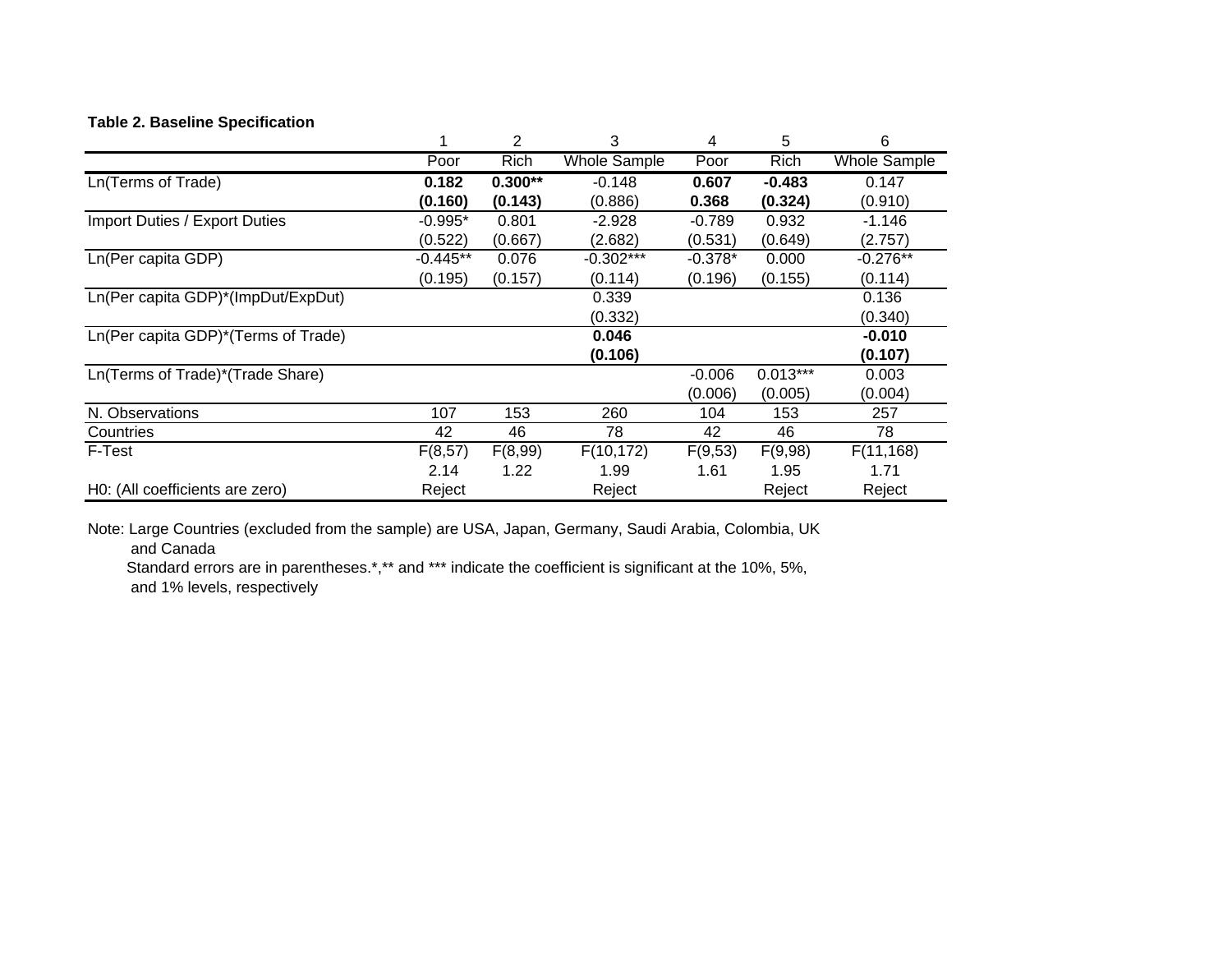## **Table 3. Translog specification**

|                                     |            | 2         | 3                   | 4         | 5          | 6                   |
|-------------------------------------|------------|-----------|---------------------|-----------|------------|---------------------|
|                                     | Poor       | Rich      | <b>Whole Sample</b> | Poor      | Rich       | <b>Whole Sample</b> |
| Ln(Terms of Trade)                  | 0.046      | $0.072**$ | $-0.029$            | 0.135     | $-0.124*$  | 0.008               |
|                                     | (0.036)    | (0.031)   | (0.195)             | (0.084)   | 0.069      | (0.202)             |
| Import Duties / Export Duties       | $-0.198*$  | 0.166     | $-0.577$            | $-0.165$  | 0.199      | $-0.253$            |
|                                     | (0.117)    | (0.144)   | (0.592)             | (0.122)   | (0.138)    | (0.612)             |
| Ln(Per capita GDP)                  | $-0.092**$ | 0.010     | $-0.068***$         | $-0.081*$ | $-0.008$   | $-0.064**$          |
|                                     | (0.044)    | (0.034)   | (0.025)             | (0.045)   | (0.033)    | (0.025)             |
| Ln(Per capita GDP)*(ImpDut/ExpDut)  |            |           | 0.067               |           |            | 0.030               |
|                                     |            |           | (0.073)             |           |            | (0.075)             |
| Ln(Per capita GDP)*(Terms of Trade) |            |           | 0.010               |           |            | 0.000               |
|                                     |            |           | (0.023)             |           |            | (0.024)             |
| Ln(Terms of Trade)*(Trade Share)    |            |           |                     | $-0.001$  | $0.003***$ | 0.001               |
|                                     |            |           |                     | (0.001)   | (0.001)    | (0.001)             |
| N. Observations                     | 107        | 153       | 260                 | 104       | 153        | 257                 |
| Countries                           | 42         | 46        | 78                  | 42        | 46         | 78                  |
| F-Test                              | F(8,57)    | F(8,99)   | F(10, 172)          | F(9,53)   | F(9,98)    | F(11,168)           |
|                                     | 2.00       | 1.22      | 1.98                | 1.56      | 2.28       | 1.77                |
| H0: (All coefficients are zero)     | Reject     |           | Reject              |           | Reject     | Reject              |

Note: Large Countries (excluded from the sample) are USA, Japan, Germany, Saudi Arabia, Colombia, UK and Canada

Standard errors are in parentheses.\*,\*\* and \*\*\* indicate the coefficient is significant at the 10%, 5%,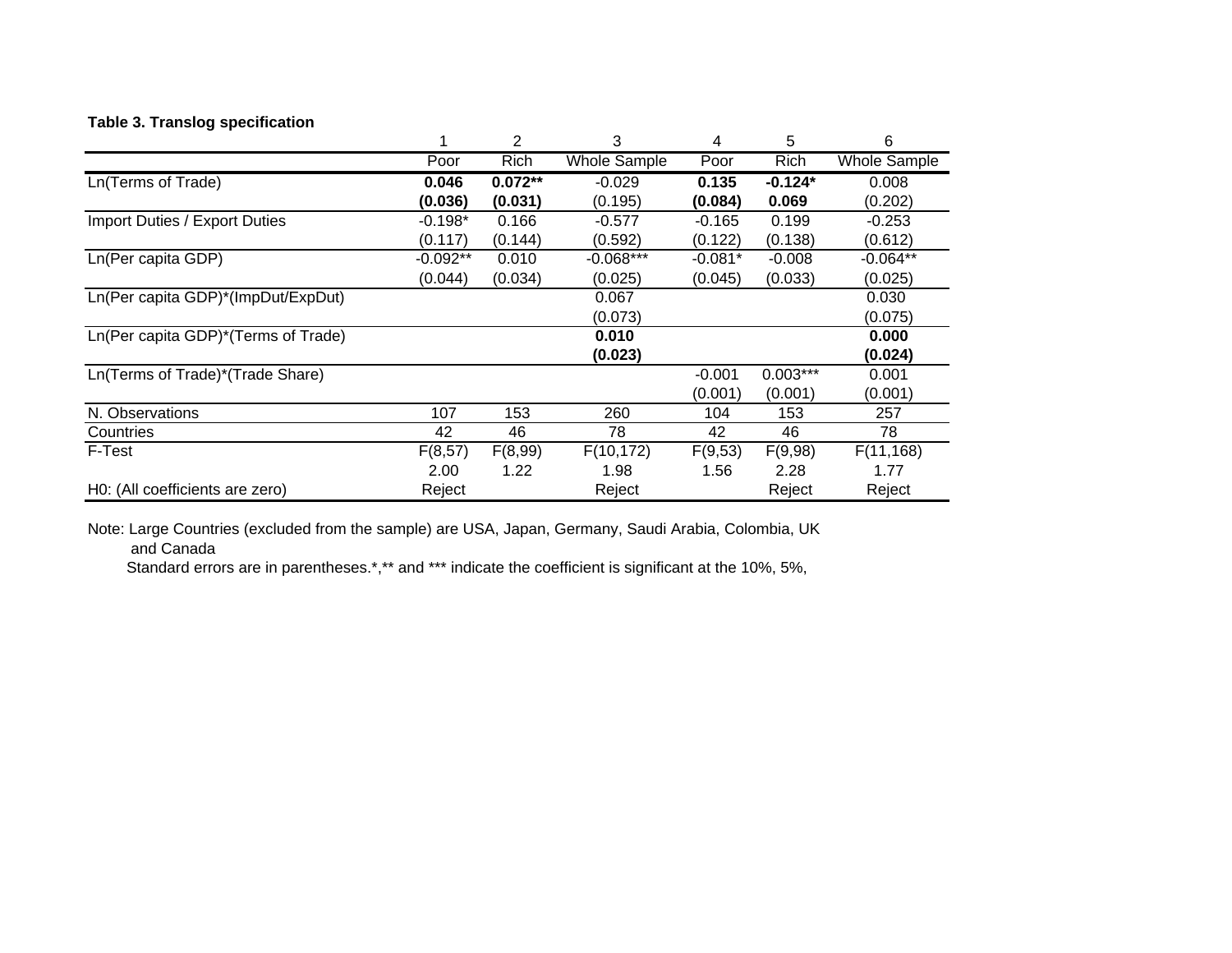#### **Table 4. Gollin's Adjustment**

|                                     |          | 2           | 3                   | 4        | 5        | 6                   |
|-------------------------------------|----------|-------------|---------------------|----------|----------|---------------------|
|                                     | Poor     | <b>Rich</b> | <b>Whole Sample</b> | Poor     | Rich     | <b>Whole Sample</b> |
| Ln(Terms of Trade)                  | 0.066    | 0.601       | $-0.155$            | $-0.174$ | 1.991    | $-0.650$            |
|                                     | (0.206)  | (0.538)     | (3.895)             | (1.116)  | (1.841)  | (3.955)             |
| Import Duties / Export Duties       | $-3.137$ | $-3.569$    | $-23.616$           | $-2.989$ | $-4.646$ | $-12.606$           |
|                                     | (2.563)  | (3.831)     | (25.225)            | (3.599)  | (4.095)  | (28.448)            |
| Ln(Per capita GDP)                  | 2.403**  | 0.440       | 0.414               | 2.319    | 0.332    | 0.565               |
|                                     | (0.292)  | (0.492)     | (0.430)             | (0.550)  | (0.514)  | (0.467)             |
| Ln(Per capita GDP)*(ImpDut/ExpDut)  |          |             | 2.409               |          |          | 1.277               |
|                                     |          |             | (2.843)             |          |          | (3.150)             |
| Ln(Per capita GDP)*(Terms of Trade) |          |             | 0.087               |          |          | 0.037               |
|                                     |          |             | (0.438)             |          |          | (0.444)             |
| Ln(Terms of Trade)*(Trade Share)    |          |             |                     | 0.004    | $-0.021$ | 0.014               |
|                                     |          |             |                     | (0.019)  | (0.026)  | (0.017)             |
| N. Observations                     | 17       | 44          | 61                  | 17       | 44       | 61                  |
| Countries                           | 8        | 13          | 20                  | 8        | 13       | 20                  |
| F-Test                              | F(7,2)   | F(7,24)     | F(9,32)             | F(8,1)   | F(8,23)  | F(10,31)            |
|                                     | 30.05    | 3.45        | 5.40                | 13.81    | 3.05     | 4.89                |
| H0: (All coefficients are zero)     | Reject   | Reject      | Reject              |          | Reject   | Reject              |

Note: Large Countries (excluded from the sample) are USA, Japan, Germany, Saudi Arabia, Colombia, UK and Canada

Standard errors are in parentheses.\*,\*\* and \*\*\* indicate the coefficient is significant at the 10%, 5%,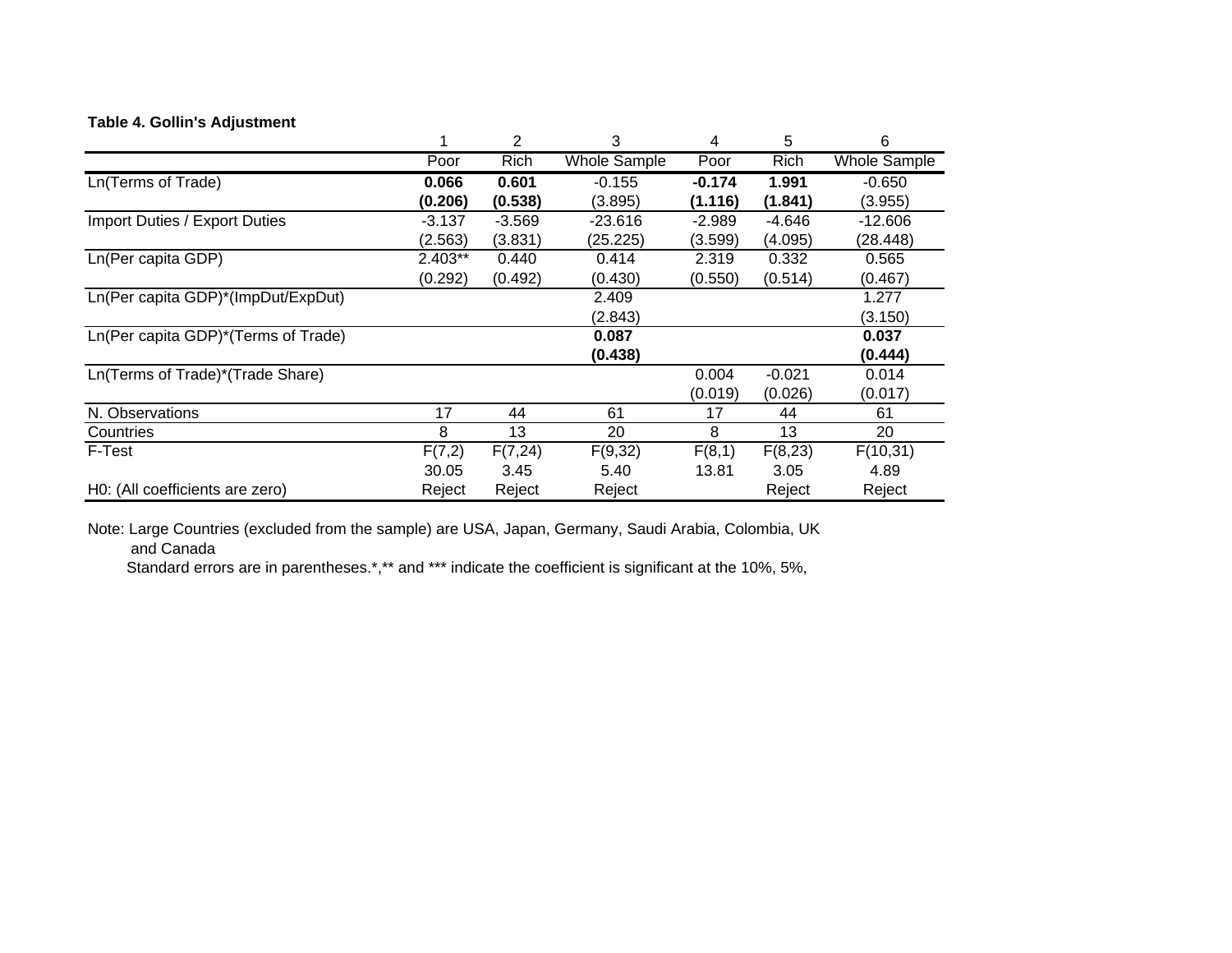| Table 5. Two Cones of Diversification |          | $\overline{2}$        |              |            | 5        | 6            |           | 8                   | 9            | 10       | 11                  | 12           |
|---------------------------------------|----------|-----------------------|--------------|------------|----------|--------------|-----------|---------------------|--------------|----------|---------------------|--------------|
|                                       |          | Capital Abundant Cone |              |            |          |              |           | Labor Abundant Cone |              |          |                     |              |
|                                       | Poor     | Rich                  | Whole Sample | Poor       | Rich     | Whole Sample | Poor      | Rich                | Whole Sample | Poor     | Rich                | Whole Sample |
| Ln(Terms of Trade)                    | $0.460*$ | $-0.067$              | 2.997        | $-0.805$   | 0.068    | 2.136        | 0.082     | 0.192               | $-0.090$     | 1.811    | 0.455               | 0.484        |
|                                       | (0.228)  | (0.217)               | (4.835)      | (0.493)    | (0.517)  | (4.696)      | (0.322)   | (0.240)             | (1.881)      | (1.217)  | (0.529)             | (1.958)      |
| Import Duties / Export Duties         | $-0.830$ | 0.608                 | 18.610       | $-0.183$   | 0.582    | 19.251       | $-2.240*$ | $-0.806$            | $-0.696$     | $-2.487$ | $-0.711$            | 0.503        |
|                                       | (1.166)  | (0.800)               | (13.183)     | (1.091)    | (0.812)  | (12.777)     | (1.108)   | (0.686)             | (4.789)      | (1.361)  | (0.719)             | (5.332)      |
| Ln(Per capita GDP)                    | $-0.283$ | 0.004                 | 0.141        | $-0.373$   | 0.033    | 0.068        | $-2.009$  | -0.344              | $-0.439**$   | $-1.218$ | $-0.331$            | $-0.354$     |
|                                       |          | $(0.249)$ $(0.248)$   | (0.170)      | (0.230)    | (0.269)  | (0.167)      |           | $(1.248)$ $(0.216)$ | (0.214)      |          | $(1.516)$ $(0.221)$ | (0.221)      |
| Ln(Per Capita GDP)*(ImpDut/ExpDut)    |          |                       | $-1.936$     |            |          | $-1.991$     |           |                     | $-0.037$     |          |                     | $-0.171$     |
|                                       |          |                       | (1.424)      |            |          | (1.380)      |           |                     | (0.637)      |          |                     | (0.707)      |
| Ln(Per Capita GDP)*(Terms of Trade)   |          |                       | $-0.296$     |            |          | $-0.288$     |           |                     | 0.036        |          |                     | 0.012        |
|                                       |          |                       | (0.524)      |            |          | (0.508)      |           |                     | (0.252)      |          |                     | (0.275)      |
| Ln(Terms of Trade)*(Trade Share)      |          |                       |              | $0.021***$ | $-0.002$ | $0.013***$   |           |                     |              | $-0.031$ | $-0.004$            | $-0.006$     |
|                                       |          |                       |              | (0.007)    | (0.007)  | (0.005)      |           |                     |              | (0.021)  | (0.006)             | (0.006)      |
| N. Observations                       | 75       | 78                    | 153          | 75         | 78       | 153          | 35        | 72                  | 107          | 33       | 71                  | 104          |
| Countries                             | 31       | 18                    | 46           | 31         | 18       | 46           | 16        | 26                  | 42           | 16       | 26                  | 42           |
| F-Test                                | F(8, 36) | F(8,52)               | F(10, 97)    | F(9,35)    | F(9,51)  | F(11,96)     | F(7, 12)  | F(8, 38)            | F(10,55)     | F(8,9)   | F(9,36)             | F(11,51)     |
|                                       | 1.12     | 3.71                  | 1.21         | 2.09       | 3.24     | 1.83         | 1.5       | 1.04                | 1.66         | 1.08     | 0.88                | 1.28         |
| H0: (All coefficients are zero)       |          | Reject                |              | Reject     | Reject   | Reject       |           |                     |              |          |                     |              |

Note: Large Countries (excluded from the sample) are USA, Japan, Germany, Saudi Arabia, Colombia, UK and Canada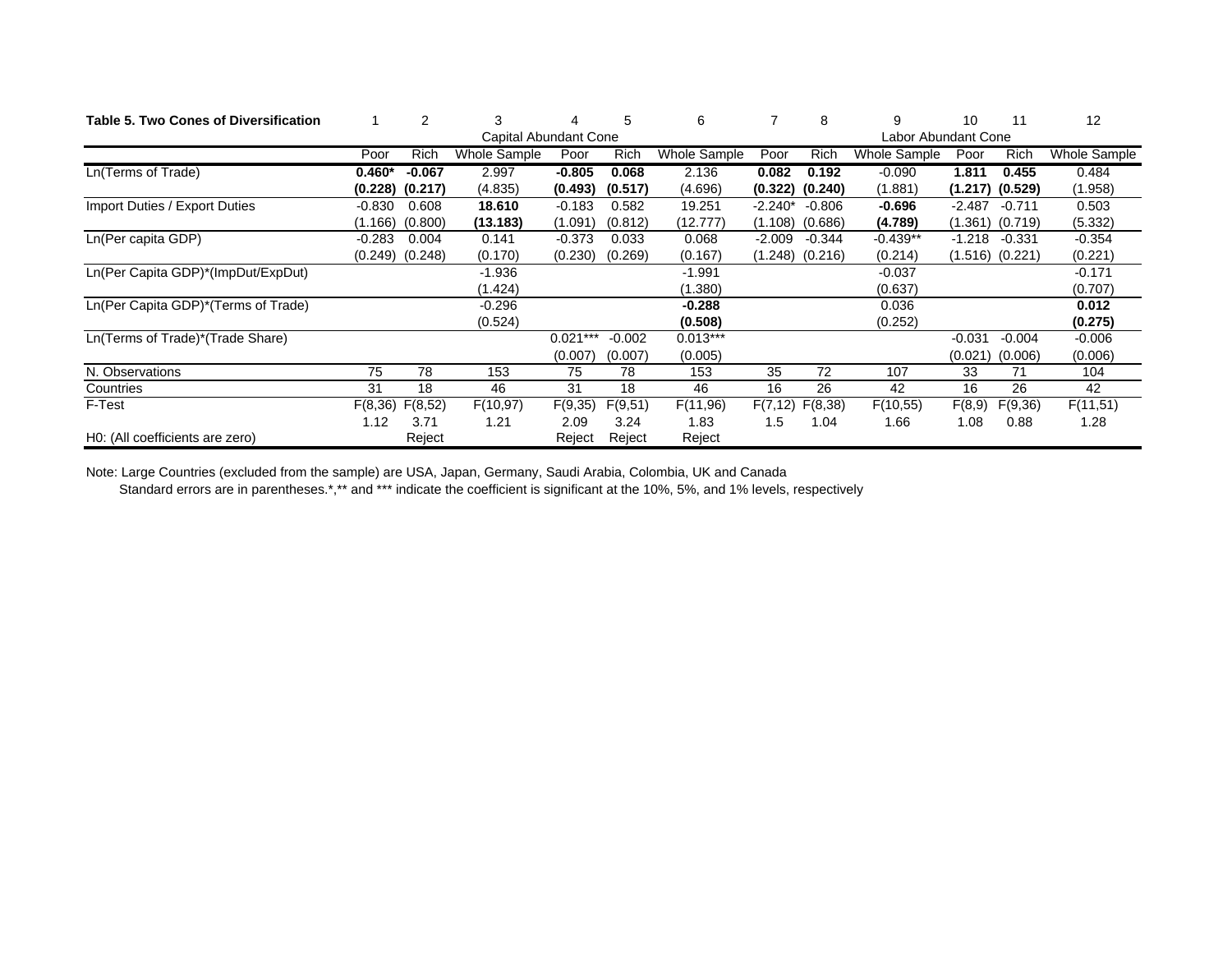#### **Table 6. Alternative specifications**

|                                               | 1           | $\overline{2}$  | 3                   | $\overline{\mathbf{4}}$ | 5           | 6                   |
|-----------------------------------------------|-------------|-----------------|---------------------|-------------------------|-------------|---------------------|
|                                               | Poor        | <b>Rich</b>     | <b>Whole Sample</b> | Poor                    | <b>Rich</b> | <b>Whole Sample</b> |
| Ln(Terms of Trade)                            | $-0.484$    | $-0.053$        | $-0.007$            |                         |             |                     |
|                                               | (0.505)     | (0.501)         | (0.844)             |                         |             |                     |
| Import Duties / Export Duties                 | $-0.413$    | $1.373*$        | $-6.961***$         | $-1.367$                | 0.465       | $-2.046$            |
|                                               | (0.705)     | (0.719)         | (2.454)             | (0.921)                 | (0.947)     | (5.628)             |
| Ln(Per capita GDP)                            | $-0.994***$ | 0.327           | $-0.505***$         | $-0.459$                | 0.030       | $-0.486*$           |
|                                               | (0.292)     | (0.299)         | (0.192)             | (0.405)                 | (0.442)     | (0.288)             |
| Ln(Capital per Worker)                        | 0.348       | $-0.097$        | $-0.061$            |                         |             |                     |
|                                               | (0.274)     | (0.248)         | (0.187)             |                         |             |                     |
| Ln(Terms of Trade)*(Trade Share)              | 0.014       | 0.004           | $0.010*$            |                         |             |                     |
|                                               | (0.009)     | (0.010)         | (0.282)             |                         |             |                     |
| Ln(Capital per Worker)*(Imp.Dut/Exp.Dut)      |             |                 | $0.813***$          |                         |             |                     |
|                                               |             |                 | (0.087)             |                         |             |                     |
| Ln(Capital per Worker)*(Terms of Trade)       |             |                 | $-0.051$            |                         |             |                     |
|                                               |             |                 | (0.006)             |                         |             |                     |
| Ln(Per capita GDP)*(Terms of Trade)           |             |                 |                     |                         |             |                     |
|                                               |             |                 |                     |                         |             |                     |
| Ln(Terms of Trade Barro-Lee)                  |             |                 |                     | 3.941                   | $-1.247$    | 6.882               |
|                                               |             |                 |                     | (2.963)                 | (2.037)     | (7.793)             |
| Ln(Terms of Trade Barro-Lee)*(Trade Share)    |             |                 |                     | $-0.057$                | 0.010       | $-0.008$            |
|                                               |             |                 |                     | (0.044)                 | (0.020)     | (0.017)             |
| Ln(Per capita GDP)*(Terms of Trade Barro-Lee) |             |                 |                     |                         |             | $-0.658$            |
|                                               |             |                 |                     |                         |             | (0.936)             |
| Ln(Per capita GDP)*(Imp.Dut/Exp.Dut)          |             |                 |                     |                         |             | 0.177               |
|                                               |             |                 |                     |                         |             | (0.671)             |
| <b>Trade Share</b>                            |             |                 |                     |                         |             |                     |
|                                               |             |                 |                     |                         |             |                     |
| Ln(Per capita GDP)*(Trade Share)              |             |                 |                     |                         |             |                     |
|                                               |             |                 |                     |                         |             |                     |
| <b>Political Rights</b>                       |             |                 |                     |                         |             |                     |
|                                               |             |                 |                     |                         |             |                     |
| Secondary Schooling                           |             |                 |                     |                         |             |                     |
|                                               |             |                 |                     |                         |             |                     |
| <b>Higher Level Schooling</b>                 |             |                 |                     |                         |             |                     |
| <b>Bargaining Rights</b>                      |             |                 |                     |                         |             |                     |
|                                               |             |                 |                     |                         |             |                     |
| N. Observations                               | 64          | 86              | 150                 | 53                      | 57          | 110                 |
| Countries                                     | 20          | $\overline{21}$ | 38                  | $\overline{33}$         | 30          | 59                  |
| F-Test                                        | F(19, 35)   | F(20, 56)       | F(37, 101)          | F(32, 14)               | F(29, 21)   | F(58, 43)           |
|                                               | 18.05       | 16.64           | 29.25               | 10.21                   | 12.36       | 14.22               |
| H0: (All coefficients are zero)               | Reject      | Reject          | Reject              | Reject                  | Reject      | Reject              |
|                                               |             |                 |                     |                         |             |                     |

Note: Large Countries (excluded from the sample) are USA, Japan, Germany, Saudi Arabia, Colombia, UK and Canada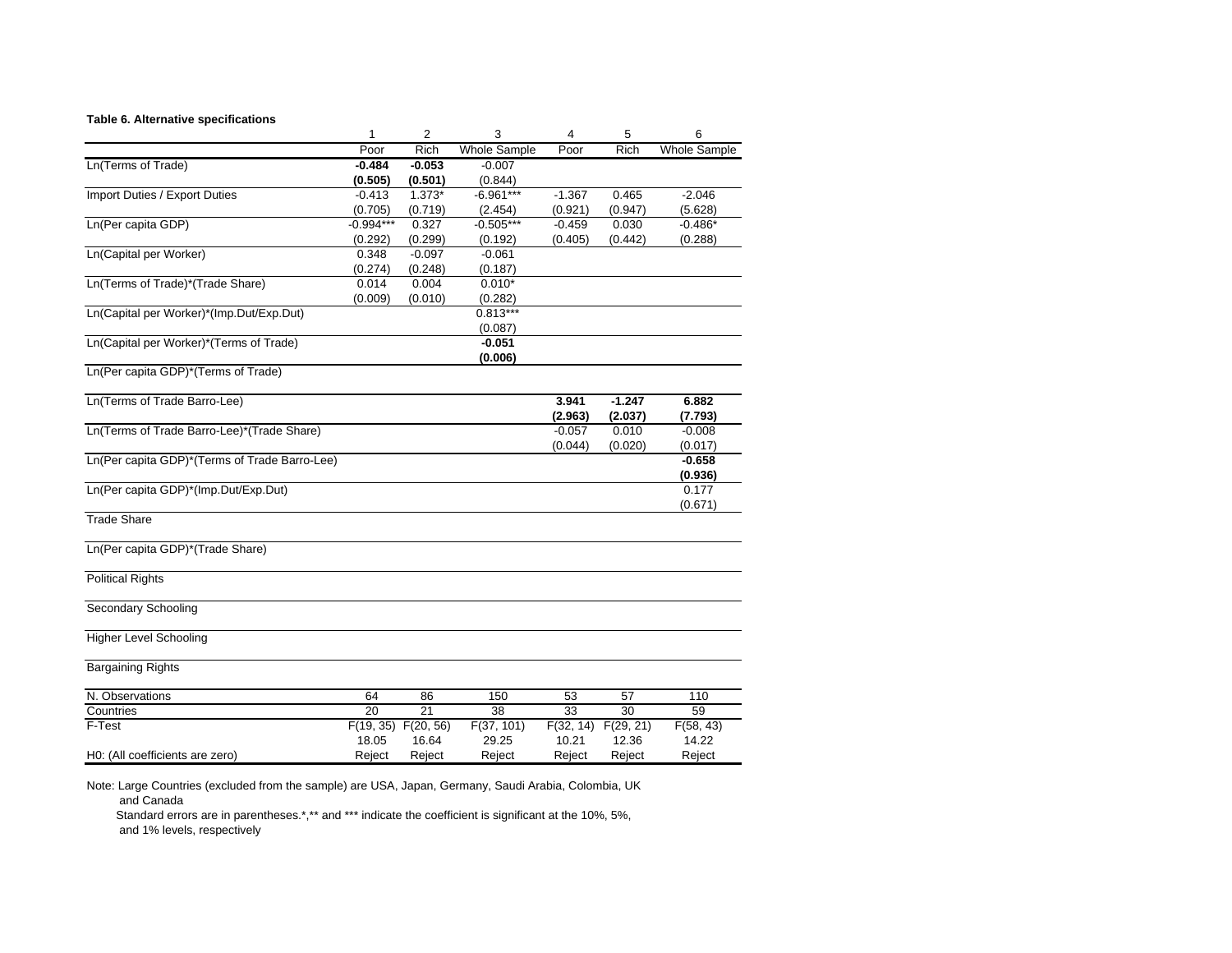#### **Table 7. Unionization interactions**

|                                      | 1           | 2               | 3           | 4                               | 5         | 6         |
|--------------------------------------|-------------|-----------------|-------------|---------------------------------|-----------|-----------|
|                                      |             | Logit Transform |             | $\overline{\mathsf{T}}$ ranslog |           | Gollin    |
| Ln(Terms of Trade)                   | $-0.510$    | $-0.433$        | $-0.105$    | $-0.089$                        | $-0.333$  | $-0.713$  |
|                                      | (0.376)     | (0.484)         | (0.083)     | (0.106)                         | (1.211)   | (1.169)   |
| Import Duties / Export Duties        | 0.643       | 0.911           | 0.115       | 0.213                           | $-13.585$ | $-7.618$  |
|                                      | (0.913)     | (0.944)         | (0.201)     | (0.206)                         | (9.934)   | (9.085)   |
| Ln(Per capita GDP)                   | $-0.520***$ | $-0.486***$     | $-0.126***$ | $-0.121***$                     | 0.814     | $0.875*$  |
|                                      | (0.147)     | (0.182)         | (0.032)     | (0.040)                         | (0.516)   | (0.472)   |
| Ln(Terms of Trade)*(Trade Share)     | 0.006       | 0.003           | 0.001       | 0.000                           | $-0.003$  | 0.003     |
|                                      | (0.006)     | (0.007)         | (0.001)     | (0.002)                         | (0.018)   | (0.017)   |
| <b>Political Rights</b>              |             | $0.098***$      |             | $0.021***$                      |           | $0.176**$ |
|                                      |             | (0.033)         |             | (0.007)                         |           | (0.071)   |
| <b>Secondary Schooling</b>           |             | $-0.066$        |             | $-0.013$                        |           | 0.090     |
|                                      |             | (0.050)         |             | (0.011)                         |           | (0.088)   |
| <b>Higher Level Schooling</b>        |             | $1.148***$      |             | $0.258***$                      |           | $-0.896$  |
|                                      |             | (0.417)         |             | (0.091)                         |           | (0.875)   |
| <b>Bargaining Rights</b>             |             | 0.207           |             | 0.043                           |           | $-0.189$  |
|                                      |             | (0.284)         |             | (0.062)                         |           | (0.359)   |
| (Imp.Dut/Exp.Dut)*Unionization Rate  | $-0.059*$   | $-0.067*$       | $-0.011*$   | $-0.014*$                       | 0.188     | 0.224     |
|                                      | (0.032)     | (0.035)         | (0.007)     | (0.008)                         | (0.200)   | (0.182)   |
| Ln(Terms of Trade)*Unionization Rate | 0.010       | $0.022**$       | 0.001       | $0.005**$                       | $0.045**$ | 0.029     |
|                                      | (0.007)     | (0.010)         | (0.001)     | (0.002)                         | (0.020)   | (0.019)   |
| <b>Unionization Rate</b>             | 0.001       | 0.001           | 0.000       | 0.000                           | 0.007     | 0.002     |
|                                      | (0.003)     | (0.003)         | (0.001)     | (0.001)                         | (0.005)   | (0.005)   |
| N. Observations                      | 147         | 123             | 147         | 123                             | 52        | 52        |
| Countries                            | 49          | 42              | 49          | 42                              | 18        | 18        |
| F-Test                               | F(48, 86)   | F(41, 66)       | F(48, 86)   | F(41, 66)                       | F(17, 23) | F(17, 19) |
|                                      | 22.4        | 20.15           | 23.41       | 21.78                           | 7.02      | 6.9       |
| H0: (All coefficients are zero)      | Reject      | Reject          | Reject      | Reject                          | Reject    | Reject    |

Note: Large Countries (excluded from the sample) are USA, Japan, Germany, Saudi Arabia, Colombia, UK

and Canada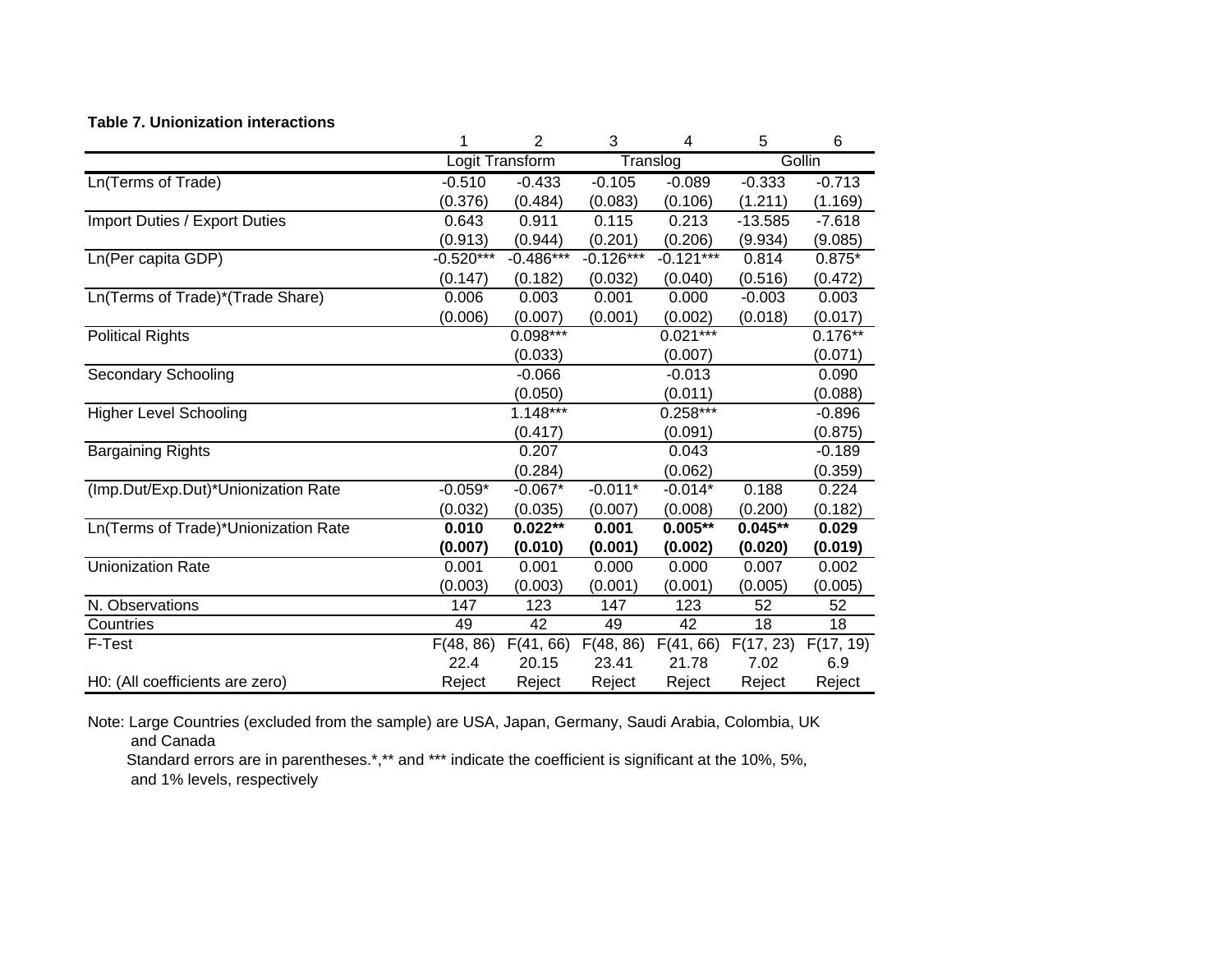# Figure 1: Effect of Changes in Prices and Tariffs on Labor Demand Derivation

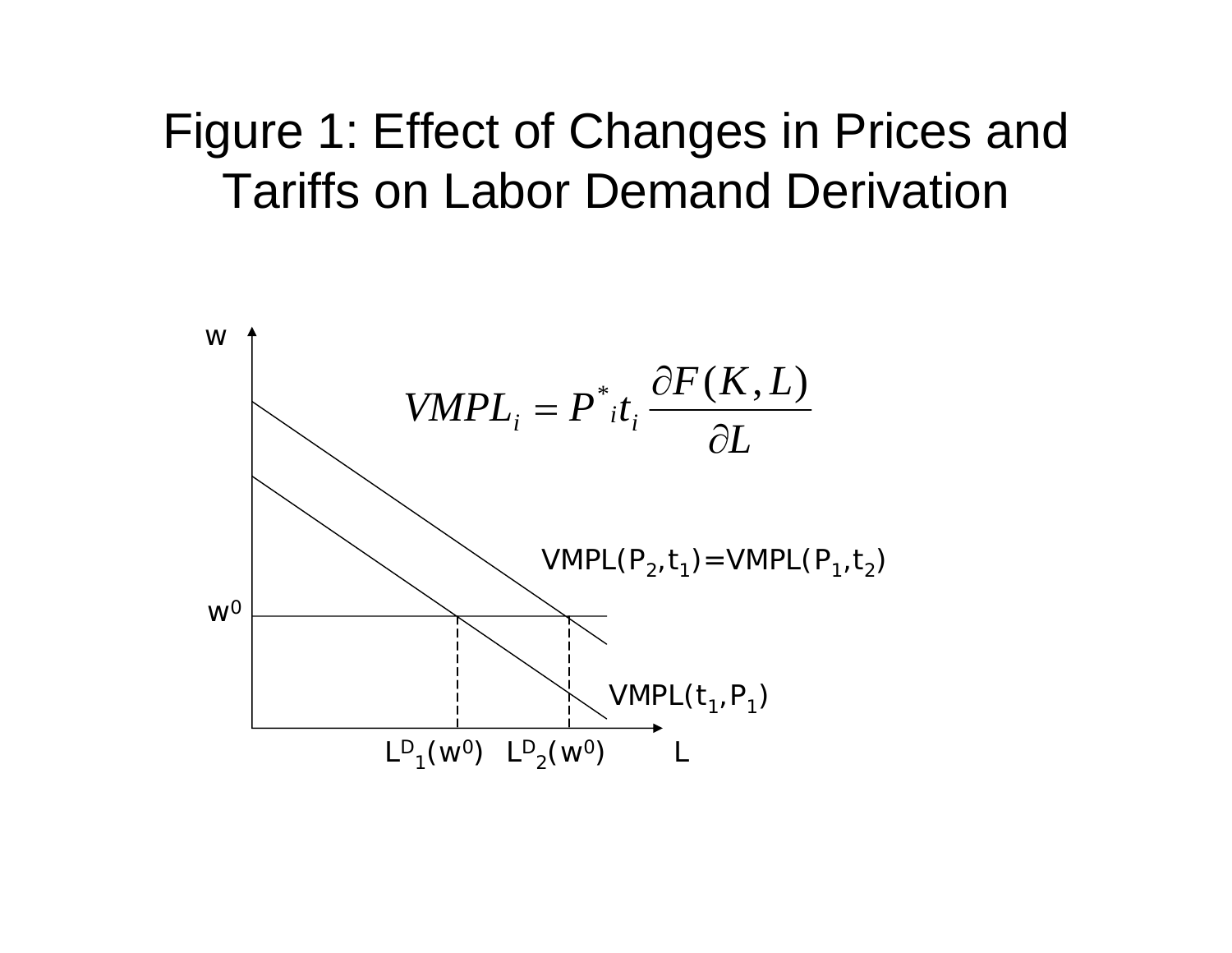## 420 3.5 15 3 10 2.5 Coefficient **Coefficient Transference**<br> **T-Statistic**<br>
T-Statistic<br>
T-Statistic 5 2 1.5 0 ν 161 1 21 41 61 81 101 121 141 1611-5 0.5  $\Omega$ -10

## **Figure 2: Interaction Term with GDP, Capital-Abundant Group**

**Degrees of Freedom**

Chart1